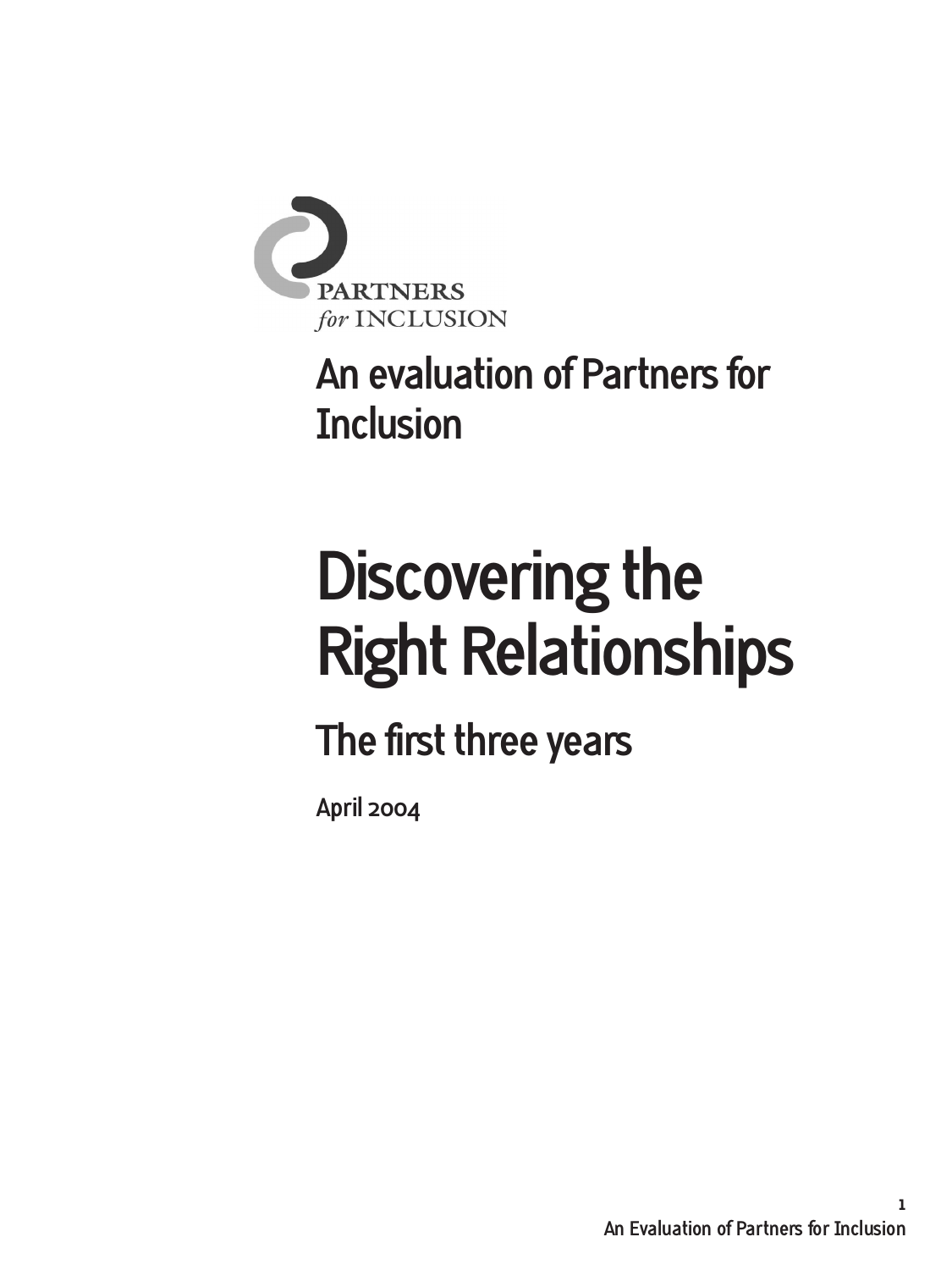

We would like to express our thanks to all the people we met who receive services from Partners for Inclusion for allowing us to spend time with them and also to their families and friends and of course to the staff and managers. Especially to Janice for her organisation, checking in and her numerous texts.

# **Before you read this and develop an opinion please take note of how it has been written.**



The overview is just that but it is not the report in a nutshell (the report is meant to be read all the way through - people's lives and the complex types of support people get can't be too neatly summarised for easy consumption).



The themes are general themes but may not apply to every person or their team - everyone is different.



Partners for Inclusion is an excellent example of a thoughtful supported living organisation providing truly individualised and tailored services. Please read the list of recommendations in that light. Even organisations doing well can develop. Please read the "themes" first.



Our perspective on the five dimensions of personcentredness are based on what we saw, heard and were told (we may have missed something).



# **Thank you**

The evaluation team, Andy Smith, Jamie Curran, Jim Dalgety, Raymond Harland, Carole Granger, Sandra MacKenzie, Anne Young.

Edinburgh, January and April 2004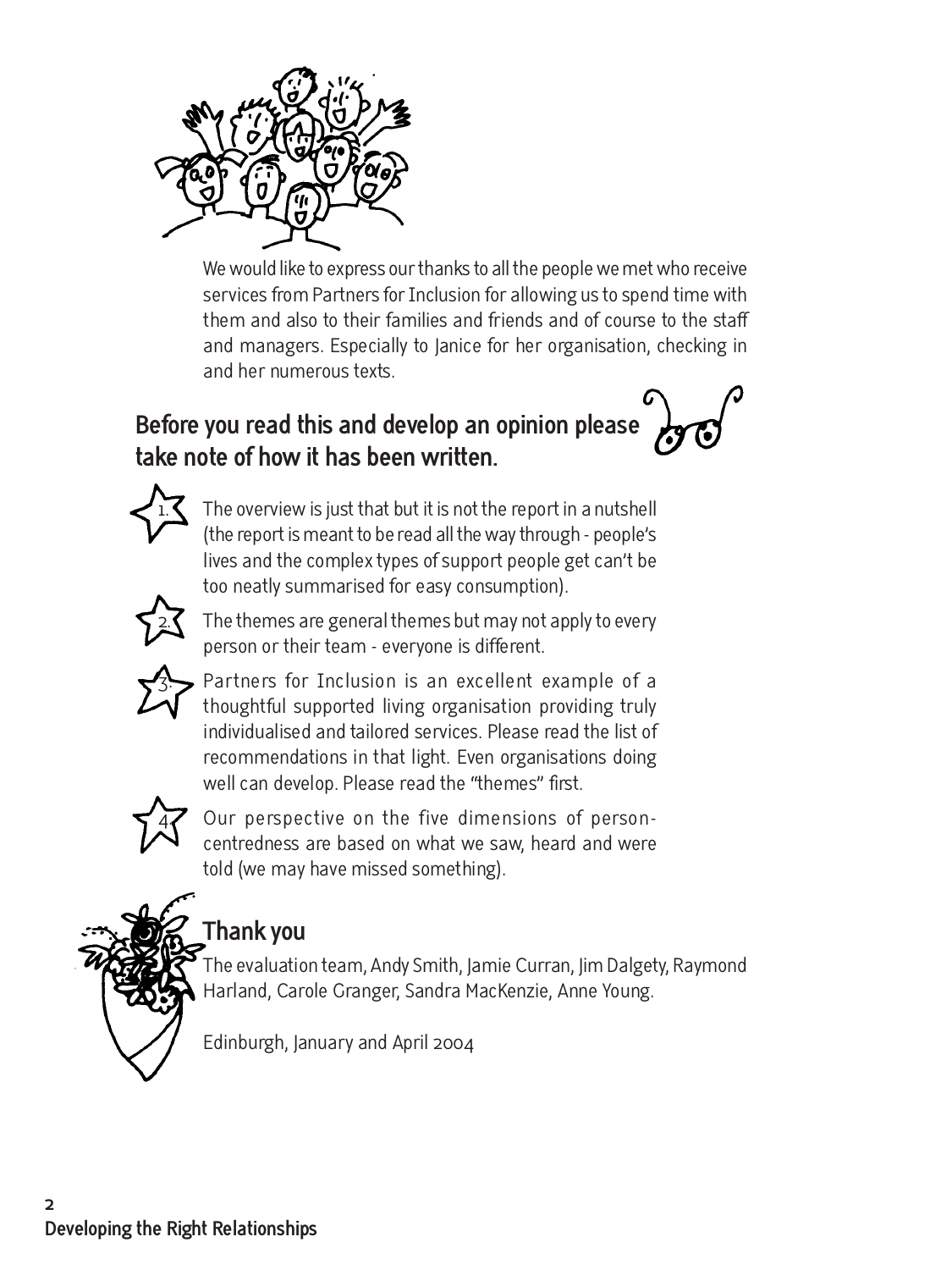# **Contents**

| The work of Partners for Inclusion in context |  |
|-----------------------------------------------|--|
|                                               |  |
| Person-centredness in Dimensions  19          |  |
|                                               |  |
|                                               |  |
|                                               |  |
| Learning, Growing and Developing  39          |  |
|                                               |  |
|                                               |  |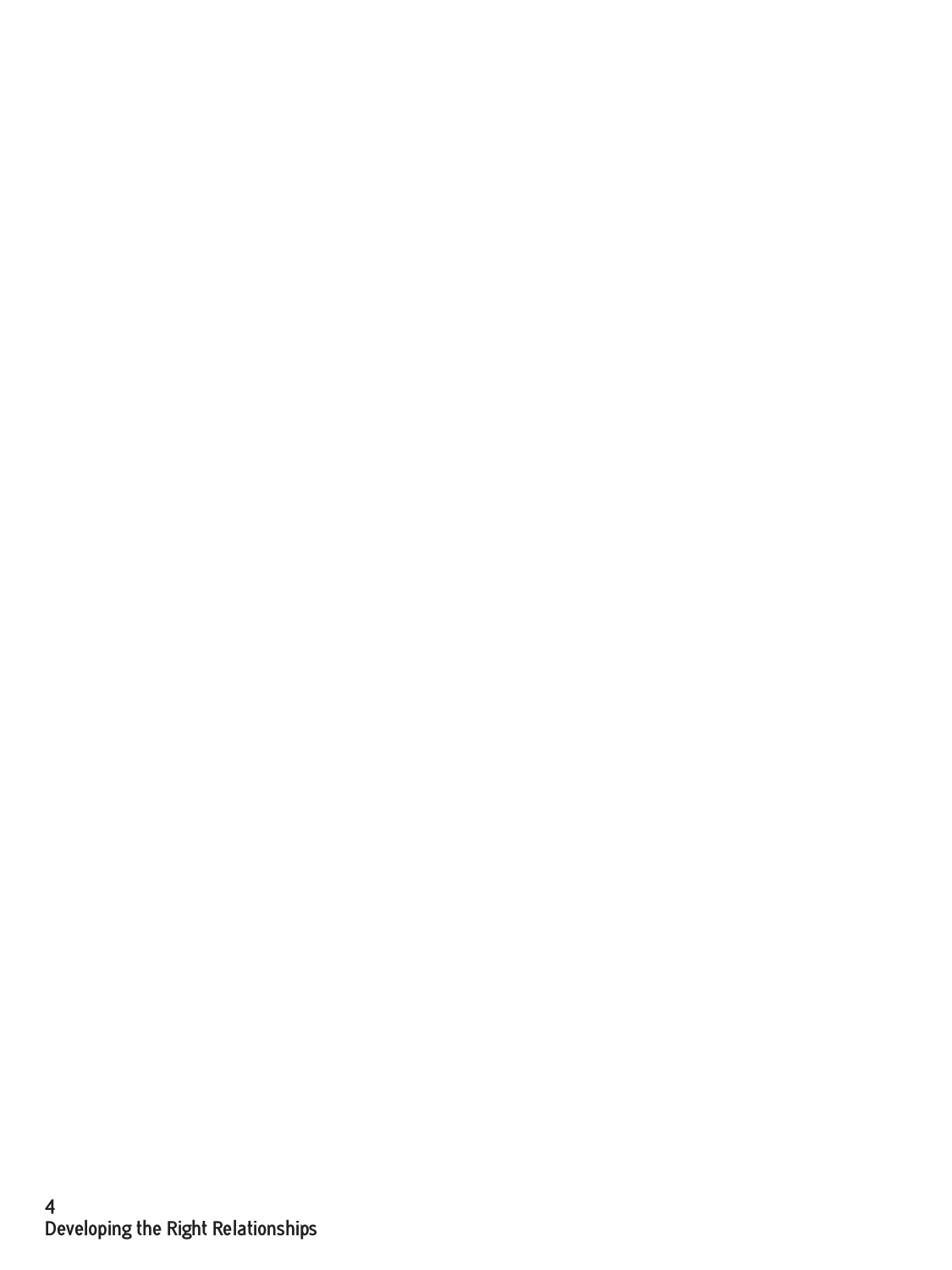# **Background**

Partners for Inclusion is a values-led organisation working mainly in Ayrshire and Renfrewshire. It is three years old and now supports 34 people while aiming to limit its growth to 45 people in total. This evaluation was commissioned to help identify and strengthen what is working well and to identify room to change and develop.



It is important to note that in its first three years Partners for Inclusion has almost certainly focused its work more on the development of new services than any other area. The nature of its work is to provide unique and individualised services to people and not provide people with offthe-shelf standardised solutions. With this in mind it is possible to realise that the organisation has in fact developed 34 types of services in this period, while an organisation providing standardised support (for example group homes) may develop only one service for 5 or 6 people but just replicate that 6 or 7 times and would therefore have a different learning approach entirely.



In consultation with senior managers from Partners for Inclusion we arranged to spend time with eight people who receive service and their families, staff, care managers etc. We spent four days doing this in January 2004. We also interviewed Service Managers and Team Leaders in groups and individually and held an interim feedback day a week later. In total we spoke to over 50 people during this time about their experiences of Partners for Inclusion.

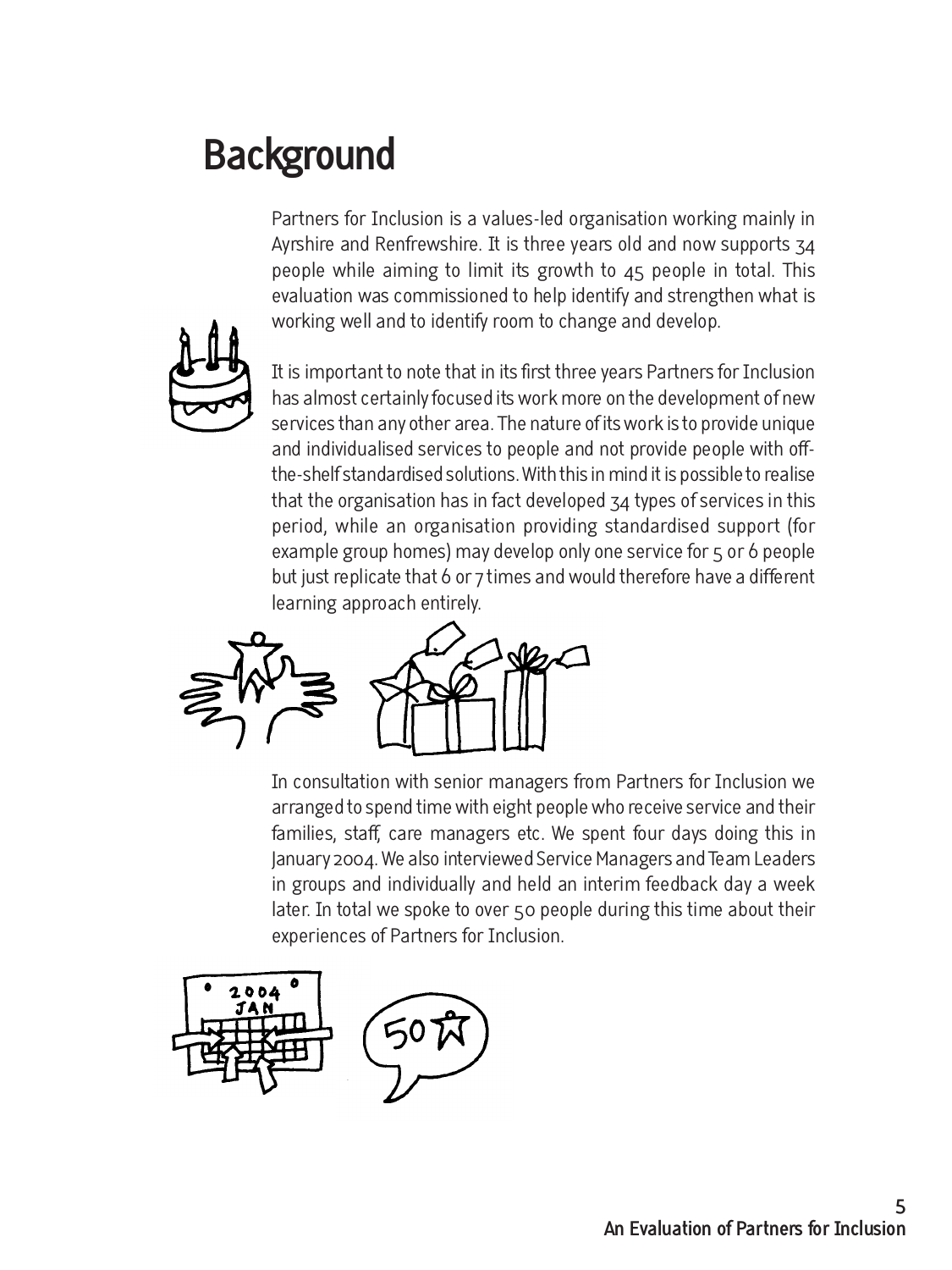The approach we have used (The Five Dimensions of Personcentredness) is person-centred in its design and is concerned with not only what happens (outcomes) but also how things happen (process). We look at all levels and the relationships within and outwith the organisation.



The approach we use leads us to study processes systematically, to explore the themes that emerge and finally to identify actions that might help strengthen good practice and develop new areas of work.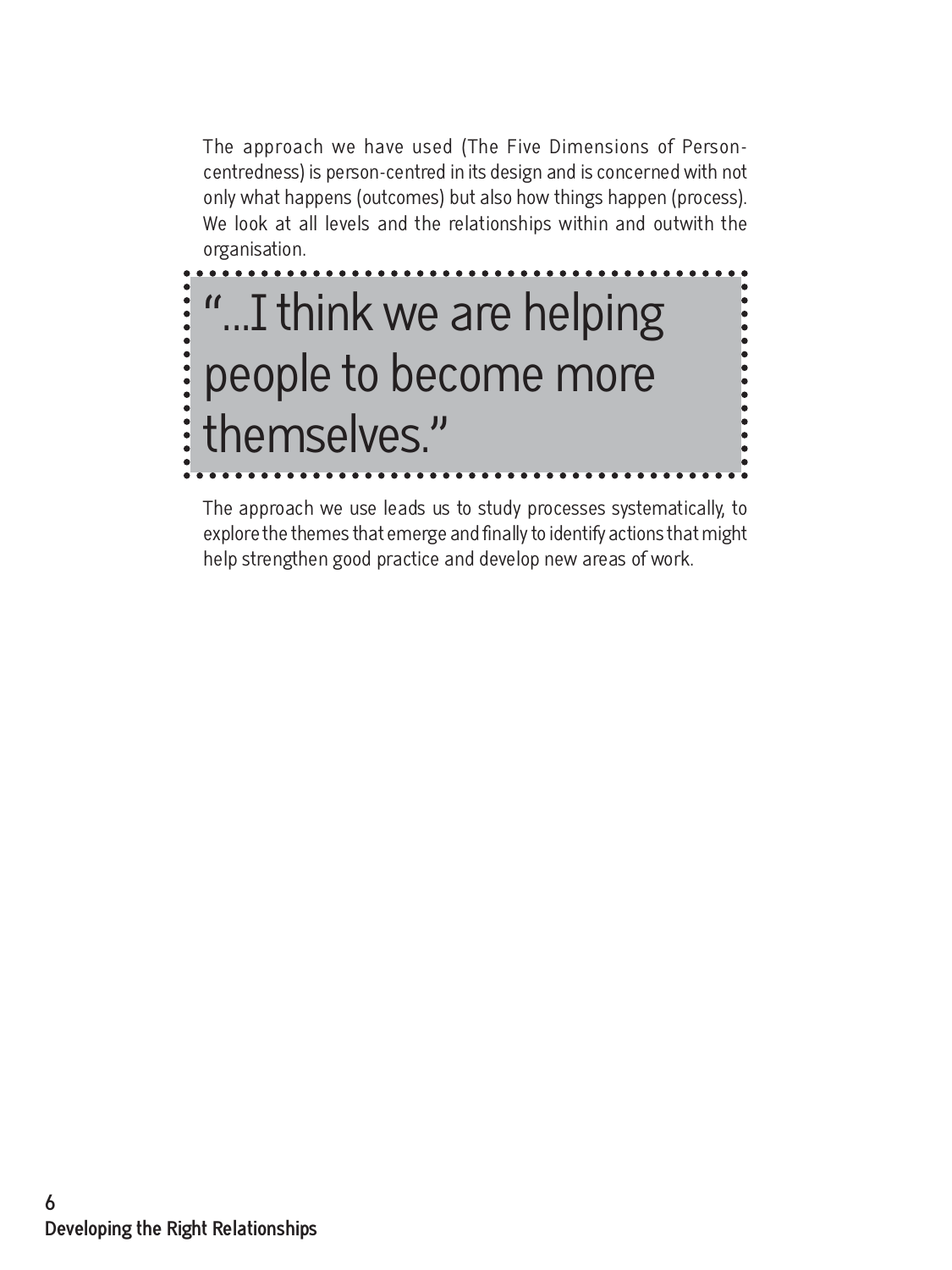

The evaluation process is relationship based and value based. We have been strongly influenced by the evaluation processes developed by John O'Brien and Connie Lyle through the Framework for Accomplishment<sup>1</sup>, , by Wolf Wolfensberger and Susan Thomas at Syracuse University in the development of PASS  $\overline{x}$  and PASSING<sup>2</sup> and by the work of Michael Kendrick3 that emphasise the importance of clarity in the use of 'values' and 'ethics' in the provision of human service.

The emphasis on 'Right Relationship' refers to the components of relationship that lead to self respect, empowerment and so on. A 'right relationship' is strived for in the process of getting-to-know what occurs between the evaluation team and the people who make up the organisations we meet.

Through a series of structured and semi-structured meetings and interviews a picture emerges. This information helps to ground the evaluation. The information we gather is then modelled using a systems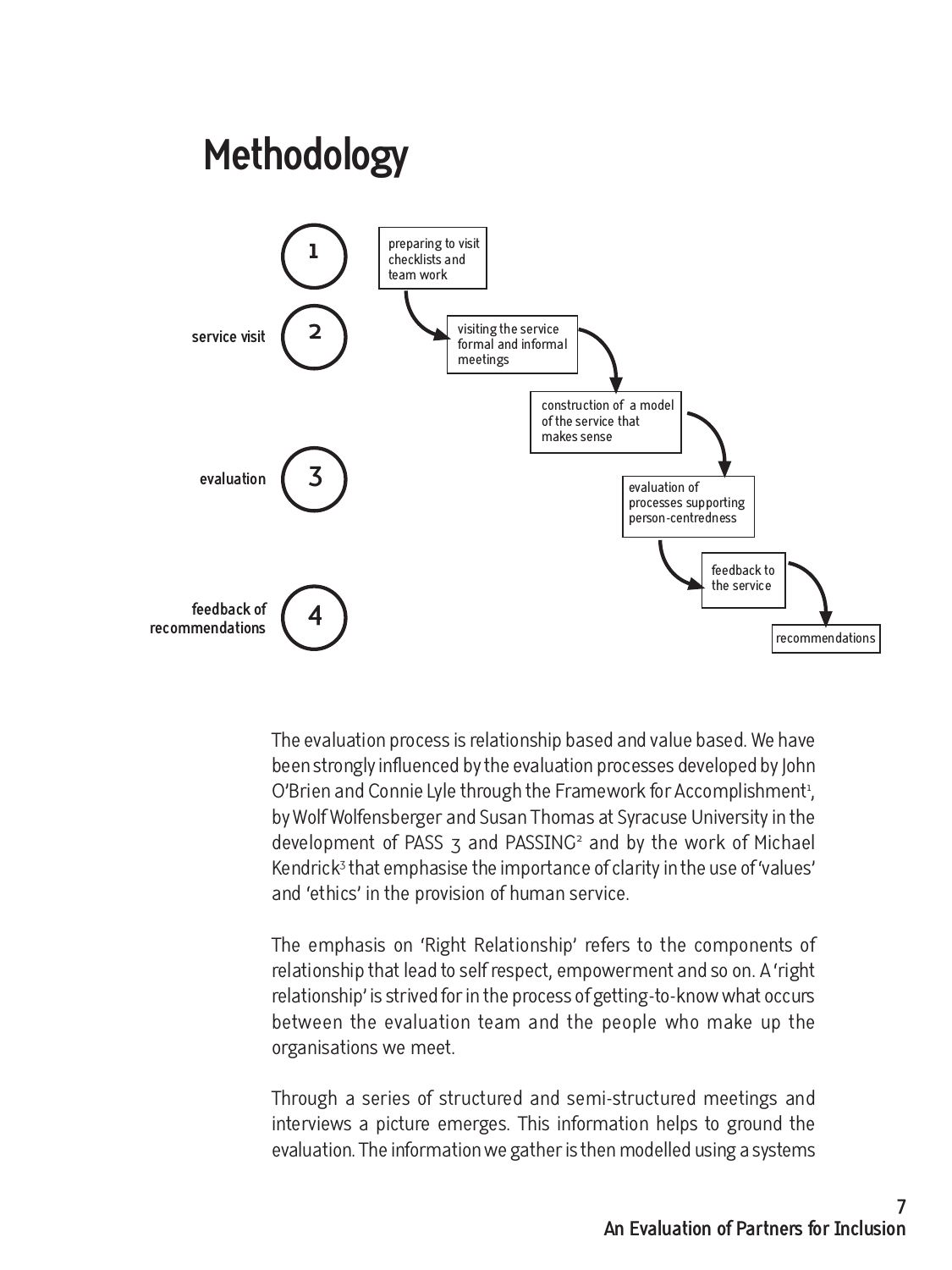approach. The 'idea' of the organisation as it exists in the minds of those who lead the organisation influences our design of a model to describe the 'workings' of an organisation.

The model provides a benchmark or foundation for the second part of the evaluation which then explores various dimensions of 'personcentredness' using a set of guidelines describing examples of good practice around 32 varied processes that are grouped in Five Dimension. These are the processes that might be expected if the values of 'inclusion' and person-centredness were followed in a human service organisation. See the glossary for more information about the theory underpinning the evaluation process and also http:www. socialrolevalorization.com/resource/MK\_Articles/ValuesAs TheBasisofEvaluation.pdf



1 http://www.communityliving.org.uk/obrien.htm 2 http://www.ijdcr.ca/VOL03\_01\_CAN/articles/williams.shtml and http:// www.socialrolevalorization.com/events/trainers/dr\_wolf.html 3 http://www.socialrolevalorization.com/resource/resource.html and http:// www.socialrolevalorization.com/resource/MK\_Articles/ServiceWorkerContribution.pdf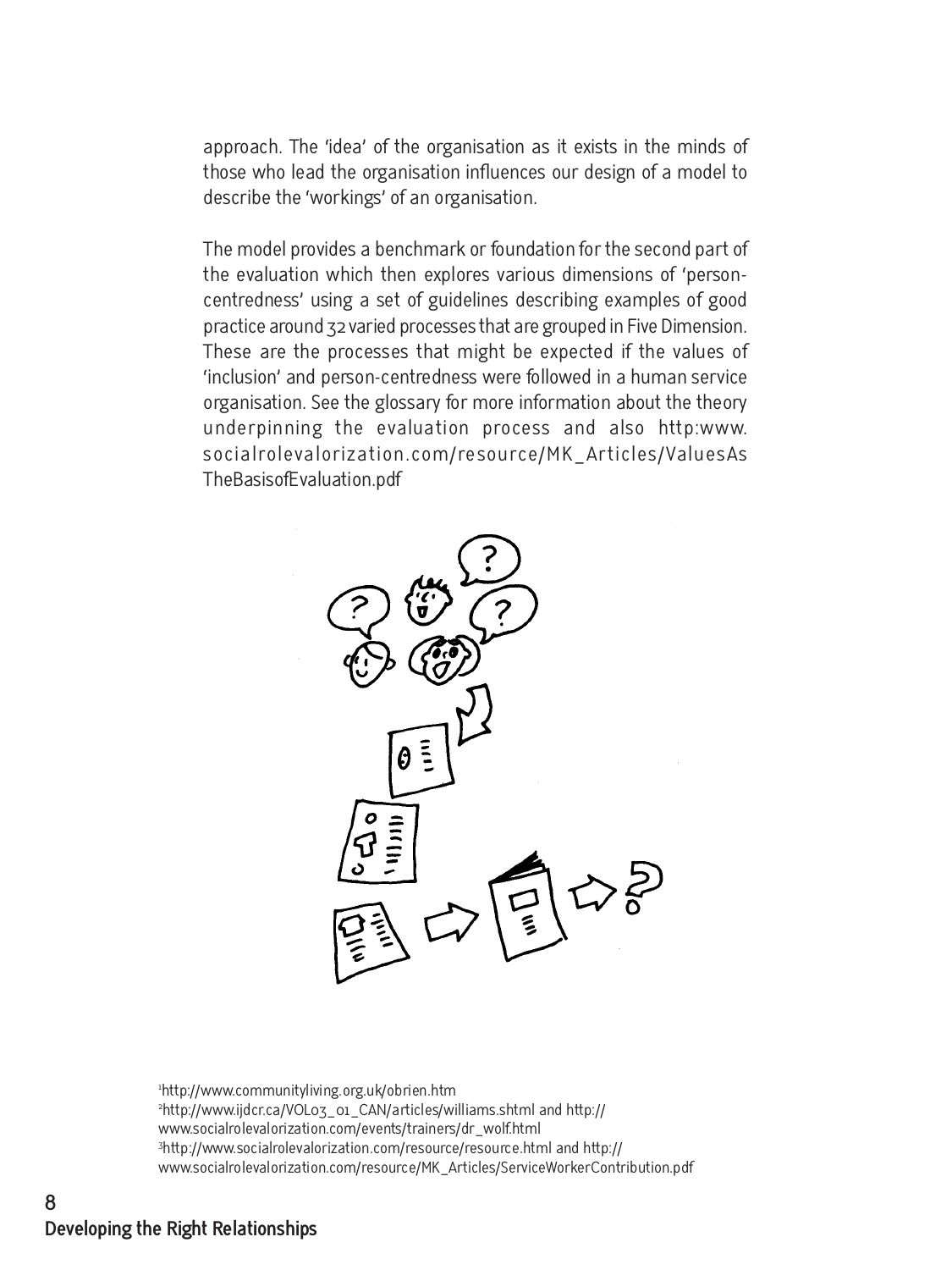# **Summary**

Partners for Inclusion is an organisation that actually does what it says it does. It provides person-centred support and services to people to help towards a more inclusive life. It is striving to provide unique and individualised supports that keep the person at the centre and is doing this very well.



There is a healthy balance between a focus on 'right relationship', (finding the right people and getting the relationships right at many different levels) and also a focus on the 'tasks' of getting things done to make a real difference in people's lives. We feel that in pursuit of this balance both areas are given the attention they deserve.

We also noticed that being principled, passionate and practical was evident at different levels in the organisation and that these three 'themes' affect a lot of what happens.

Key individuals show leadership which is also an important component in the organisation's success so far, whilst there is also a focus on partnership and team work.

### **Some areas require particular mention**

The overall approach to providing support that is used 'makes sense', in that the way services are provided, the way the management team think and many teams think and the particular needs people have hang together well.



The approach to individualising services is notable in that great efforts are made to find the right set of individual responses and supports to suit the person and to think one person at a time.

The commitment made by the organisation to stick with people and be there for them is very strong, very real and tried and tested.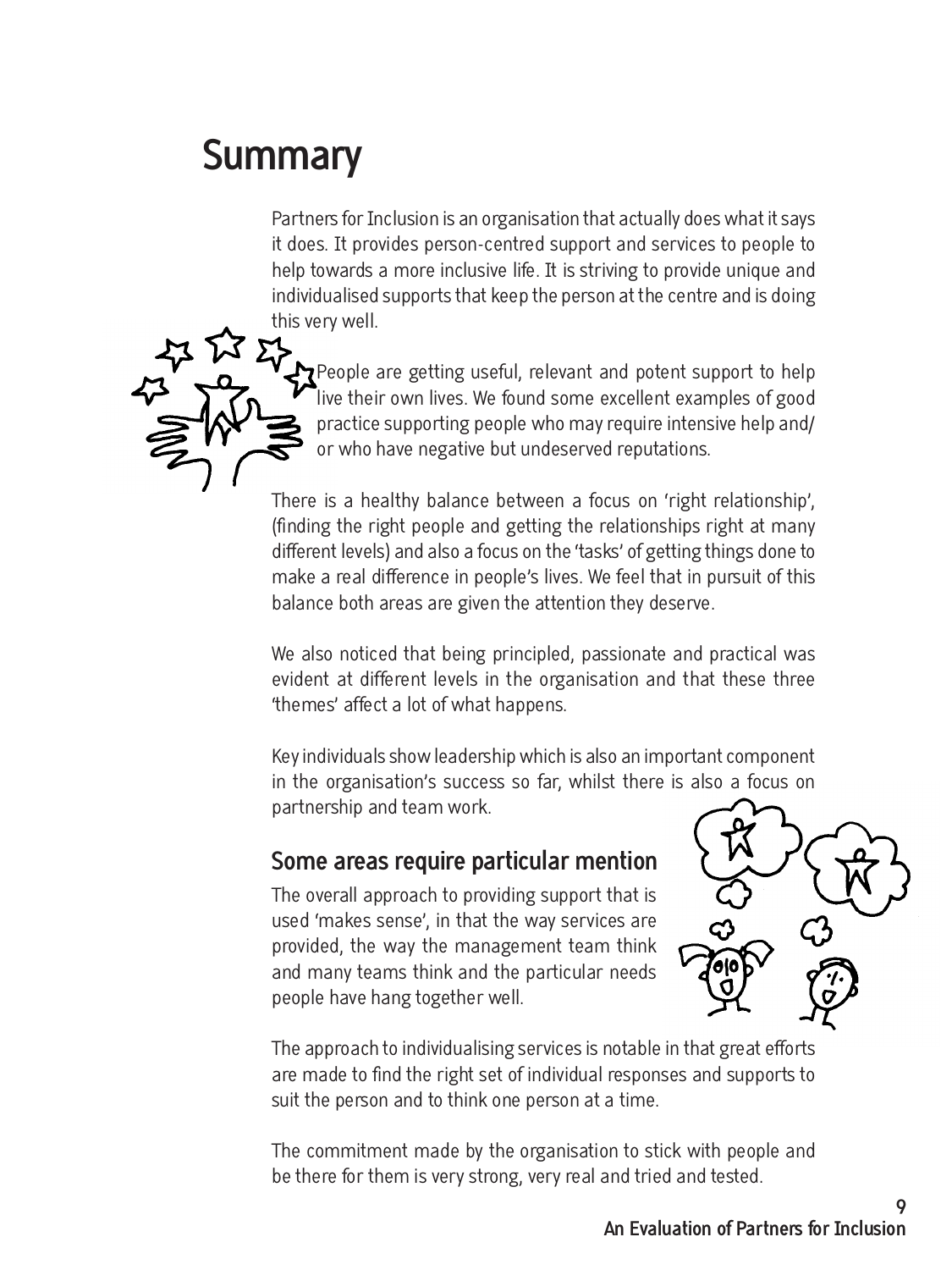There is a heartening, honest and considered effort made to see people for who they really are, as people with gifts, strengths, weaknesses and needs. (This is always much harder to do than to say).

A significant number of the people served have been hurt or wounded partly because of experiences they received in using services. Everyone is spoken well of and the reputations people have had don't overshadow how they are seen.

Risk taking is proceeded with in a considered and thoughtful way – there is a lot of skill/knowledge within the organisation to support this. The exercising of power isn't seen as bad by managers - sometimes through the use of conscientious balancing processes, it's crucial to help the person feel safe.

Good positive individual work with people is visible – especially around helping people with their communication, how they are understood, power issues and learning.

There is a lot of expertise in exploring and managing dual or multipleroles to everyone's advantage. For example the person supported may be in the 'requiring help' role but is also seen as the lead in how the support is offered, in contrast a Support Worker may be in a paid role for 30 hours a week but then more of a friend for the rest of the time. This handling of these complex role changes requires a thoughtfulness that is rare in many other organisations, even of 'supported living' agencies.

The Service Design of Partners for Inclusion which emphasises a flattened hierarchy, creates a Team Leader's role that is crucial – the Team Leader may often be the most influential factor in how the team later develops a decision making pattern

This is a very good service, it is visionary, knowledgeable and thoughtful, unique of it's kind, and has been designed and structured considerately to suit the people it supports.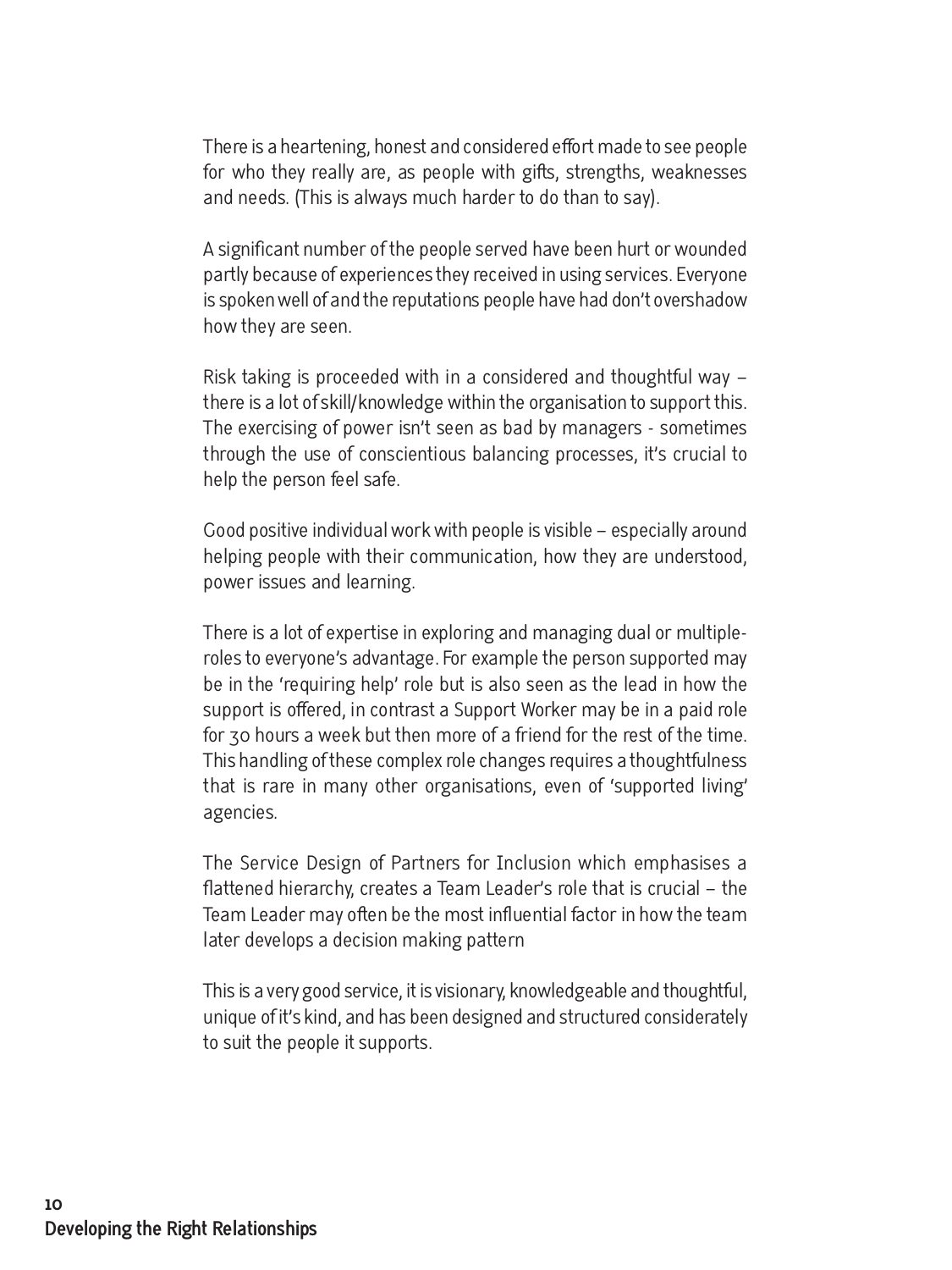# **Our model of the service**

This model has been created by the evaluation team to describe what Partners for Inclusion is there to do – how it is doing it and why. We are using this model to describe the process and system that the organisation creates and works within; in order to be an organisation that makes-sense-to-itself.

Our thoughts on what this service is trying to do



Our thoughts on how it is trying to work (main themes)

This is a service to

get the fit right between the person as they are now, the life they need to lead and the help they need, to get that by...

providing, managing and developing individualised and tailored support services that are right for the person and that match the right people,

irrespective of the persons present needs or past experiences or where they live.

#### By

sticking with people for as long as is needed without fixing or blaming.

Working from a set of values that permeate throughout the whole organisation, creatively, adaptively and flexibly managing resources and making decisions to take risks

working at the right pace to help determine how to keep the person at the centre of how their life develops.

So that...

whilst...

people are seen as whom they really are and have the right to determine the shape of their own lives - the right to experience opportunities available to the rest of us for meaningful rewarding and close relationships, friendships,

Our thoughts on why it is doing this

to share their gifts and strengths and contribute, find belonging, love, self-respect, and a safe home.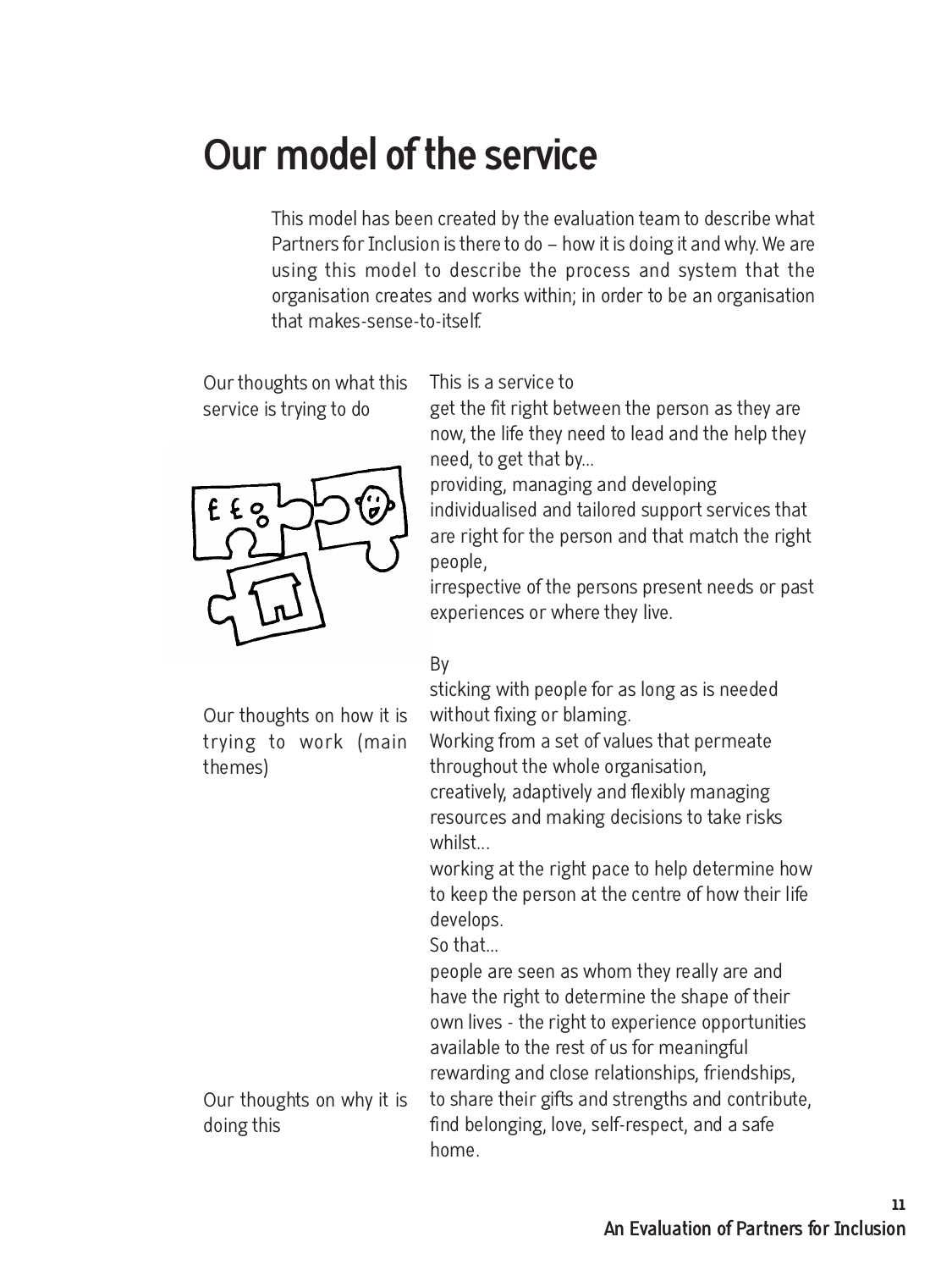# **Recommendations**

# **PART ONE**

This first list highlights areas of particular good practice that need protection or some further development.

## **Power**

#### **1.1 Different roles are held by different people and some also overlap**

Most staff recognise the roles of the staff e.g. Team Leaders, who are involved in encouraging new work with people. Service Managers and Team Leaders may have different roles in supporting developmental work. One role may push forward while the other may advocate holding back. Each role is equally important and directed towards keeping the person in the middle and at the right pace. We recommend that dialogue between Service Managers and Team Leaders continue in this area.

1.2 Respectful use of the person's private space happens a lot but not all staff ring or knock or get permission before entering. We recommend that some teams reflect on how small actions like this can influence how the person supported's "rank and status" or control over their resources, is perceived by others.

## **1.3 Some teams feel they are involved in decision making while others feel less able to be involved in the decision making process**

Some further sharing amongst teams about ways to help improve decision making and how to share power might be useful.

## **1.4 The use of working policies is commended but some policies feel less owned by the team around the person**

We recommend that as part of your regular checks on performance you explore ownership of the policies.

# **1.5 Some Teams/Team Leaders have questioned when they should take the lead on an issue that affects the service**

Listening to Team Leaders with their on-the-ground knowledge of where a person is, is important and does happen. Further dialogue between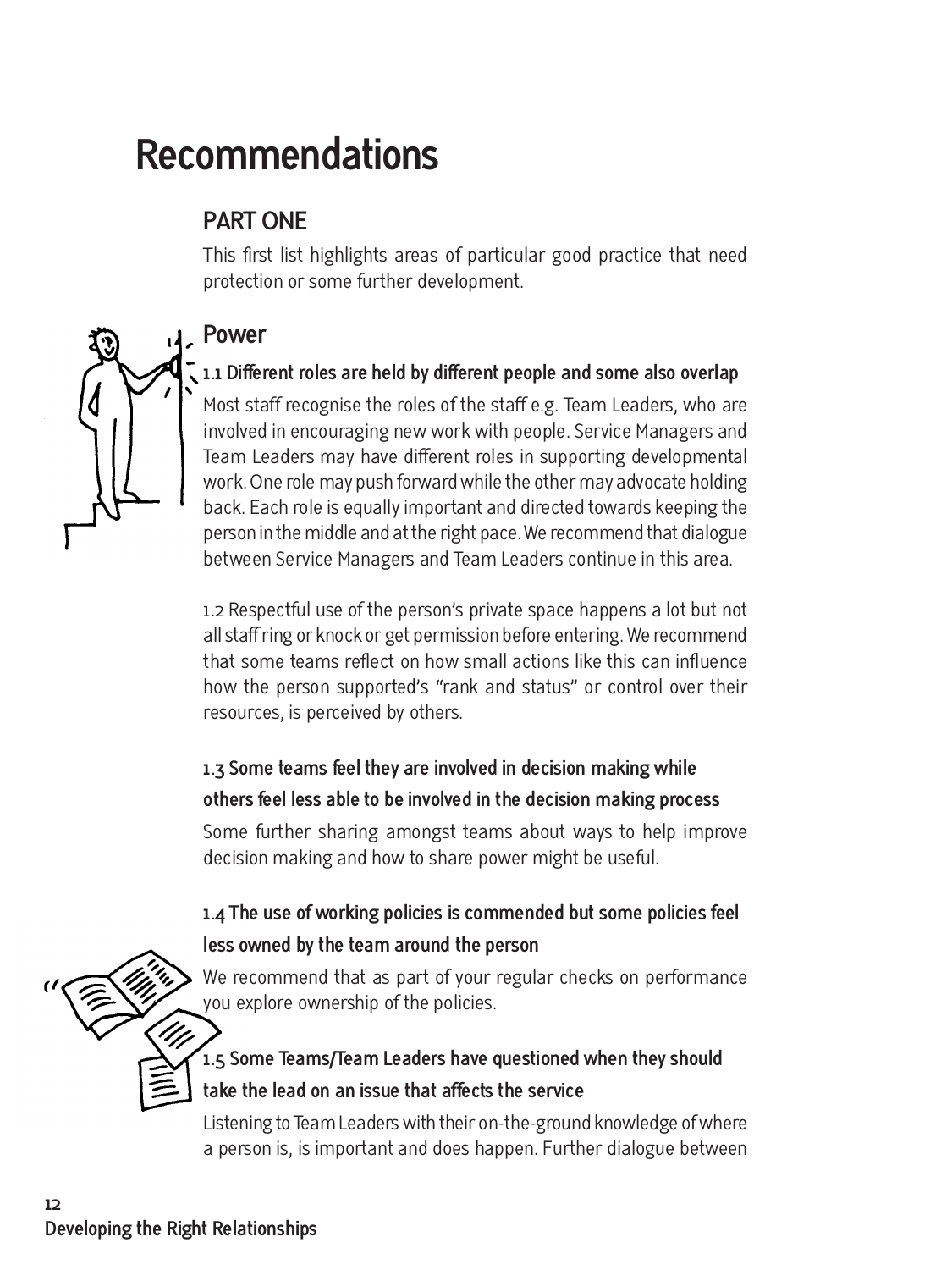Service Managers, Team Leaders and Teams could clarify how this works within services.

# **Right Relationship: Enabling Contribution and Connection**

**1.6 Many ordinary things happen, some as a consequence of how things have been set up in the first place, yet many things happen with intent (you mean them to happen and work consciously for them)**



For example, helping a person to buy Christmas presents for their family members (perhaps the first time this has ever happened) or to assist another person to take others out for a meal. We would recommend to you to continue in this approach of combining the "ordinary" with deliberate attempts to help people have valued social roles and to share the learning about why and how to do this with all teams.

# **Learning, Growing and Developing**

**1.7 Where teams work and communicate cohesively, the learning of how this has been achieved could be shared with other teams**

We recommend that meetings between Team Leaders and/or Support Worker reflection meetings or forums (e.g. for different Support Workers from different teams to share together) continue to have a deliberate "learning from each other" focus.

# **Usefulness and Relevance**

**1.8 We feel that you should keep going with the present structure of the organisation, which is a very useful and relevant way of delivering service**

We also think it will be essential in the longer term to keep looking at where the structure may be limiting creativity and delivery. For example  $\mathbf r$  there is evidence which shows that the autonomy of some staff teams may lead to assumptions about change.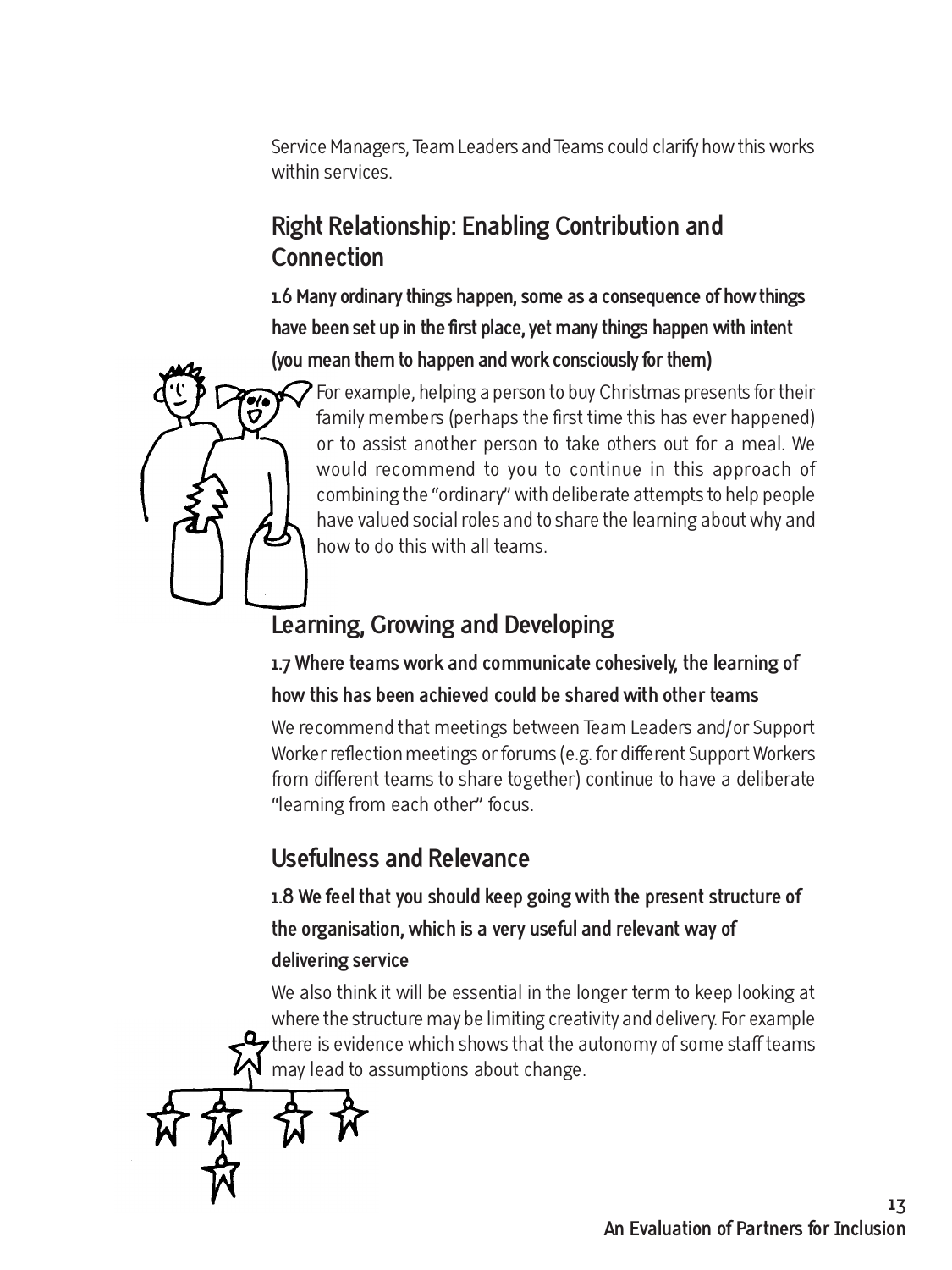**1.9 Also not all Support Workers will understand the structure and how it works and may have other ideas about how other organisations work – they need to know how to use the structure to their advantage**

The flattened hierarchy structure of the organisation is unusual and needs to be fully understood by all staff to allow them to explore and extend their roles.

You are an adventurous, adaptable and creative organisation - keep this up, it's making a big difference.

# **PART TWO**

Here, we are highlighting current areas of work that could be improved further.

# **Learning, Growing and Developing**

## **2.1 There is some good work on identifying and using staff gifts and strengths and developments are happening in this area**

Please continue to explore new work in this area. Perhaps a gift audit would be a useful tool to help recognise staff and people's strengths and skills.



#### **2.2 Not all supervision is as regular or frequent as it could be**

Although much supervision happens informally, it doesn't have that name and staff may not perceive this approach as being supervision. We note that an approach to supervision is being developed and would like to see adequate supervision for all staff using some kind

**Developing the Right Relationships**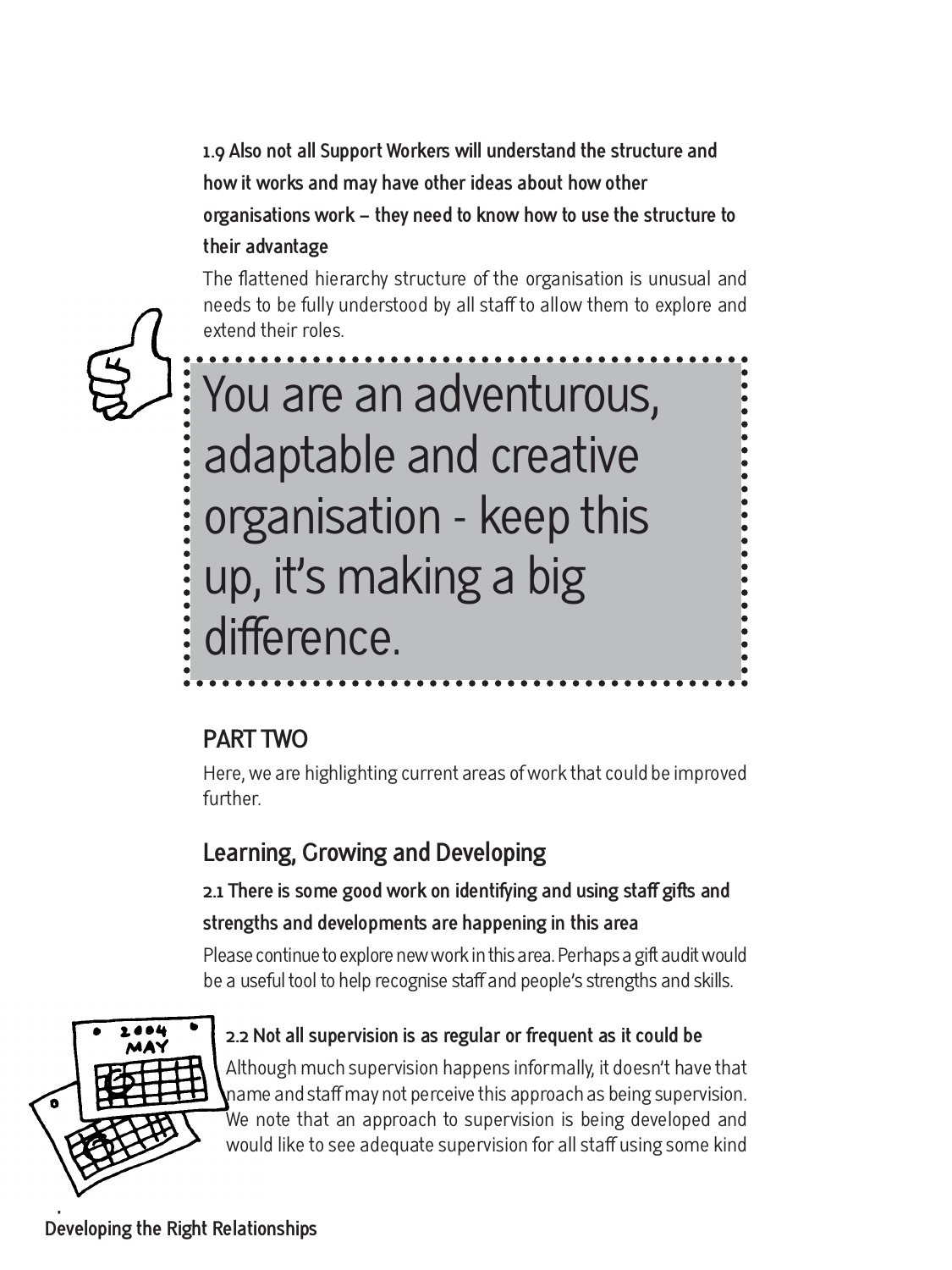of universally understood structure and process that all supervisors and supervisees understand.

**2.3 Not all workers are fully aware of the organisation's vision and we recommend that ways to help transfer the values are explored**

## **2.4 More involvement in decision making is already an aim and participatory management is the way forward**

The flattened hierarchy means there is less opportunity for promotion for Team Leaders. So we recommend that Team Leaders have the opportunity to take on developmental roles of different types (these may be time limited or project related) gaining more opportunities for growth and development.

# **Uniqueness and Diversity**

## **2.5 Some of the work being done by teams without much external advice or support has led to very good and relevant work happening to meet people's needs**

There are examples of excellent collaboration with external support staff of a specialist or objective nature. We would like to see more recognition of when services would be likely to benefit from collaborative working. Looking at messages that validate collaborative work teams have done, so that external help isn't seen as a failure will help to make good use of important external help and use this responsively.

### **2.6 People are kept safe and listened to and trusting relationships are key to this**

Service Managers and others look seriously into situations where people may be unhappy and keep in mind people's vulnerability. However we would recommend that although this seems to be working, perhaps processes could be developed so this could be more systematically monitored.

**2.7 There are good approaches to balancing people's autonomy and safety but we think that clearer or structured agreed mechanisms within services would make this a safer and more empowering process for staff and people**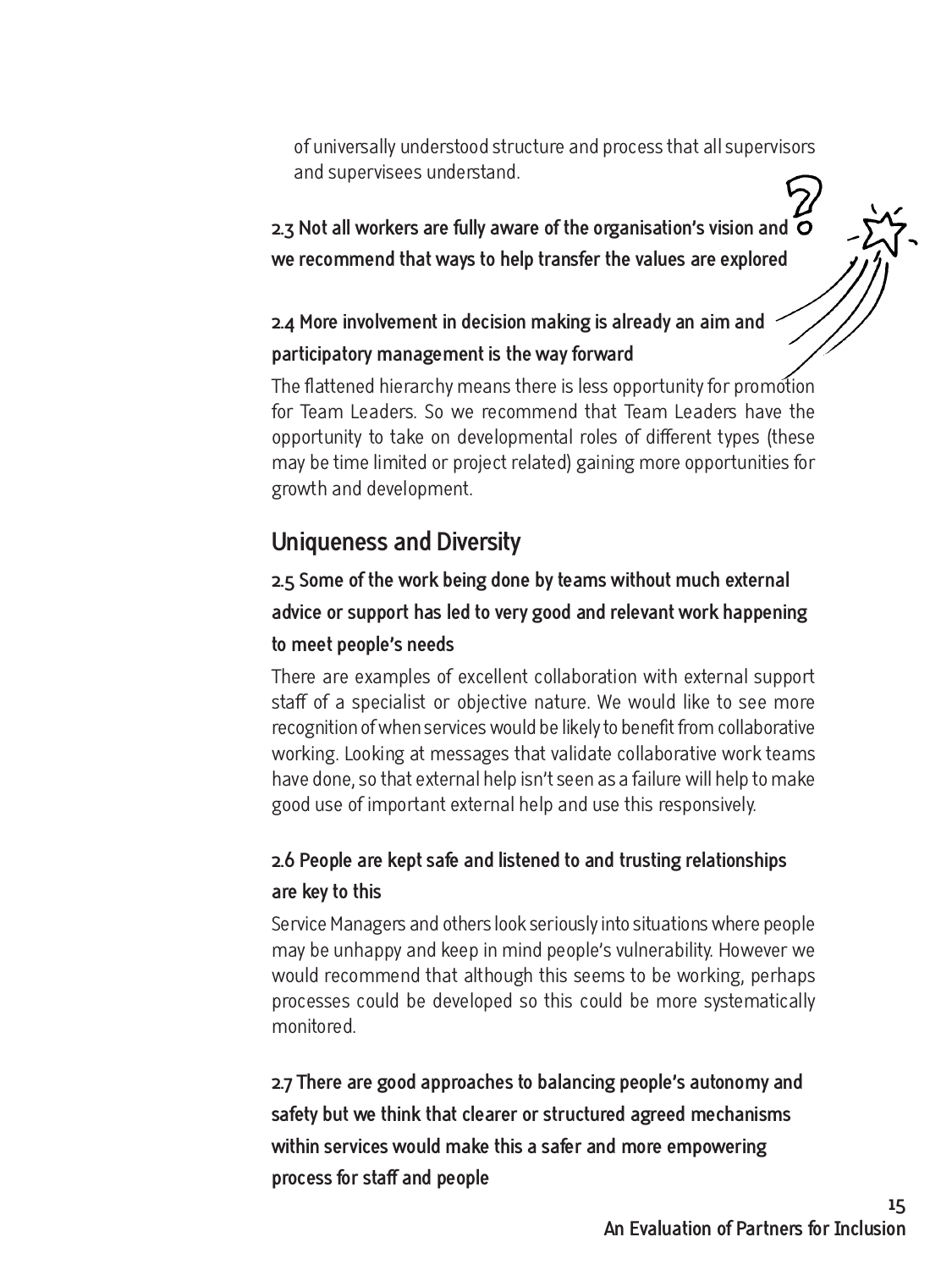### **2.8 We observed that team's feelings of vulnerability and confidence around safety and autonomy are varied**

We recommend that ways to help staff deal with these feelings and take action on them is looked at through supervision. Also the response to workers who are finding it difficult could be speeded up.

## **Power**

### **2.9 In terms of hours and amount of work, we can see that it's sometimes to the benefit of the person supported to have a small, dedicated team**

Nevertheless some expectations of hours/work staff are putting in is too high for long term sustainability (this has been noticed negatively by workers from external agencies). We recommend that as the organisation has moved from its initial high growth phase that it now refocuses on the balance between team size and workload as a core priority.

# **2.10 Negotiation is affected by Team Leaders knowledge about budgets**

Team Leaders awareness of this can be limited by various factors. It is that Team leaders have the right and adequate knowledge  $t$  them to negotiate on team cover and use of the budget.

# **2.11 There are positive and highly creative approaches to keep the money and control of that, close to the person, as well as to use money efficiently in the person's best interests**

But, some confusion and lack of clarity exists for Support Workers and Team Leaders about how the money is working. We recommend that you develop ways to explain how funding is managed and controlled, for example Team Leaders need to know more about the variety of ways in which funding is sourced, used and why.

# **2.12 Differences in Team Leaders styles are to be expected but there are also differences in how Team Leaders stand in their rank and occupy the leadership role**

Two areas of leadership are needed in teams: task leadership and social leadership (helping people feel supported and a part of something).

# **Developing the Right Relationships**

**16**

 $\mathbf{r}$ 

 $\mathsf{O}^{\mathsf{2}}$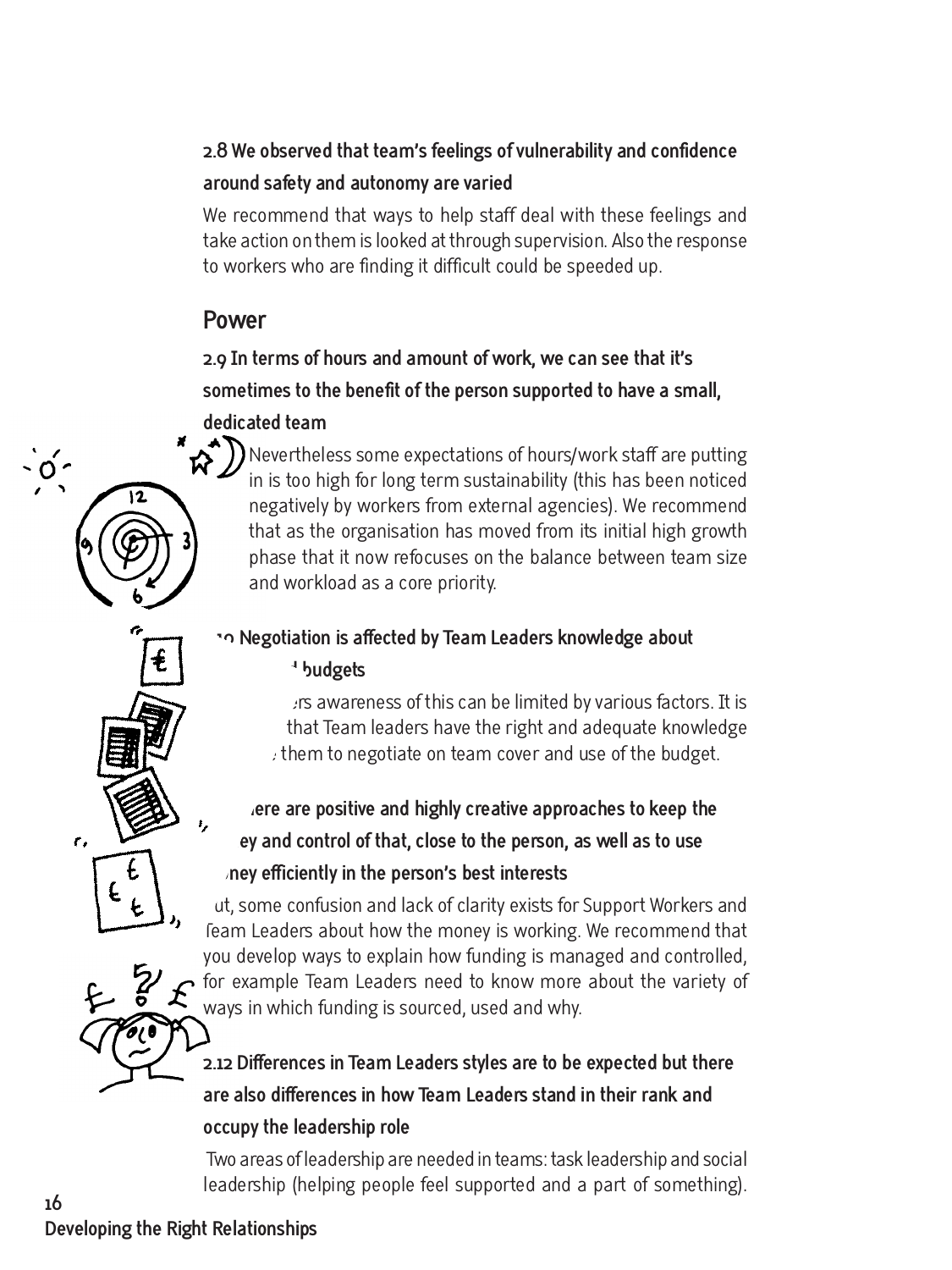We suggest that you continue to work on rank and status issues associated with the Team Leader position and clarify their various roles within teams, with family members and with the wider organisation.

# **Power and Learning, Growing and Developing**

# **2.13 Teams work in different ways and the emergence of the way to**

### **work varies**

This is influenced not only by the values in the organisation (its culture) but also by the flattened hierarchy approach (its structure). We wonder if a better understanding of the organisation's hierarchy and how roles and delegation will need to overlap and be flexibly negotiated could be more talked about and communicated to people at all levels.

# **Right Relationship**

## **2.14 Multiple roles and relationships are held by some people around the person supported because of the way the service for them is designed, and this successfully advantages the person**

The resulting complexities are worked with sensitively. We recommend that the organisation continues to develop its learning in this area and shares this.

# **PART THREE**

New areas of work.

## **Power**

### **3.1 Team Leaders can be pressured and sometimes might feel that there is 'no break' in the work as they can be on call always**

We recommend that now, as the developmental imperative lessens and it is likely that Service Managers will have more time for other matters, then a fresh look at Team Leaders on permanent call could be undertaken soon.

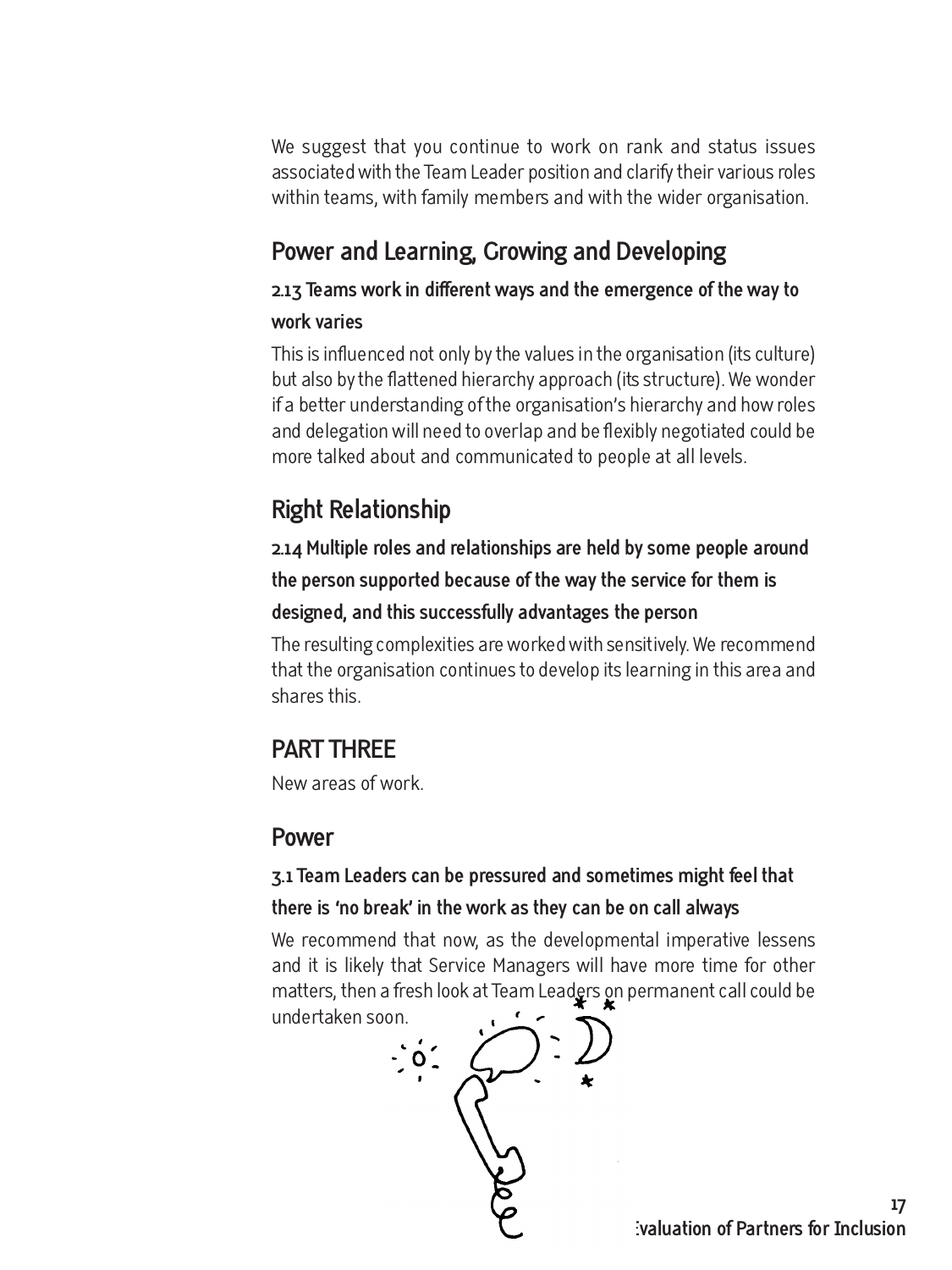# **Learning, Growing and Developing**

## **3.2 Reflection is valued in the organisation but time for teams to do**

#### **this is rare**

More space to reflect might be useful.

#### **3.3 Teams often have only sketchy visions for how they are to be as 'teams'**

We recommend that this could be explored and developed more and from that learning some teams could be seen as a learning resource for others.

# **Uniqueness and Diversity**

**3.4 We recommend that a wider approach to "diversity issues" be explored in terms of active policy formation in order to back up the diverse and valuing approach already seen in practice**

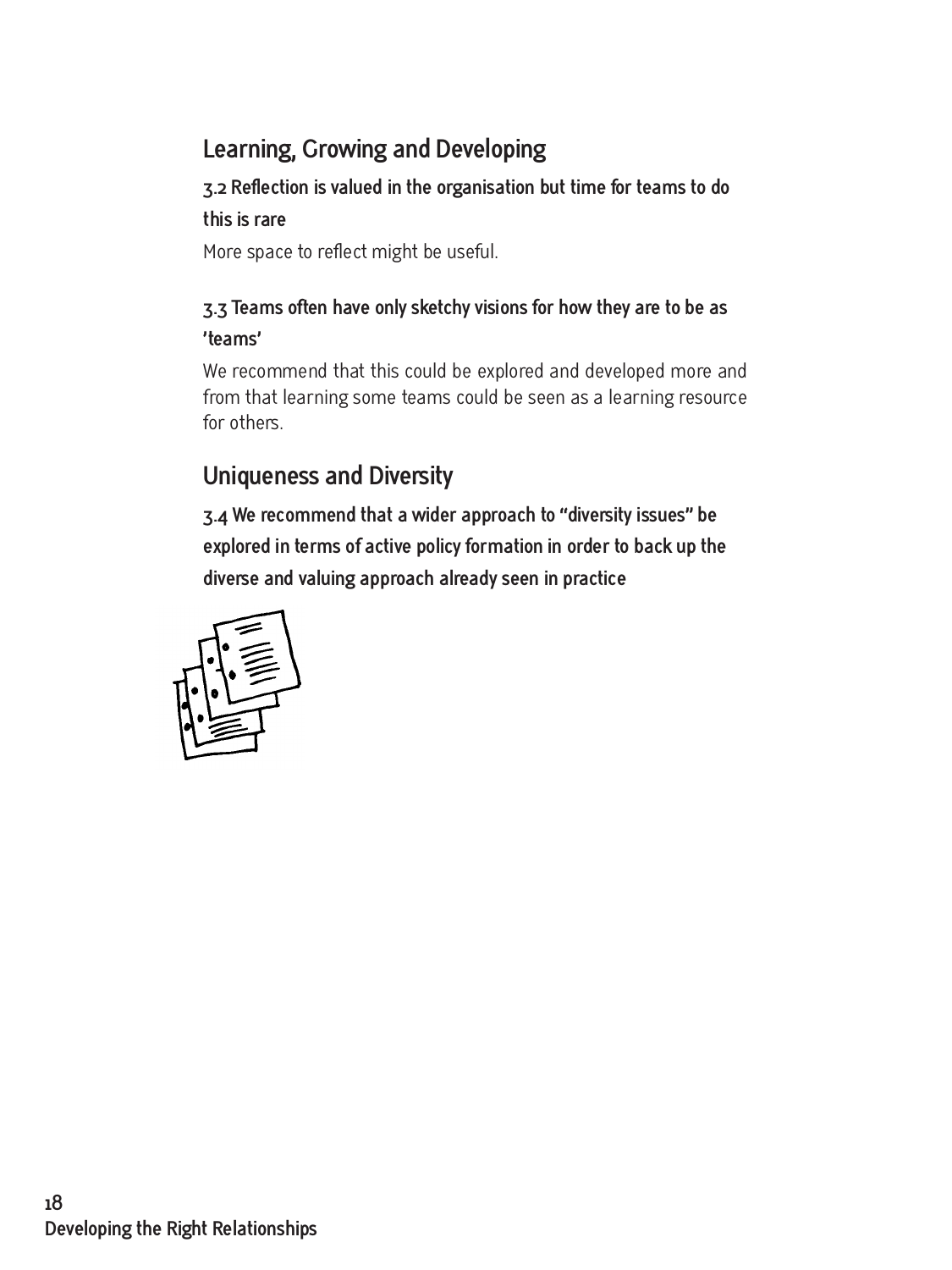# **An Analysis of Five Dimensions of Person-Centredness**

The "Five Dimensions" look at 'what' the organisation is doing and 'how' it is doing it. The information we collected through interviews, reading and observing is filtered through the headings and our summaries of this process are contained in the following headings and sub-headings.

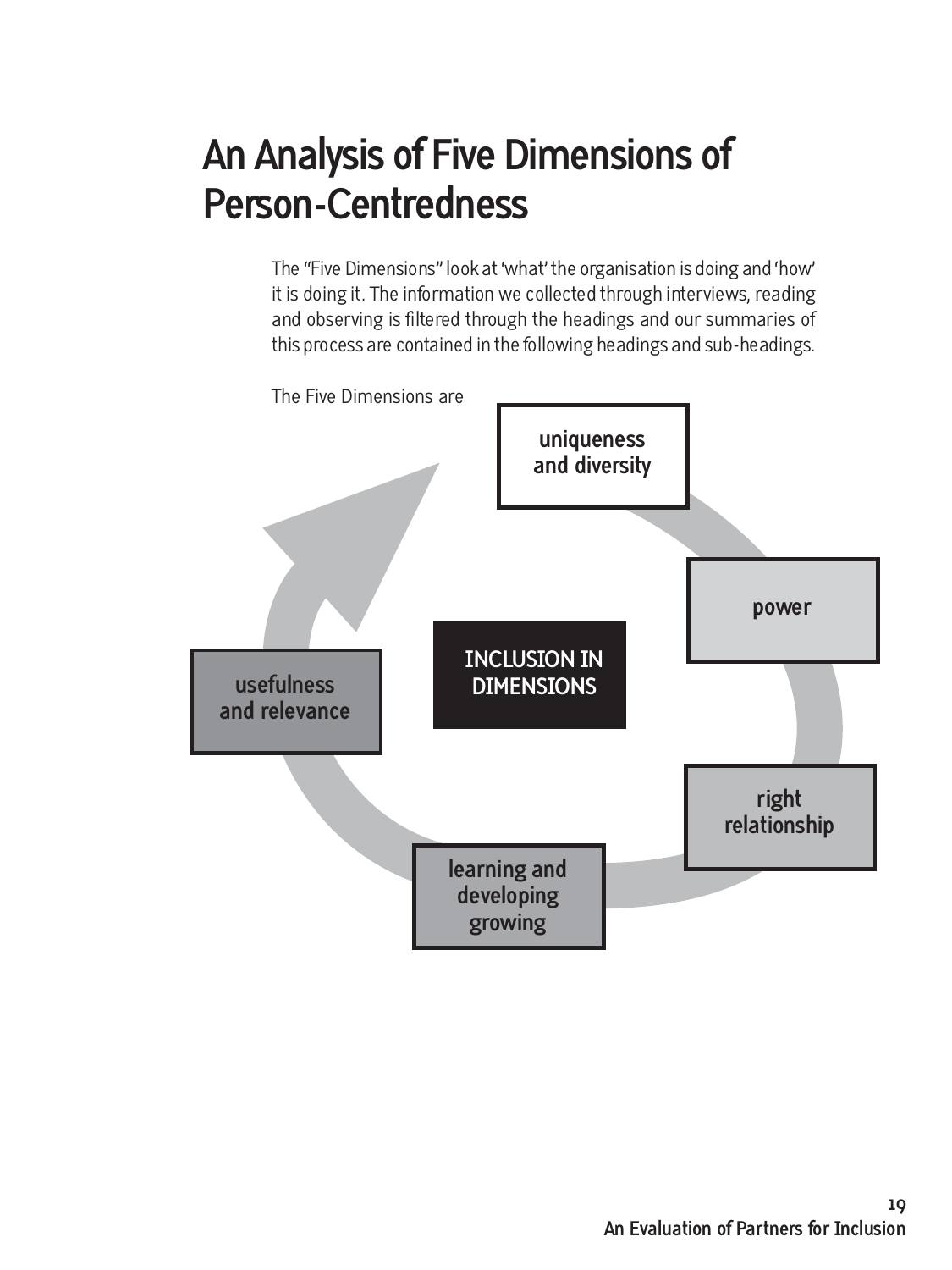# **Uniqueness and Diversity**

"The acknowledgement and understanding of the uniqueness of each person is central to person-centred work. Although all human beings have needs that are similar we are also uniquely different from each other. We are different in terms of the qualities that make us who we are. We are different because of the life experiences we have had and the needs, wishes and desires we have.

This part of the evaluation looks at how the particular unique qualities of people are considered within the organisation. We also attempt to recognise how the organisation welcomes and recognises these differences whilst celebrating diversity. Our uniqueness is found within our diversity."

From the Five Dimensions of Person-Centred Services

# **Uniqueness of Support**

#### **Amongst the people supported**

The main and most usual support people get is from a paid Support Worker or Team Leader's time. Some people are additionally supported by others like advocates, music therapists, neighbours, family members and friends of support staff.

We noticed a number of unique responses to needs such as communication, fears, risk taking and facilitative relationships.

In particular we would like to commend the quality of relationships between supporters and people served. Creativity around how support is delivered is unique- with a learning focus and staff working flexible hours to meet the person's needs or routines.

**O**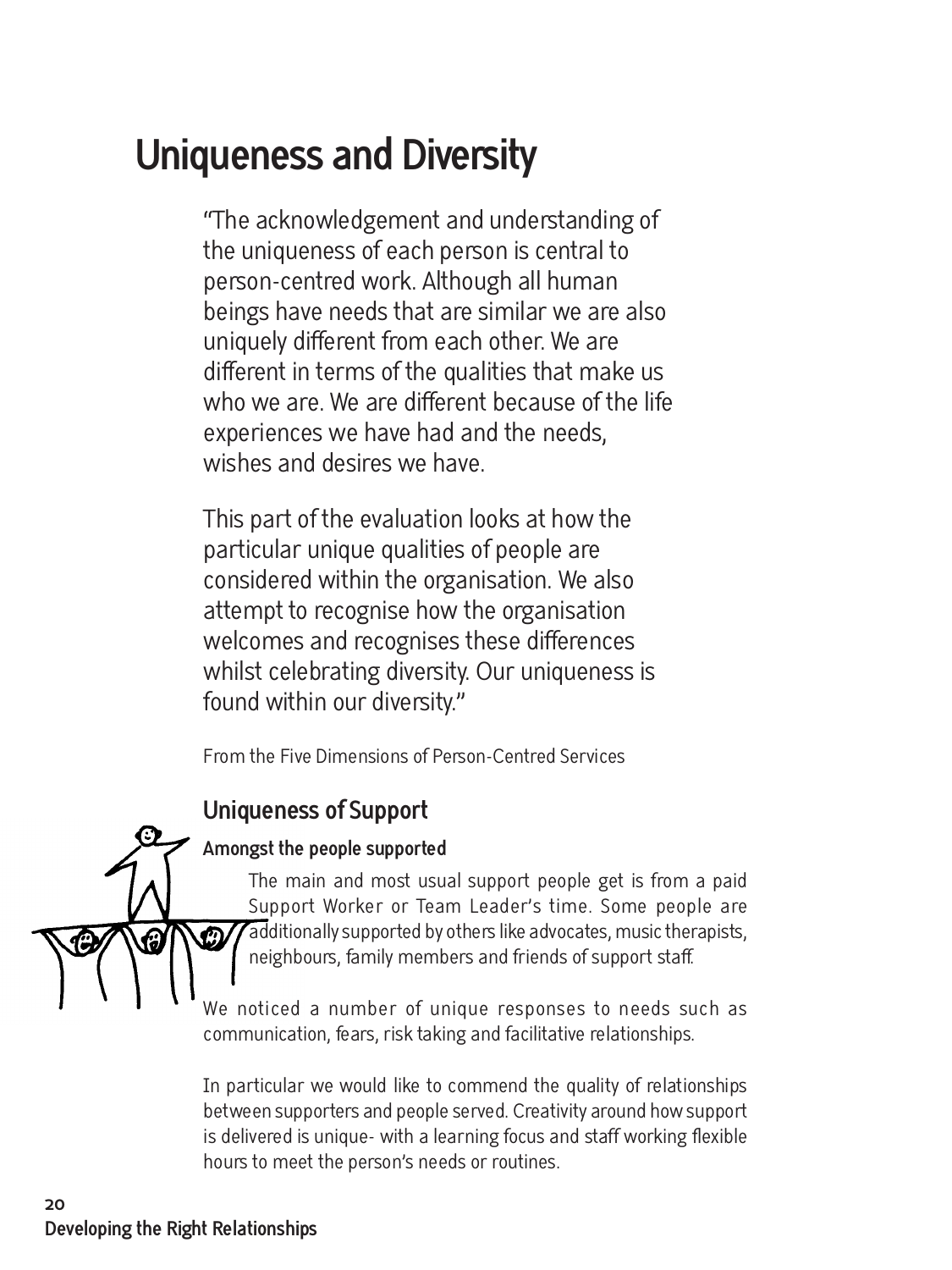#### **Within the Organisation**

The organisation shows unique responses in how it supports staff. For example, it employs psychologists to target team training needs, while other staff teams find their internal solutions.

There are however gaps in the delivery of formal supervision; there is a general lack of understanding of the purpose and processes of supervision. (It was noticed by some people outwith the paid team that supervision was not as frequent as it could be).

# **Enabling Contribution and Connection**

#### **For the people supported**

We saw some excellent examples of people's gifts and strengths being used to enable contribution and connection such as voluntary work or working at grass cutting etc. The way that people were spoken so well of and the thoughtfulness we noticed about how people were talked about, was commendable. Person-centred planning tools are used to explore the future, although we didn't hear any stories of people using these tools to utilise people's gifts. Despite this, we commend the background attitude that might be expressed as "people's lives are not to be wasted and everyone is needed". With this attitude, it is more likely people will be connected into their community.

# "All behaviour is ------communication"

a support worker

#### **In the Organisation**

There is evidence that the gifts of staff and their strengths are being noticed and consciously utilised within teams and by managers. This is not universal within the organisation and it is not formally supported by the structures within the micro-culture within the team. The individual gifts and strengths can be well used as teams work it out themselves. There is an expectation or belief in the central management team that Service Managers will work to their gifts. We think there is sometimes a gap between the Service Managers and their knowledge of support staff's gifts which may further their contribution.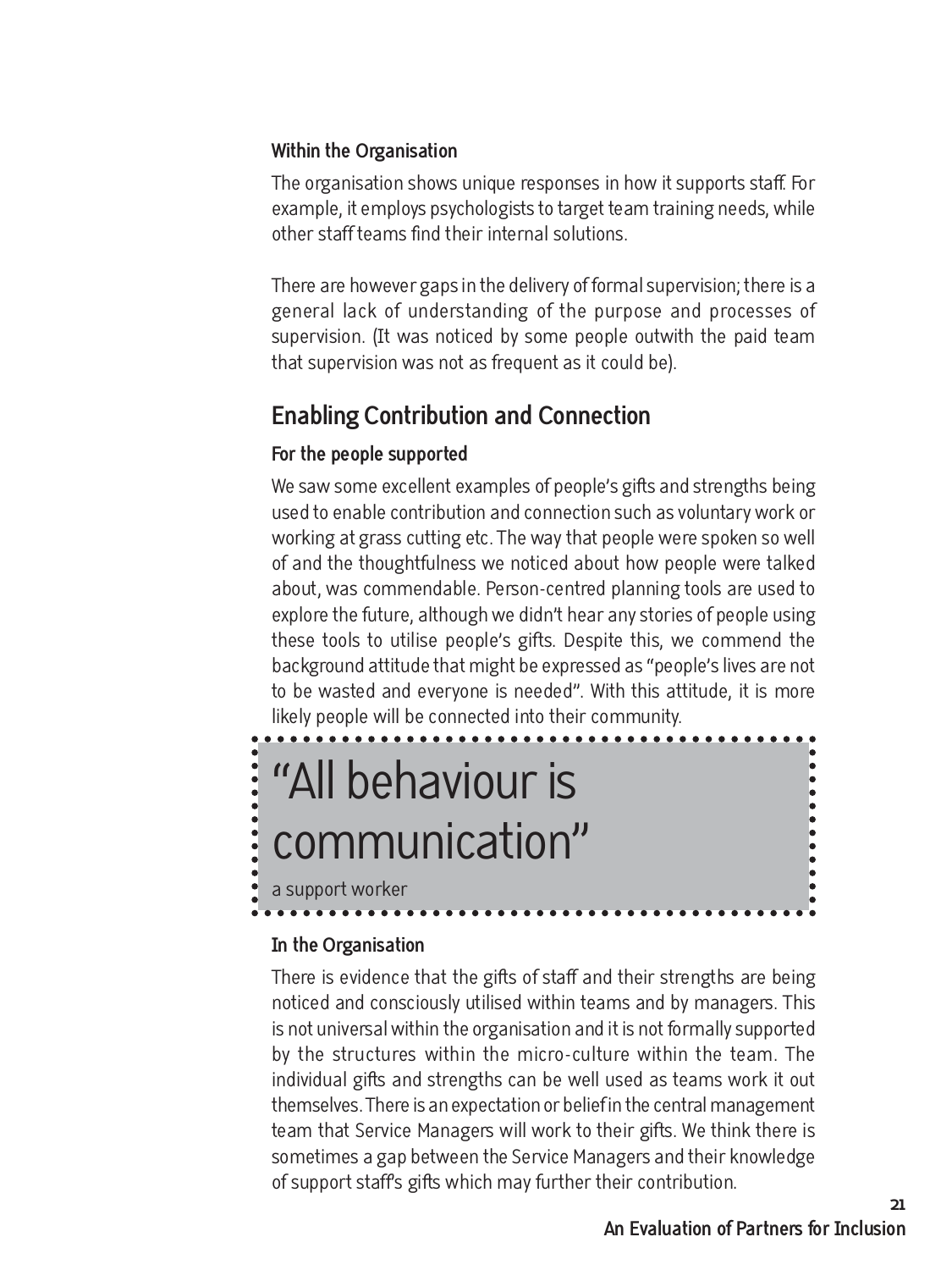# **Aspirations and Preferences**

#### **Amongst the people served**



It is expected and welcomed that people will have aspirations and preferences. Where people are expressing aspirations/preferences these are being listened to and pursued.

In other cases staff/people are exploring the person's aspirations using a process of trial and error and structured risk taking.

There is evidence of planning and following up of coincidental aspirations whilst capitalising on opportunities as they arise.

We would expect deepening and enriching of this work as the paid workers and managers get to know the people they support better over time.

#### **Within the Organisation**

We found evidence that the aspirations and preferences of some staff have been listened to (around personal development and qualifications) and responded to.

Some staff aspirations to move from a Zero Hour Contract have been met, but there is still some uncertainty over the future of other staff moving from Zero contracted hours.

There are positive examples of staff pursuing other interests or careers and being supported with these aspirations by Partners for Inclusion. "Staff" leaving the organisation mainly do so with an exit strategy that leaves the door open for them to return.



A recent survey of 70 staff members has shown a commendably high satisfaction level:

• 35 were very happy in their work

- 34 were happy
- 1 not entirely happy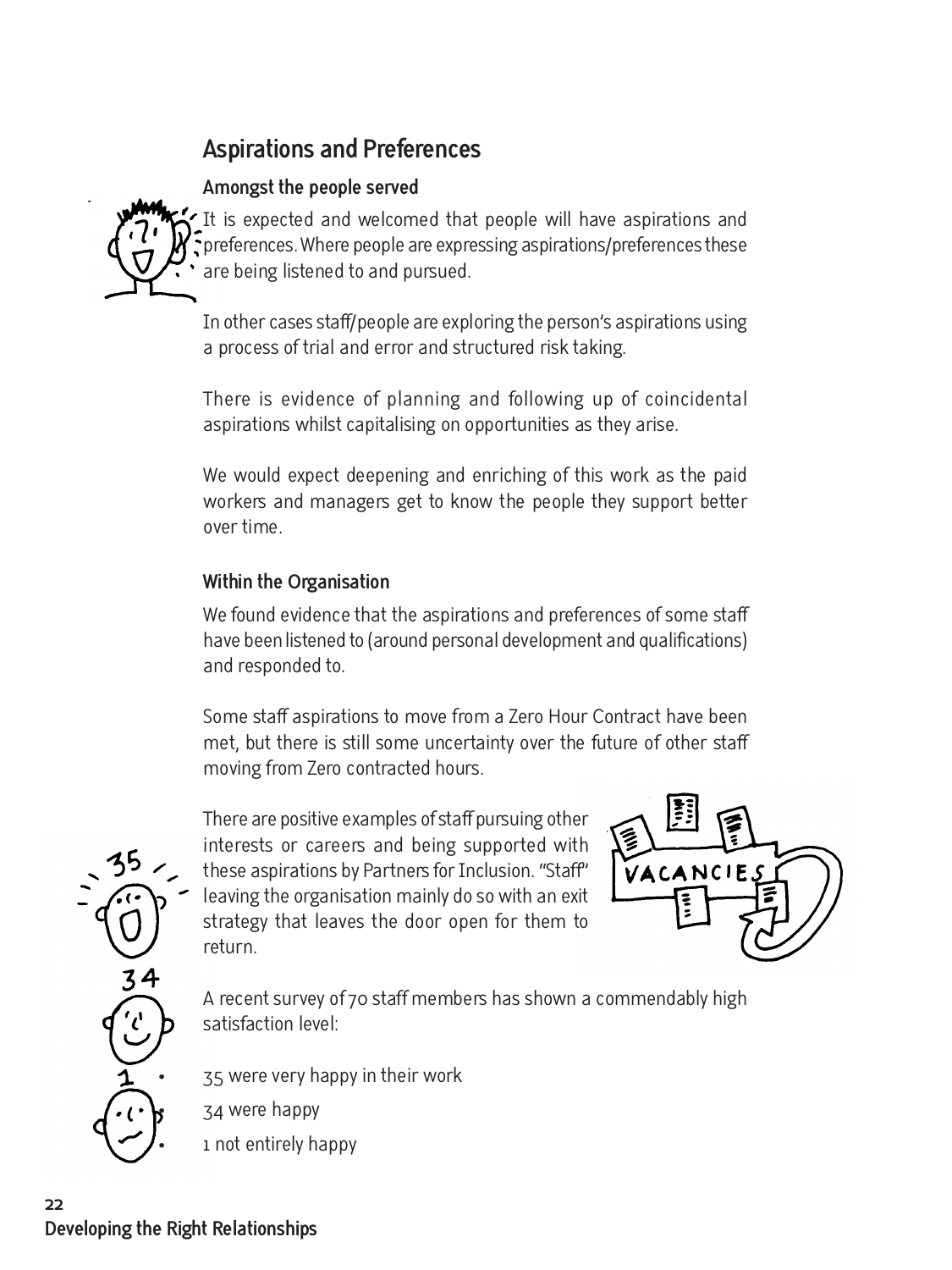

# **Specialised Assistance and Support**

People are getting a range of specialised assistance and support, some of this is individualised and some is off the shelf. There appears to be a healthy balance between the two. Even some of the off-the-peg services can be individualised to meet people's needs, for example music therapy, chiropodist and therapeutic workshops.

# "Supervision is vital for **.....** our service to be effective" a Team Leader

We saw some excellent examples of communication being developed by existing staff teams themselves, with little support from communication specialists. Risk taking is seen as part of everyday life and staff are not afraid to persevere with risk-taking. In the services we visited there was responsive tailored risk-taking this is to be commended.

We found a couple of examples of staff receiving specialised support. A psychologist has been employed to support staff to enable them to continue working with the person they support despite the emotionally complex background to that person's life. Staff that are training and studying are being paid to have time off for study leave. Others have access to a 24 hour on call support structure.

# **Recognition of Wounds**

We discovered that a number of wounds/hurts are held in common by many of the people we met.

(The word wounds is used here to describe particular hurts that are related to people's experience of human services – see The History of our Institutional Models by W. Wolfensberger 1971)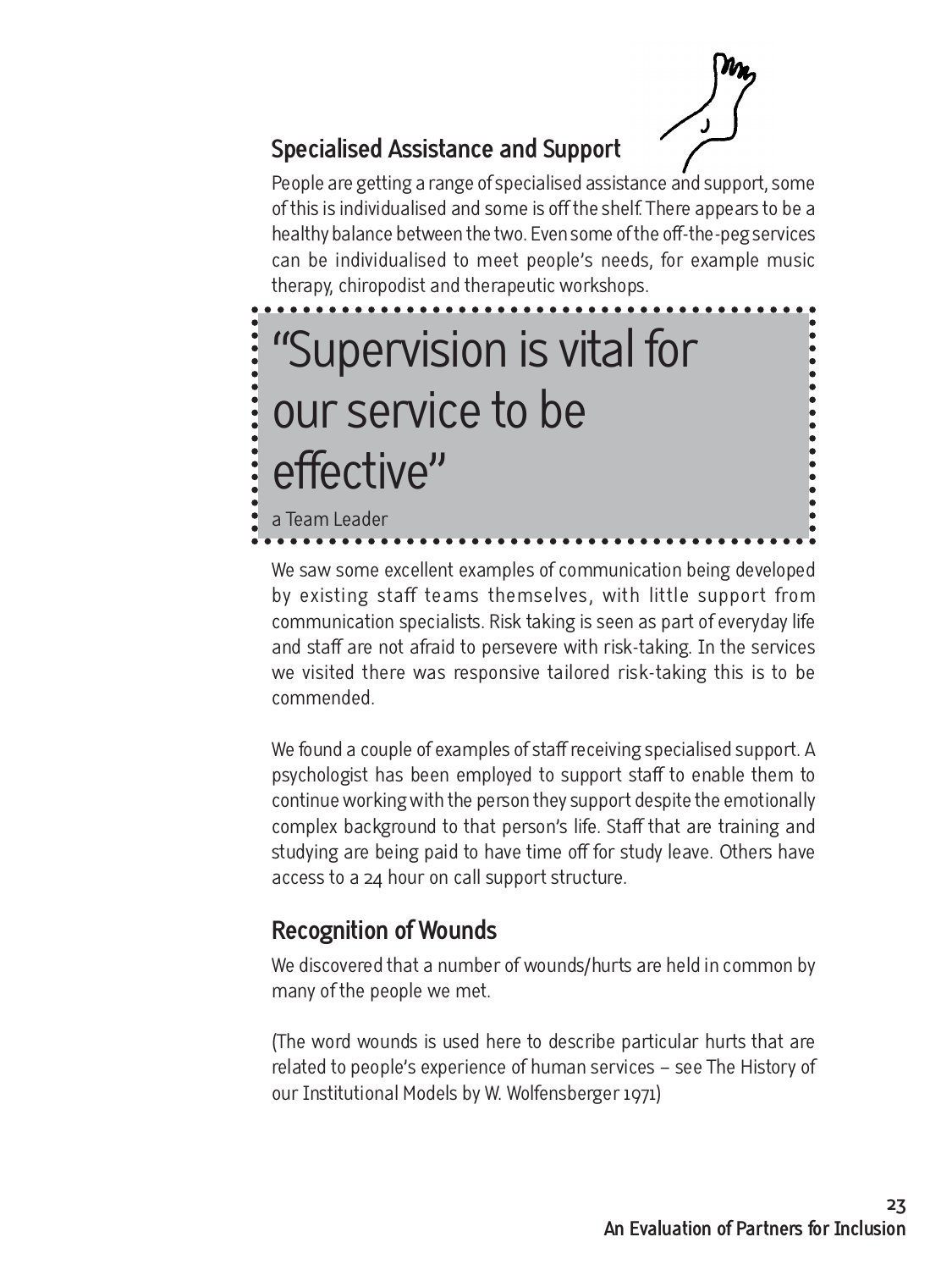People have experienced:

- Separation from family
- Family tension/relationships
- Reputations and labels
- **Fxclusion**
- Lack of friendships
- Abuse/self harm
- No private life
- Lost years
- Institutionalised life
- Fears and anxieties not treated
- Material deprivation
- Long term significant experience of very unsafe situations
- Being misunderstood

We noticed that Partners for Inclusion recognises the person's life history and woundings, and teams are acting sensitively to minimise further hurt.

There are commendable examples of work to help , e.g. counselling work or changing support to help alleviate anxiety. Across the board great attempts are made to work with the whole person not their reputations or labels.

Team Leaders are more likely to be proactive around wounds than Service Managers.

In teams there is recognition that the work is difficult, challenging and stressful. Teams are sensitive to how they support each other emotionally.

# **Recognising and meeting difference**

A central ethos of Partners for Inclusion is about recognising difference and accepting people for who they really are. There is a range of people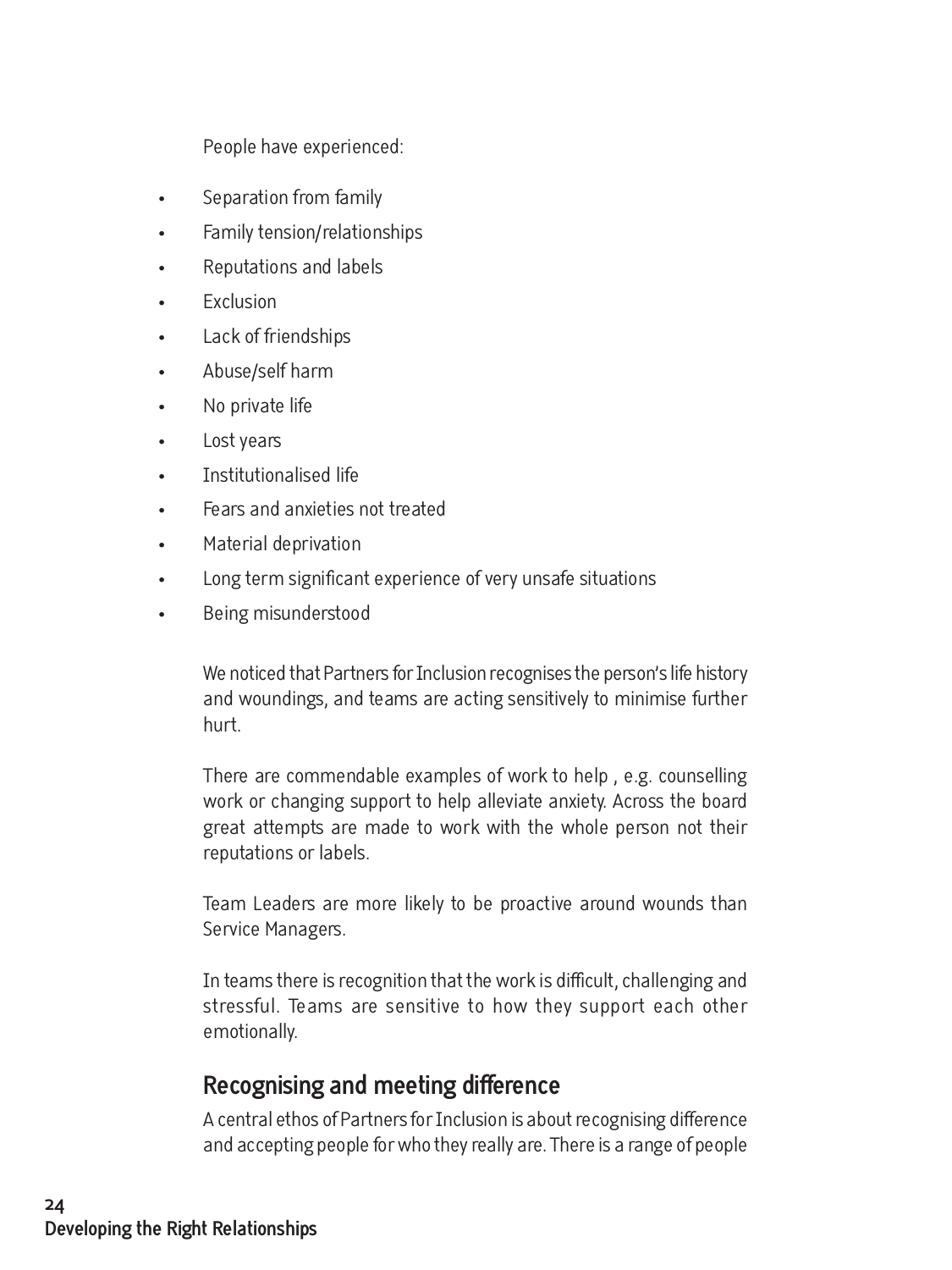supported in terms of age, gender and life experiences. We noticed some excellent examples of people being matched with people who were 'like them' in terms of cultural background and/or personality styles/interests. We didn't pick up any information about sexual orientation or ethnicity support issues in terms of the people we met. However we also noticed that the organisation is not at present deliberately seeking out people from particular minority groups.

# **Power**

"We all know what power is, or at least we think we do. Usually we recognise the power that others have but not our own. Even reading this many of us will think, "well I don't have any power", but we all do. The power we have in any given moment will depend on numerous factors, some of which we engage with in this part of the evaluation. Our power varies from situation to situation and from place to place.

Many people who use services have experienced minimal control or power in their lives and person-centred and inclusive services have an obligation to address this imbalance, creating the conditions that enable people to become more powerful. This requires attention and awareness. Powerful people are less easy to manage, they don't do what you want and this makes the management and organisation of services more challenging.

Abuse of power can happen in many ways and on many levels. Abusive practice can be wide ranging, from discriminating against someone by not acknowledging what they communicate,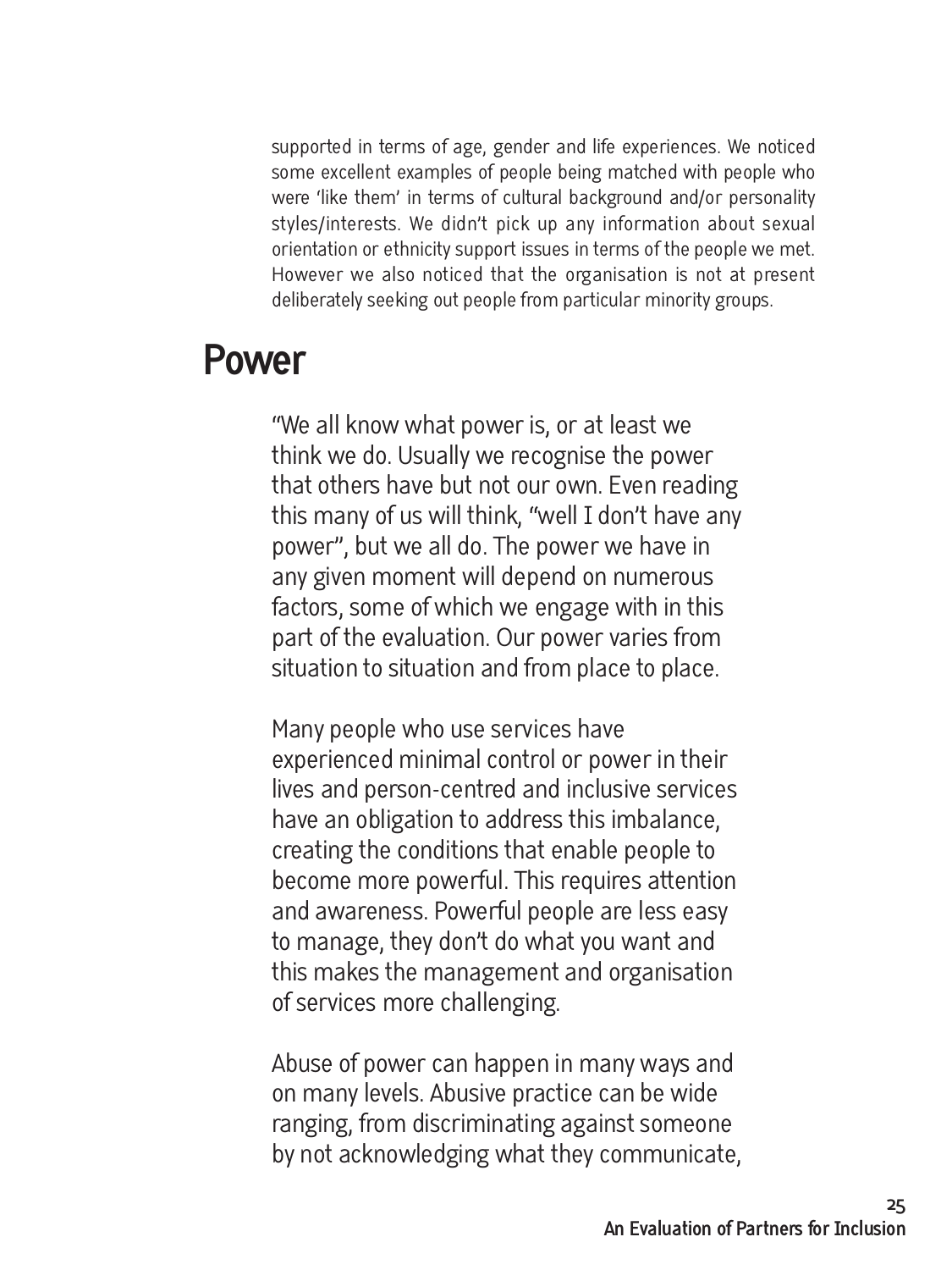through infringing any one of a person's civil or human rights to physical, sexual or emotional abuse. Day by day it is often hard to notice and address the small misuses of power that take place throughout services. These are significant because they give an organisation clues about where improvements around issues of power can take place. This learning can begin to change the culture within an organisation, benefiting everyone" From the Five Dimensions of Person-Centredness

# **Being Listened and Paid Attention To**

### **About the person supported**

There is an expressed willingness to be led by the person who receives support – people at different levels are saying clearly that this is what they want and what they are trying to do. Everything we saw across the services confirmed that people are being listened to, in what they say and through observation and attempts to understand their behaviours. This listening influences the service to adapt to the person. We also found examples of support arrangements changing in response to the person despite time, investment, and planning, that might have been in a different direction - for example people being listened to and respected and body language being listened to.

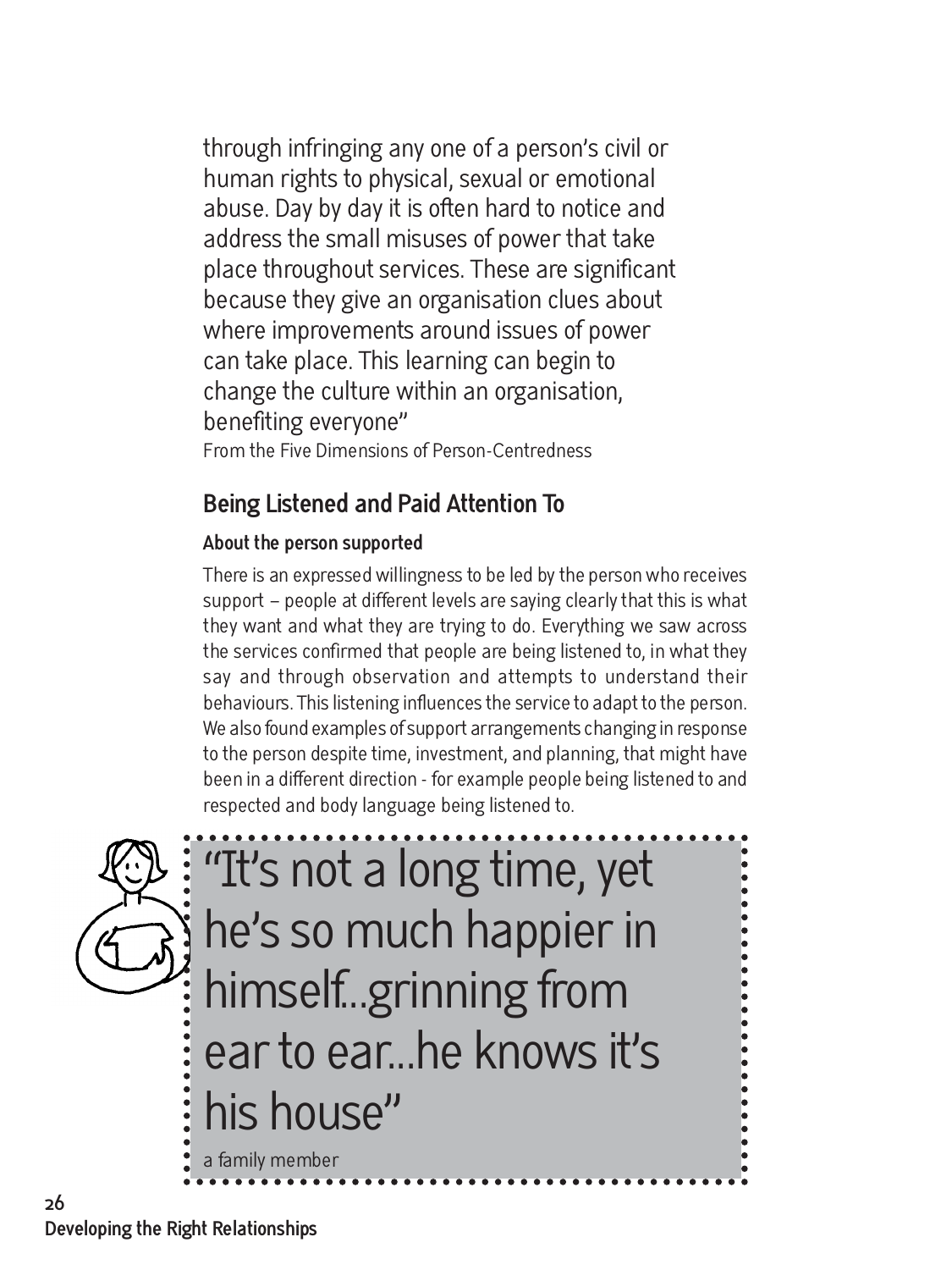We found evidence of thoughtful approaches being used to help motivate and persuade people, whilst staff are also really paying attention to when people say "no".

# "He appears confident but isn't - now he's really gaining in confidence... it's because of the way he is being treated"

a family member

#### **About the team**

The evidence is more variable here, there are examples of the teams listening to each other, and Team Leaders listening to the team. There are variable degrees in which the Team Leaders feel listened to by the Service Managers, some more than others.

We noticed that the Team Leader's position is crucial to whether good listening happens or not.

#### **About the families**

The families we met do feel well listened to.

#### **About external agencies**

We have good evidence that the external agencies we talked to feel listened to by Partners for Inclusion. There is evidence that the concerns external agencies had regarding the support staff to match to the person has been welcomed as positive information by the organisation. Work is being done to resolve and explore issues when they arise.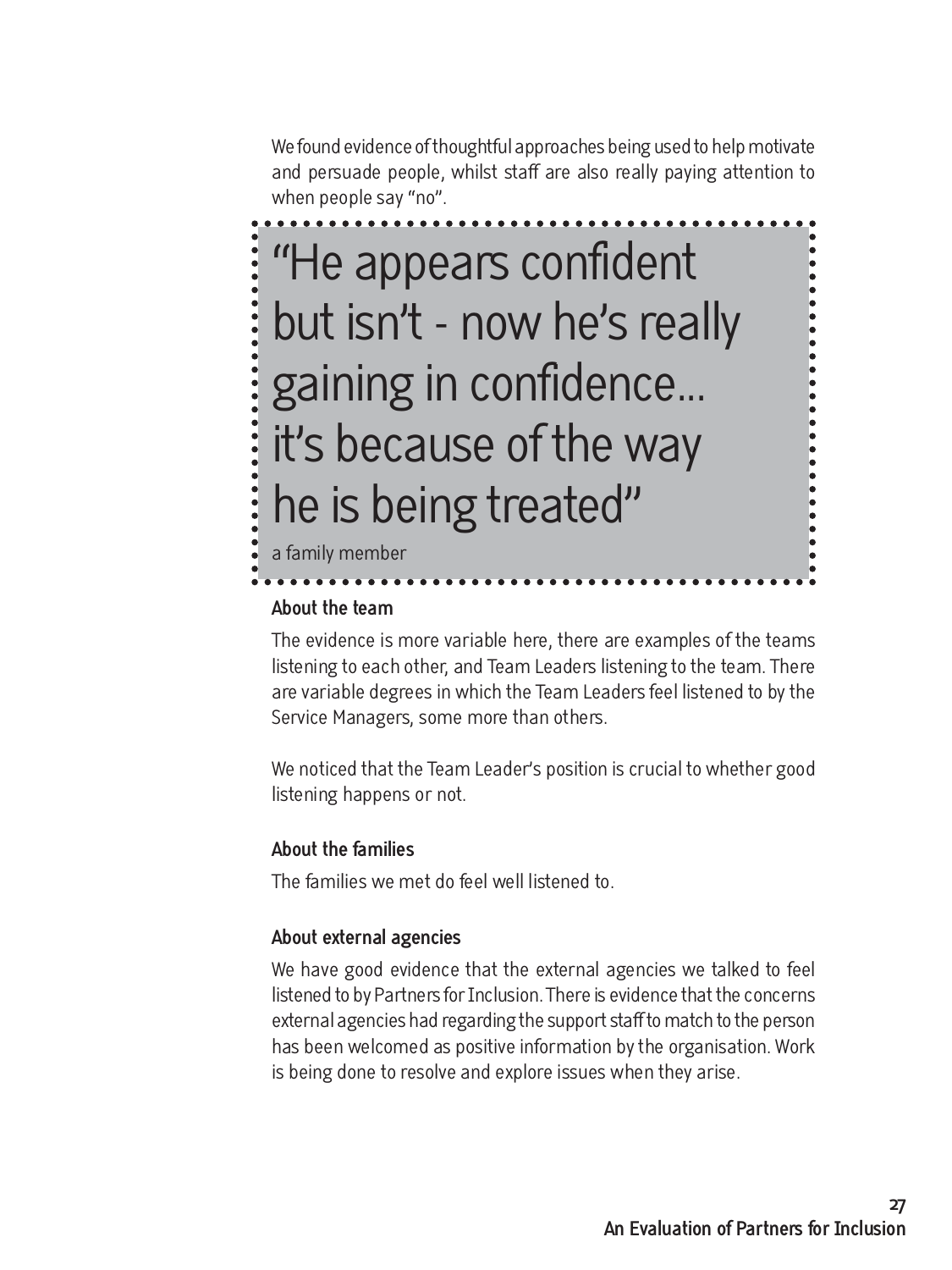

# **Involvement in Decision Making**

#### **About the Person**



Throughout different levels within Partners for Inclusion there is willingness and desire to involve people in decision-making processes. There are good examples of people being thoroughly involved in major life decisions about where they live, - for example, a person viewing a number of properties before they decided on which one to accept.

Where people can and want to be involved in recruitment, this happens except in one instance where the person did not have the final say and could have had, but a family member did instead.

There are good examples about people being involved in decision making around their household for example: what to have for tea or who comes into their home.

However this is not universal, e.g. one person and their team do not feel in control of who enters the person's house.

There are some examples of the team or the wider organisation remaining in control of decision making because it is seen as in the person's best interest at the present time perhaps because of life history, or mental health or general health issues.

There is a thoughtfulness around finding the right pace for the person and in involving them in the decision making process.

There is respect around people standing up for themselves, which is seen as a positive, progressive development.

#### **About the staff**

The organisation is serious about involving the staff at different levels in the decision making process. As time goes on, forums are emerging to help with this, for example there are working parties around supervision and sexuality.

Support Workers feel involved in decision making around the person, whilst there is an acknowledgement of the importance of the Team Leader's role within this process.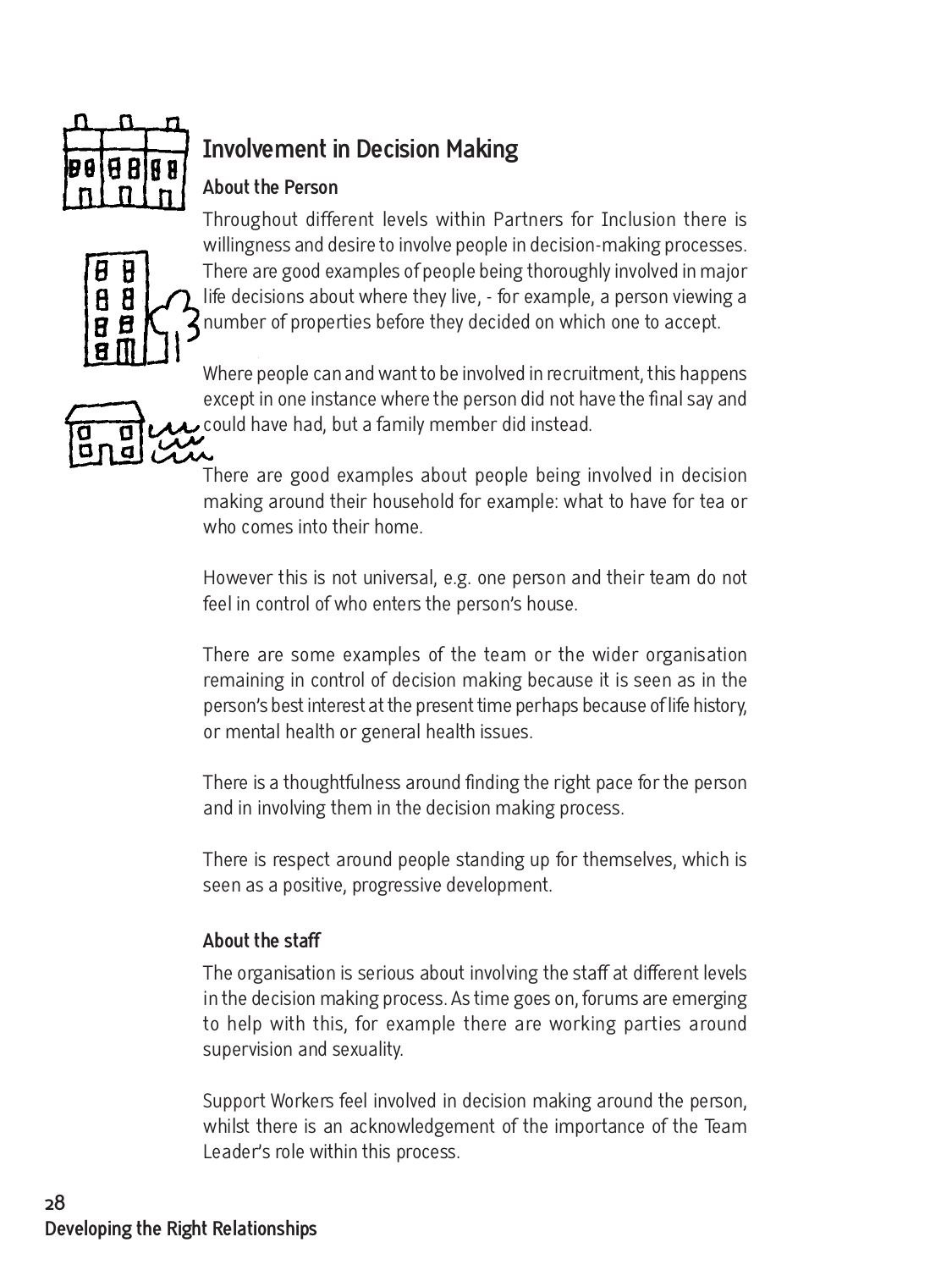

This new approach to participatory management is to be commended.

#### **About the families**

Families are encouraged to be involved in team meetings and the decision making process.

Some families are involved in the recruitment of staff. This involvement varies on whether they want to be involved or not.



However we have one instance of a family that would like to be involved in the recruitment process but have not yet been invited (or maybe are unaware of the invitation), although they do speak highly of the staff that have been recruited.

# **Negotiation**

#### **About the Person**

Communication issues exist for a number of the people supported, which makes negotiation difficult. There are a few examples where the opportunities for negotiation have not been taken up but could have been. There are some examples where the service design states that work is to be carried out in a certain way although teams felt unclear about why this was or how the decision came about.

We observed non-verbal communication being used in the negotiation process - although staff teams didn't have a language to describe this.

#### **About the staff**

There are active and productive negotiation processes happening within teams around managing rotas and work to be shared.

The contract situation is "live" and sensitive for lots of people and some feel aggrieved although it doesn't have an impact on their dedication to the job. The successfulness of negotiation of a "zero contract" depends on a combination of the initial bargaining condition, the negotiation skills of the Team Leaders or Service Managers and the amount of supervision people receive.

However some staff state that there is no negotiation around this. Some staff have asked for assertiveness training and this will aid in the long term negotiation within the organisation.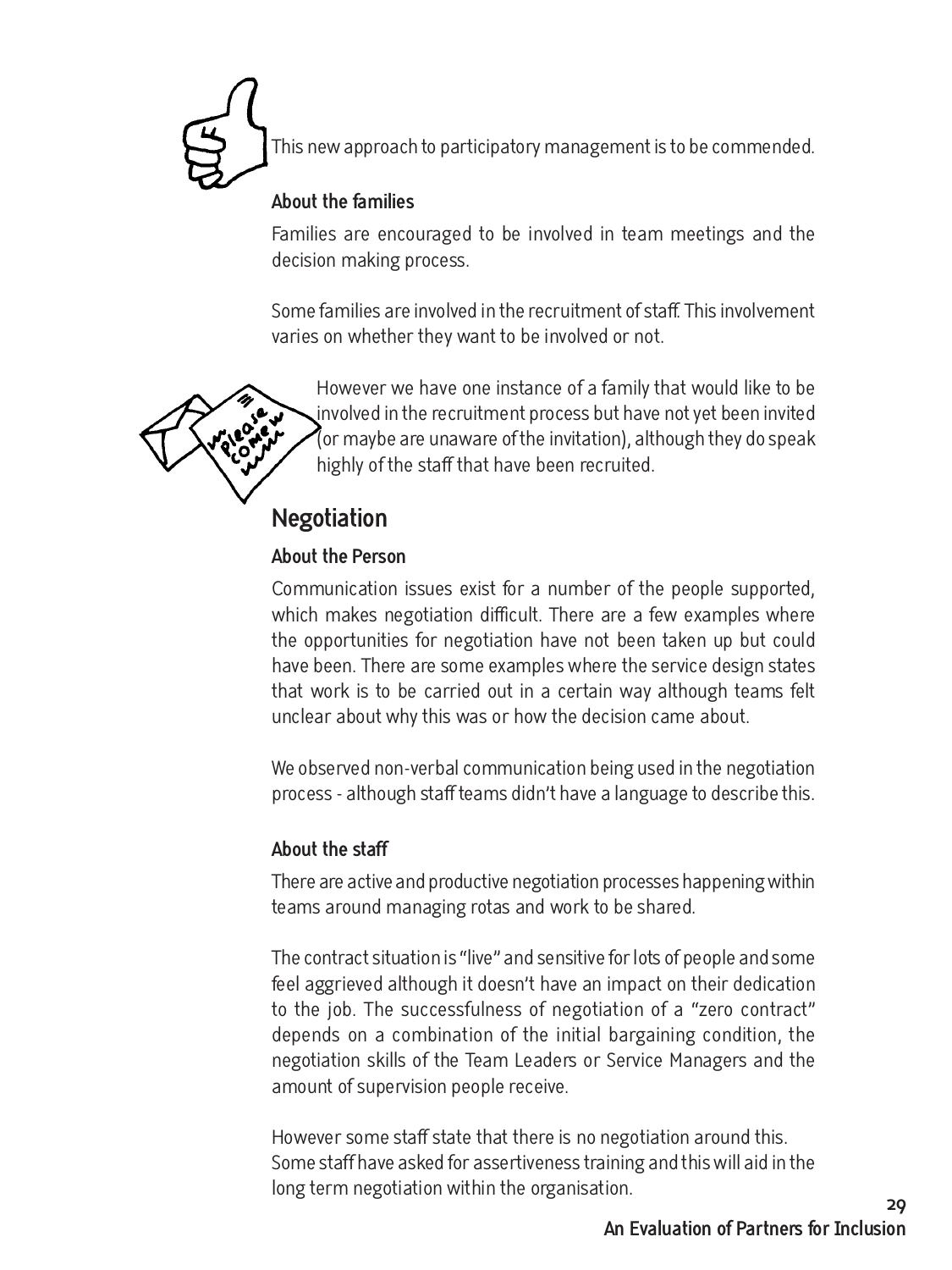# **Control over Resources**

#### **About the person**

A theme emerged where the person supported is spoken of as leading the team or as the "boss" In another service the person controlled the time they have with staff who leave when they are asked to thereby giving the person more time alone.

Housing is separate from support. Not all funding is individualised yet although budgets are.



#### **About the staff**

Budgets for people are controlled on a daily basis at Team Leader and team level. For some there may be set available weekly expenditures with agreed authority to spend so much above this.



eam Leaders have different amounts of information about the budgets vailable to them; we wonder why there is variety here?

here are some issues around the control of budgets and the impact on the individual staff terms and conditions.

 $\Delta$ ank accounts have two signatures and are audited and available for scrutiny by outside agencies.

# **Rank and Status**

This heading explores power issues as they relate to question of Rank, Status and Privilege as expressed in the work of Arnold Mindell<sup>4</sup> – which explores the dynamic of conscious and unconscious power in relationships.

#### **About the person**

There is a matching process between the staff and person supported that is mindful of rank and status issues.

4 Mindell A., (1995) Sitting in the Fire, Lao Tse Press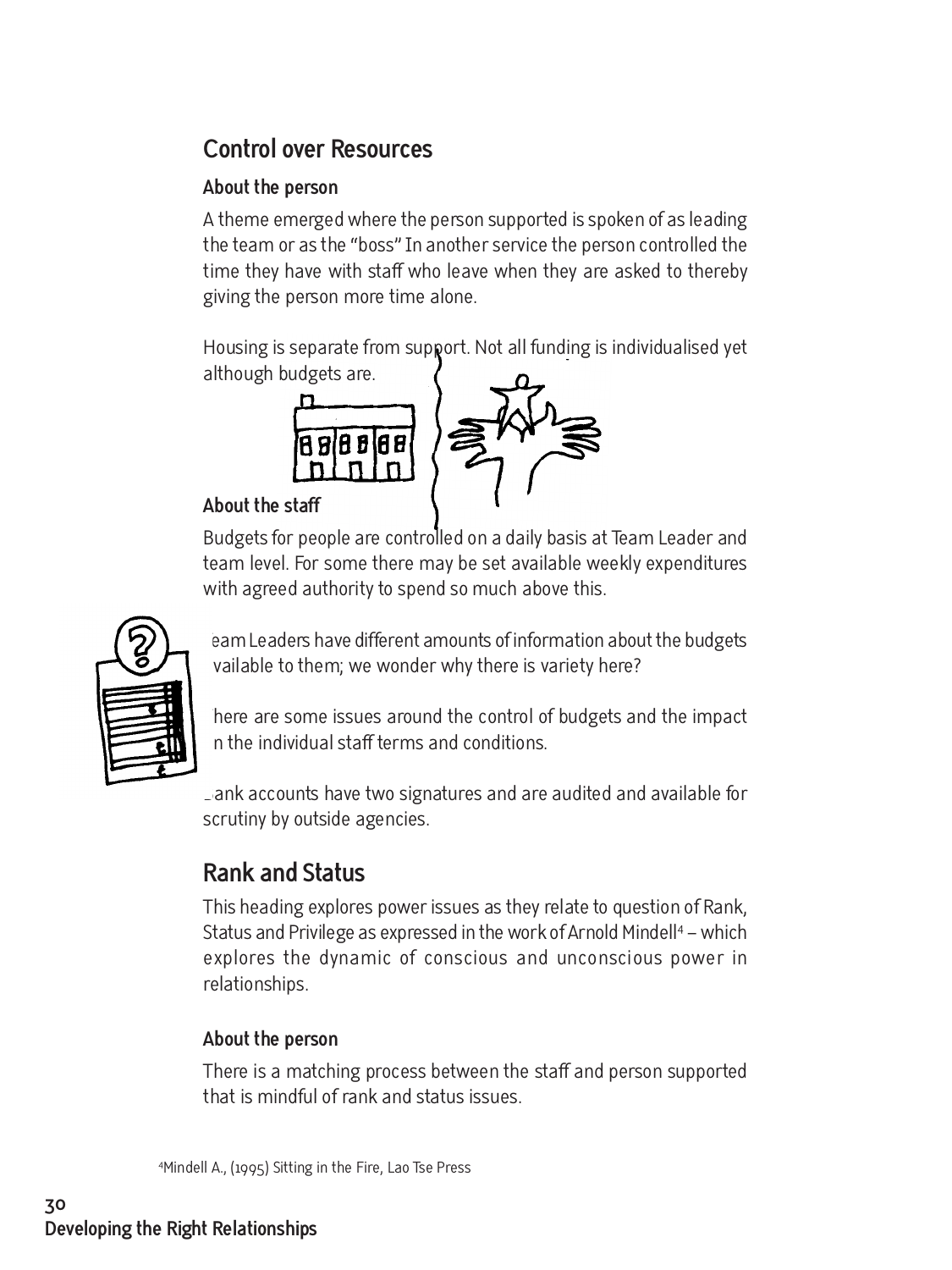#### **About the staff**

In organisations where there is diversity of staff (for example, age, background, and being related to the person supported are common) then rank and status issues or conflict would be expected.

Rank issues in the teams may need a little more awareness.

We did not come across discussions about this area per se, while some Team Leaders are not clear about their role or the clarity of their rank. Service Managers are clearer about their role and rank issues.

# **Role Clarity**

cinema

SHOPS

BAR

hairdresser

restaurant

#### **About the person**

Support workers in a number of different services are spending time with the person they support in ordinary social ways. Some of this time may be when they are not in role as 'support workers'. This handling of dual roles seemed well handled and not likely to compromise the relationship.

Networks evolve naturally often building on the connections that people and staff have and relationships that emerge are encouraged and supported.

Relationships are viewed as important, for example: One person  $\mathcal{U}$  supported sadly died and the team that supported the person has kept a relationship with the family.

#### **About the staff**

There is a lot of evidence showing that there are multiple roles as friends, Support Workers, Team Leaders, family circle and advocacy roles.

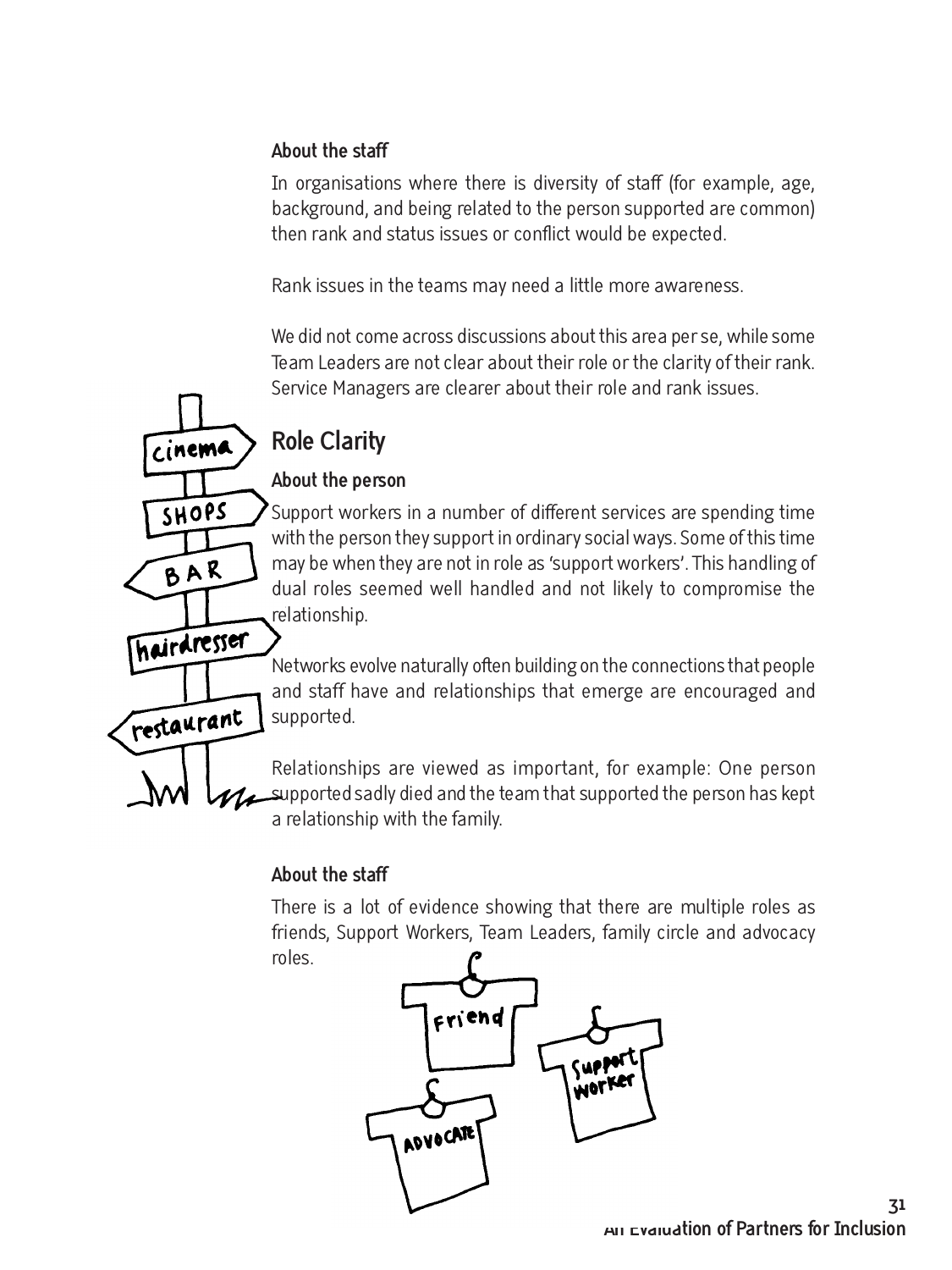We found that people were generally clear about their roles and responsibility for example; people related differently when on time off, also family members of staff may become friends with the person supported through their own choice and are clear of what their roles entail.



We would commend the organisation, central management team, Team Leaders and Support Workers on their clarity, creativity and in the examples of the hard work they demonstrated in this area.

It is clear that staff may have a number of roles from paid worker to friend and any or all of these roles are supported by Partners for Inclusion.

The degree to which Team Leaders are clear about their role varies. Some Team Leaders aren't clear about their roles in connecting people into community life and taking part in induction. This may be influenced by the way in which information sharing in the organisation between Team Leaders, as well as the amount of administration time available to the Team Leader. The Team Leader's pivotal role is one of the most important roles to get right.

#### **About the families**

In the services we saw the families we met seemed to be clear about the roles of staff. In particular, where there is significant family involvement in sharing the support then this clarity is crucial and contributes to the overall quality of support people receive.

# **Right Relationship**

"This term has been used by some writers recently to describe the nature of relationships within a service which is trying to be personcentred and inclusive. That is how we are using it here, to help us identify and describe successful inclusive relationships. Relationships are an essential part of being human and often need our undivided attention to succeed.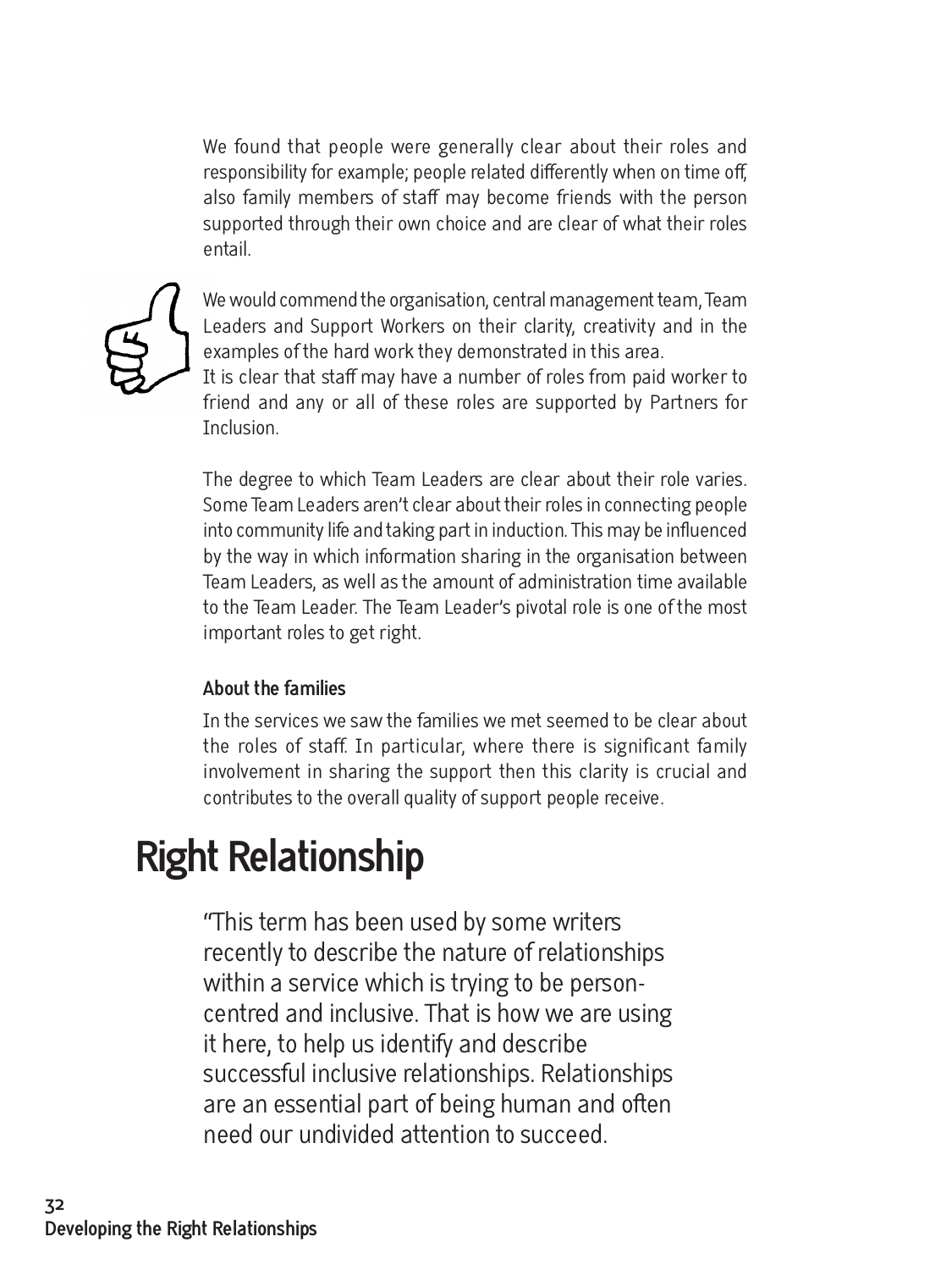We are using this heading therefore to identify 'Right Relationship'; some of the factors that help us recognise if it is there and what helps us get it right.

The first thing to remember is that all relationships matter. We have to be mindful of the relationship throughout the service and not only of those between front line staff and the people using the service. We all know that how we are treated will influence how we treat others. In person-centred work we know that the road is as important as the destination, being person-centred has to be organisation wide. 'Right Relationship' should be supported throughout the service, not just attempted at one level."

From The Five Dimensions

# **Authenticity**

We feel that within the ethos cultivated by Partners for Inclusion, there is a high value attached to honesty and authenticity – saying what you mean and being clear. This was evidenced by our observance and participation in conversations with over 50 people. People have a refreshing way of expressing their thoughts and feelings. We found this within different groups, team members, families, external agencies, people that are supported etc.



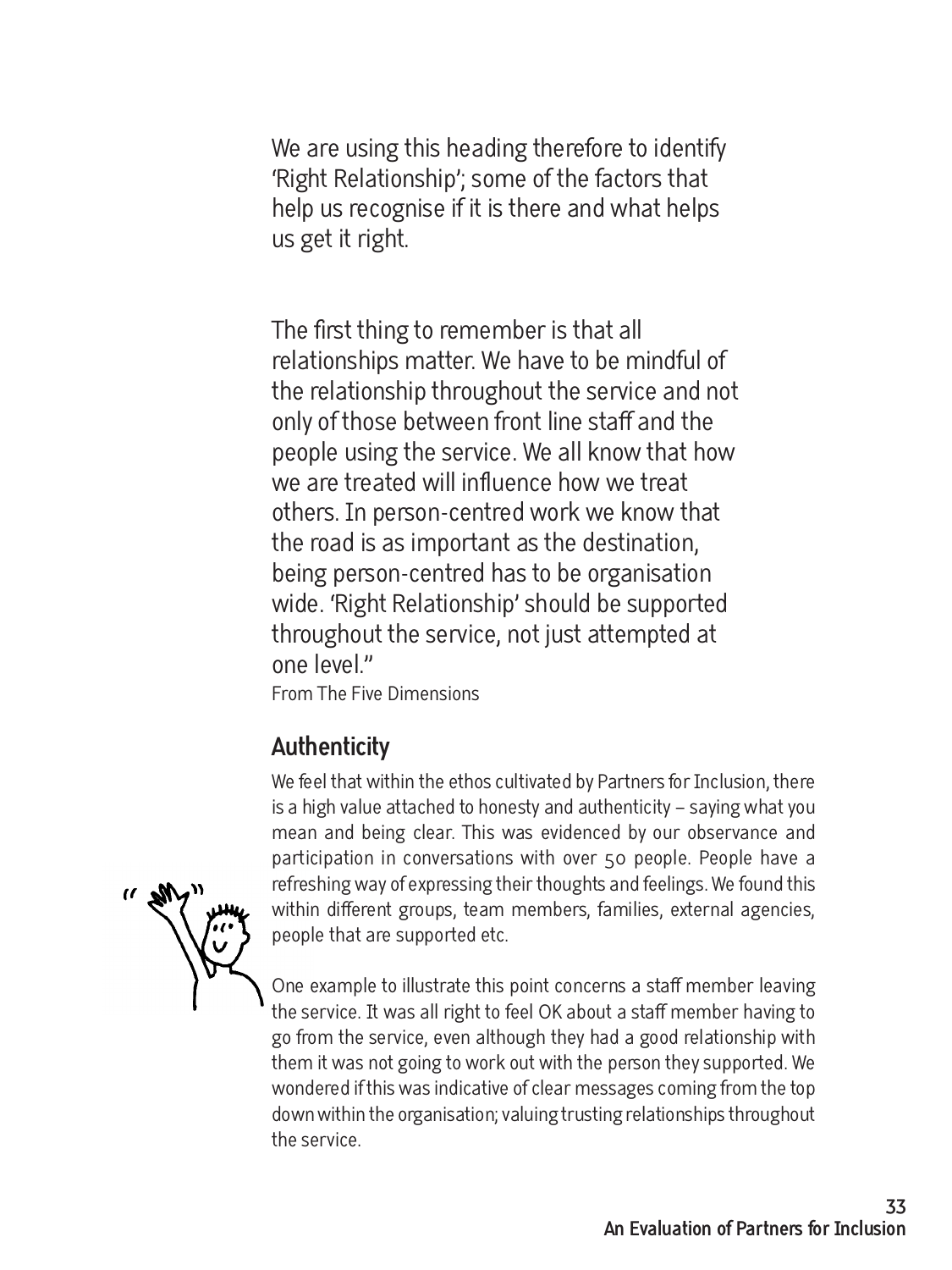People appeared comfortable, contributing openly and honestly without fear of comeback or fear of being judged, there was a refreshing absence of jargon. We saw very authentic communication between Support Workers and people who use the service; we also saw this with people who used non-verbal communication and this is to be highly commended. For example, after great efforts a worker was unable to understand a new word that the person was using but it was handled in a way that helped the person know that the worker wouldn't give up in an effort to understand and that it was ok to comeback to this.

Some teams feel they are being stretched and even exploited at times when they are asked to work long hours. This can have an effect of making people feel less loyal to the organisation (not the person) or alternatively judged if they are unable to do this. Authenticity may be limited at these times.

# **Sticking With**

Sticking with is a term used in The Five Dimensions to explore the relationship between an organisation and the people supported. How do people know they are accepted and not-rejected by the service and in what ways?

"I believe it has worked . . . . . . . . . . . . . . . . . . really well. We have had no readmissions - it's been excellent...I am pleased with the outcome." a senior social worker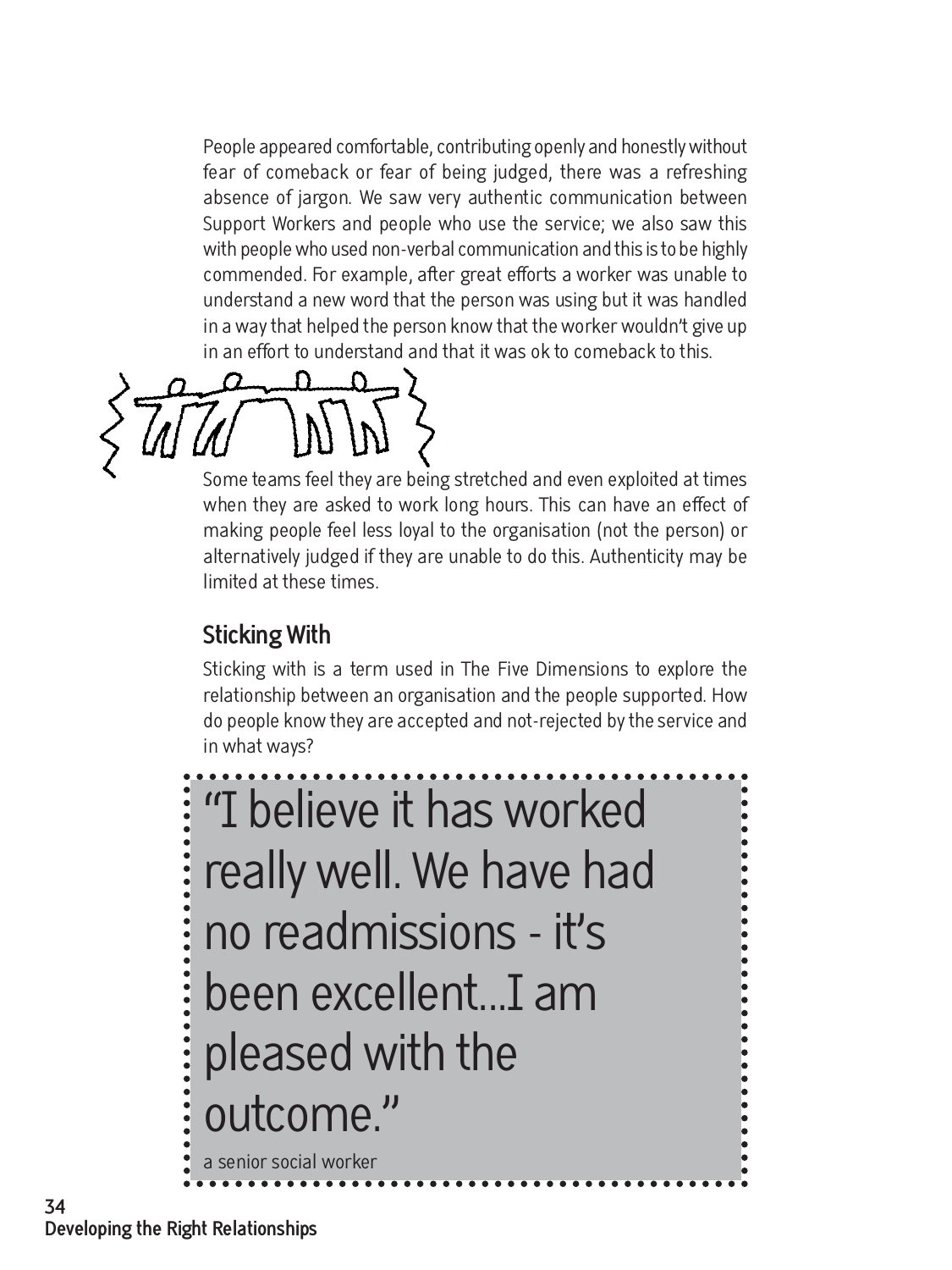Although it might be expressed in different ways there is a common theme in Partners for Inclusion that emphasises that "sticking with" is an essential part of a good service. The organisation will work with people who have severe reputations who have been rejected and not stuck with in the past.

There is a "getting it right" approach here, where the organisation will take time to find the right match or approach to make the support work. There is a belief around in the organisation that the right way to support the person can only be learnt and discovered by sticking with the person. There are many good examples of Partners for Inclusion supporting people where there are risks to the person and/or difficulties with neighbours etc.

Some staff feel differently in their relationship with the organisation. The organisation does value their staff but some staff feel it takes a long time to get the support they are asking for in difficult times.

We came across two examples of Partners for Inclusion keeping the door open for staff who have left, enabling them to return without judgement.



# **Safety and Autonomy**

There is a striving and open approach to find the right balance between safety and autonomy (or what's important to the person and what's important for them). Risk taking is approached carefully whilst not discouraged and there is a favoured attitude to risk taking, for example people say "one failure or problem shouldn't influence things too much". There is an "ok - try again" approach and mistakes are avoided but also seen as learning experiences when they do happen. The overall approach we picked up on in most services emphasised a thoughtful and considered approach to risk taking.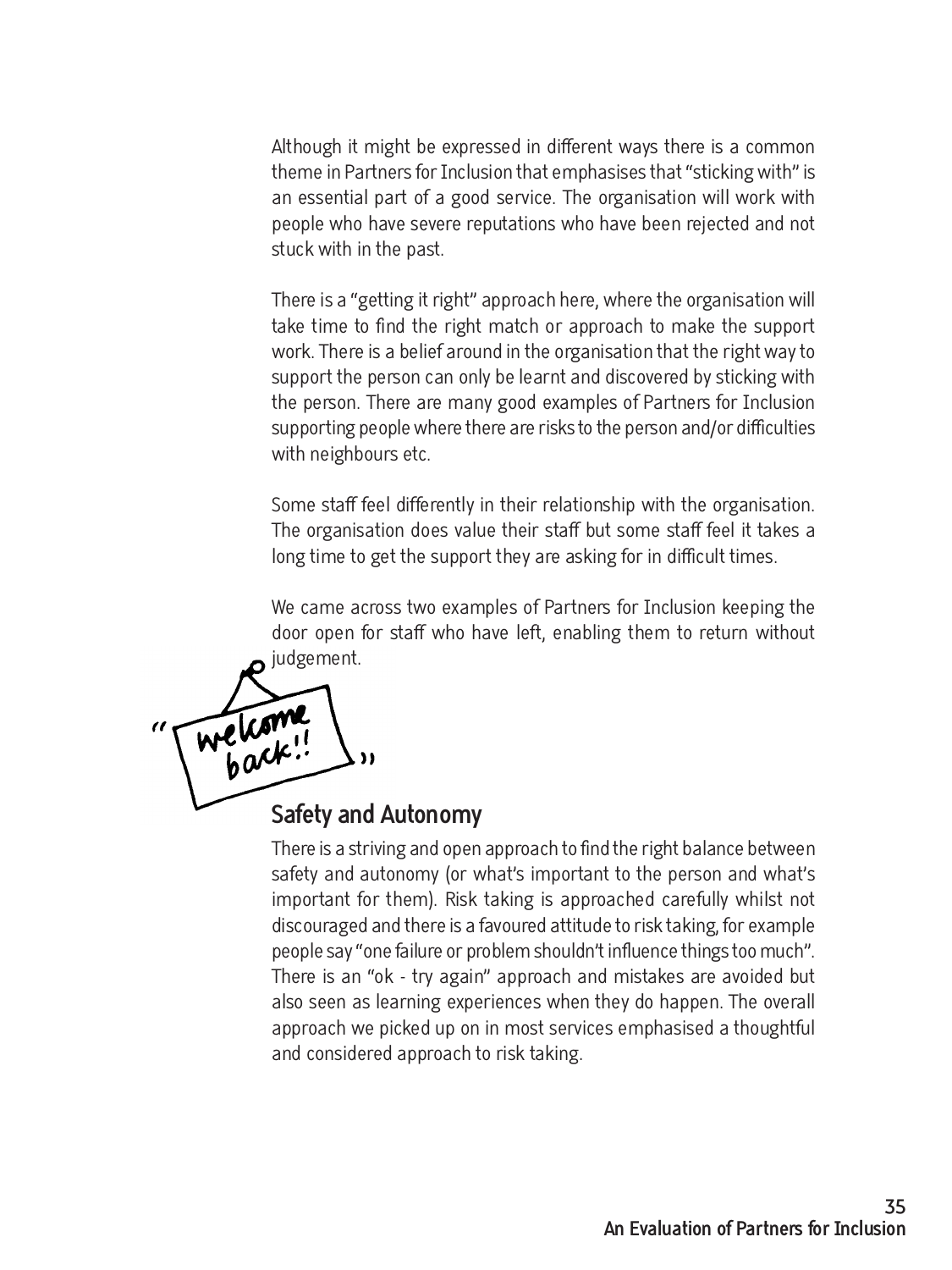# "...he's more calm and settled, his communication has improved in leaps and bounds and he's in much better health."

worker from external agency who knew the person before Partners for Inclusion worked with them.

We were told being 'person-centred' may mean taking power away, while being honest about that, for example it was important for one person to have their sleepover increased and although they disagreed the organisation was honest and made successful efforts not to disempower them, it used clear processes to do this.



There are other examples of people's confidence increasing whilst being kept safe. One person is successfully supported to use wood working tools and this is helping his self esteem and confidence.

We found staff were open to dialogue even when the process of decision making was less clear, for example in one situation a person is prevented from using their kitchen at night, whilst staff are asleep. This may be for health and safety reasons although this has an effect on that person's autonomy and may require further exploration by the team.

Some staff teams have a lot of autonomy in their work, Support Workers make decisions and try things out for themselves. For example, one person has been supported to work at a community resource and this was researched and initiated by the Team Leader. Some other teams are reluctant unless the Team Leader has given them the go ahead.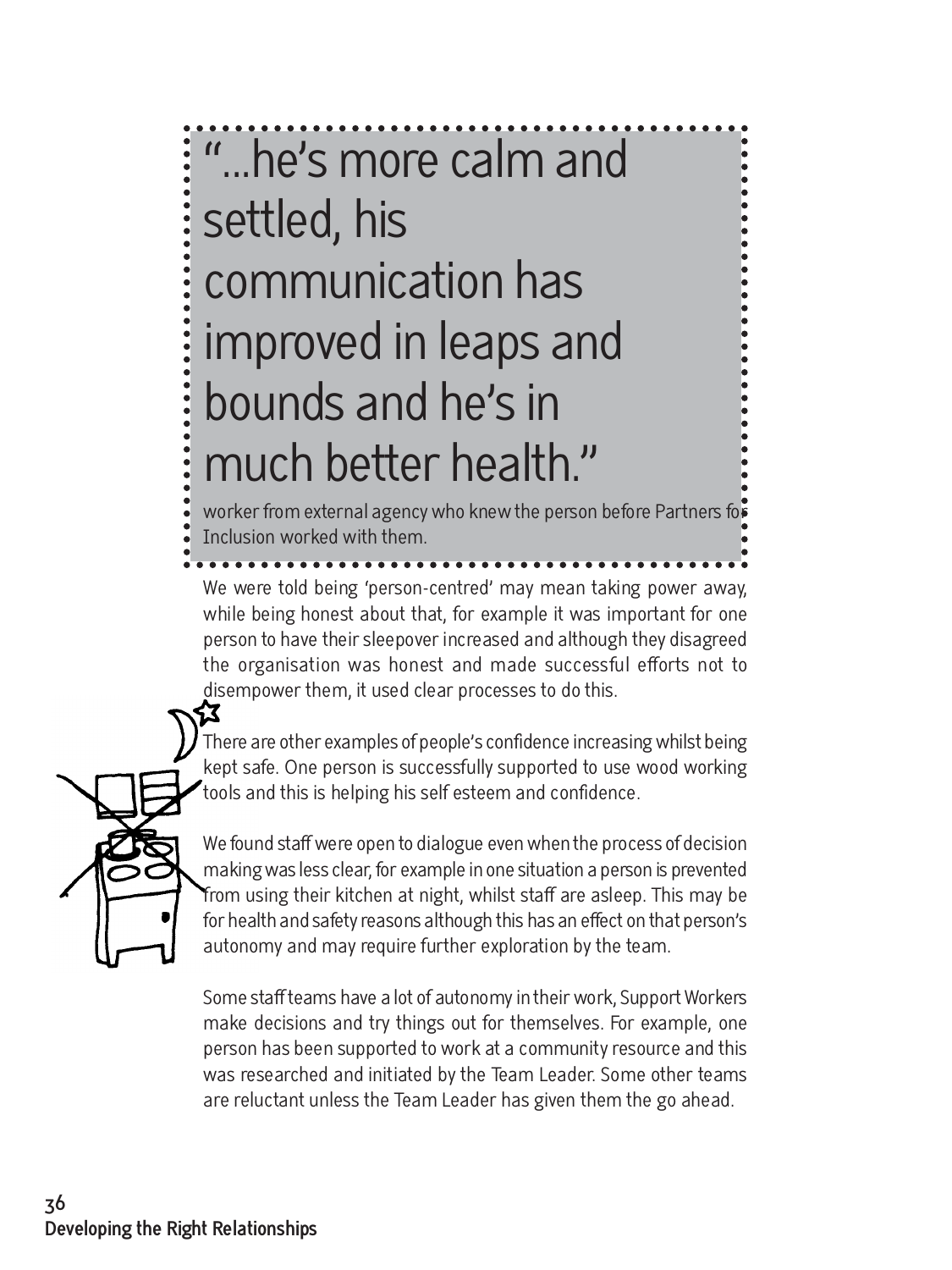There are differences in teams around the scope people feel they have to try new things; therefore there are differences in how safe Support Workers feel to try new things. There is also variety in teams of boundary setting by managers about what people can or cannot do.

# **Benefit of the Doubt**

Here, we are exploring how relationships are given the benefit of the doubt, building trust between people, and how everyone is helped to see the potential in the person served.

Very positive efforts are made to speak well of people without labels or jargon. It's "people first" not disability or support needs that are in focus. Conscious approaches are used around positively representing people, including people with severe reputations and whose behaviour is challenging. There isn't naivety about people's reputations, just hard work to unpick these reputations.

We felt an openness about this, which doesn't gloss over issues, staff are positive about people they support. This is a top down enthusiasm for seeing the best in the people supported and to bring this out.

Benefit of the doubt is more difficult to sustain if teams feel less supported in difficult times. Staff who have left do sometimes come back to work for Partners of Inclusion, and are given the benefit of the doubt.

It is recognised that in some teams people are given the benefit of the doubt when risk taking, but this is not universal.

# **Boundaries and Privacy**



#### **About the people who are supported**

There is some mixed evidence around this. In many of the situations we saw, staff respected boundaries, by, for example, knocking on doors; not entering people's bedrooms without permission, and in two cases, never entering the person's bedroom; staff introducing themselves when entering the house; people and staff answering the door together. We also noticed that at times staff and others did not knock or seek permission on entering a person's home.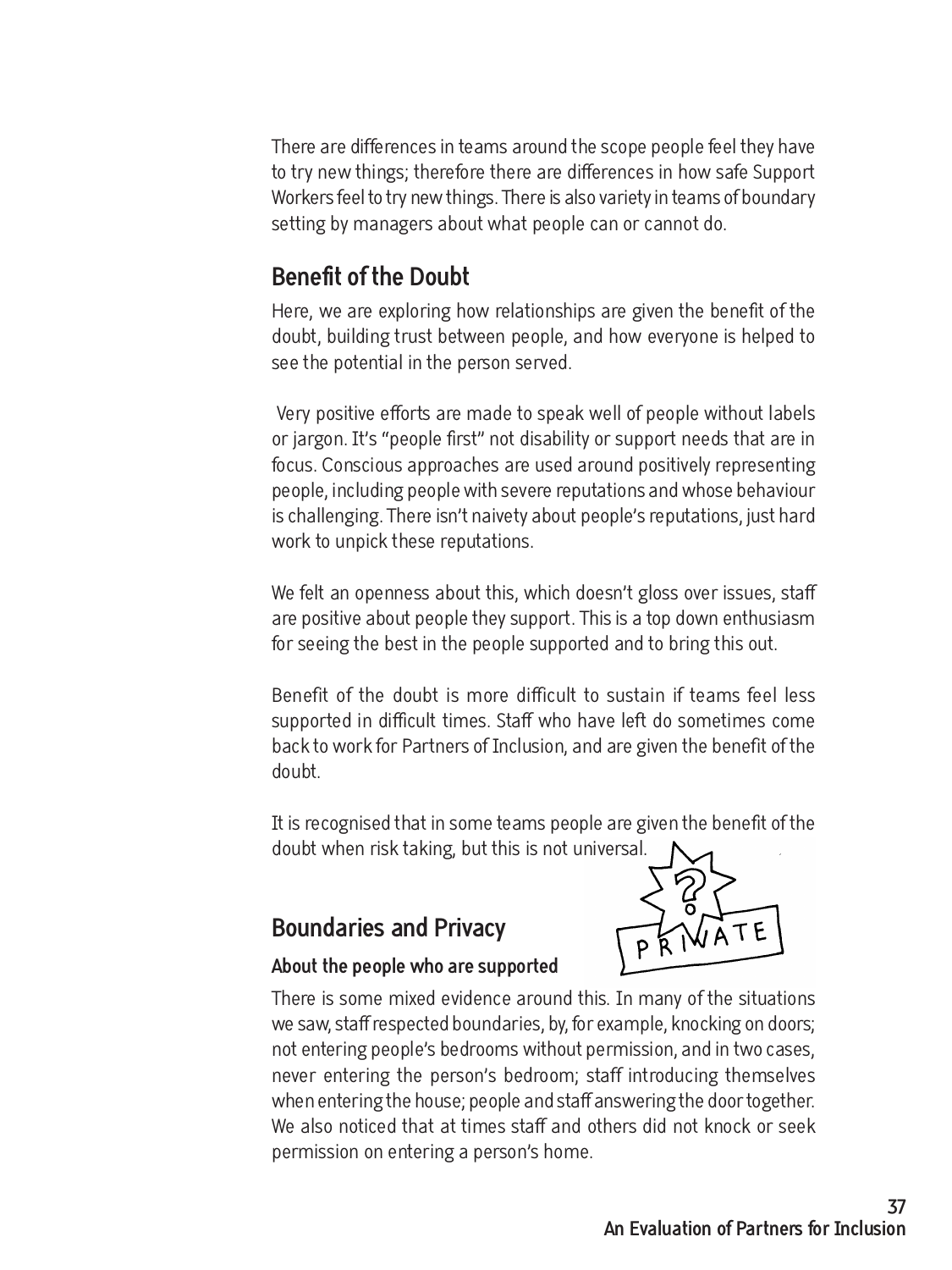#### **Amongst teams**

Different teams/services seem to have different rules around personal space and such like, which is to be expected, provided it is for the right reason.

Staff are allowed to find their own boundaries and ways around involving their personal lives in their work and are not pressurised either way. We have concerns over staff achieving a work/life balance which is mostly evidenced by Team Leaders reporting being "on call" on all days off and Support Staff working very long hours in some cases.

"I do feel valued...I have been given a contract of employment and my Service Manager does small things, like writing thank you notes, that make a difference."

## **Respect and Equality**

Overall "respect and equality" is present and operating very well in a variety of different ways, and in nearly all relationships it is not an issue at all. We found not even a hint of any "blaming" the victim culture here, even in very tense and difficult situations, where there may be challenging behaviour. Where staff could be at risk we found people were treated respectfully, behaviour was understood to have a meaning and to be explainable and hurts were forgiven.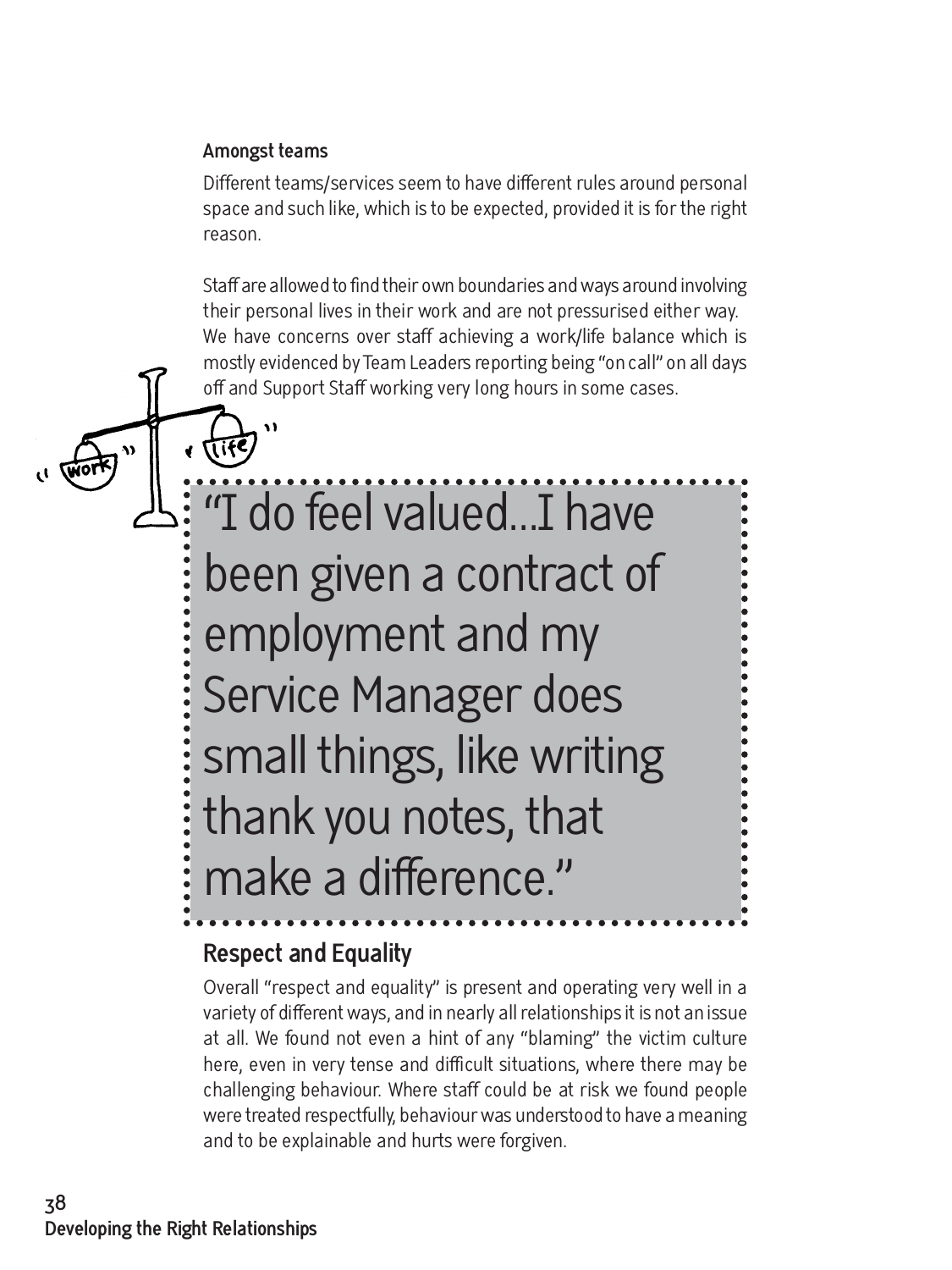We observed and also have heard about respectful relationships. Support Workers took time over communications and interactions. They thoughtfully, respectfully and mindfully recognised equality issues, within the organisation and in relationships with external agencies, families and care managers.

If things aren't working or are needing to change it's usually the Support Worker or Team Leader who question their own approaches and not the person whom they support. However there are anomalies in how different employees experience being in the organisation. Opportunities for reflection, team meetings and team building are seen to reside more at Service Manager level rather at Team Leader or Support Worker level.

Also there are terms and conditions and contract issues. Also, some teams in Renfrewshire feel far away from the centre of the organisation, some think this is ok others not. Overall there is a feeling that workers are trusted to be competent and feel respected in this way. Although some who are seen to be very able feel overburdened. A new approach to participative management is being introduced which will help. The balance of respect and equality for Support Workers and Team Leaders is not so well achieved as for the people supported yet people are often held in high esteem for the work that they do.

# **Learning, Growing and Developing**

"The development of any person-centred and inclusive service will have to take place within the existing social care and welfare system and, as a result, it will be influenced by that system and its history. Historically, services have grown up influenced by the values and beliefs of the past and within different paradigms. They all influence how the organisation functions. Some of these historical values and beliefs will be at odds with those held by the service we evaluate.

The approach to learning and development that exists within the service is of crucial importance.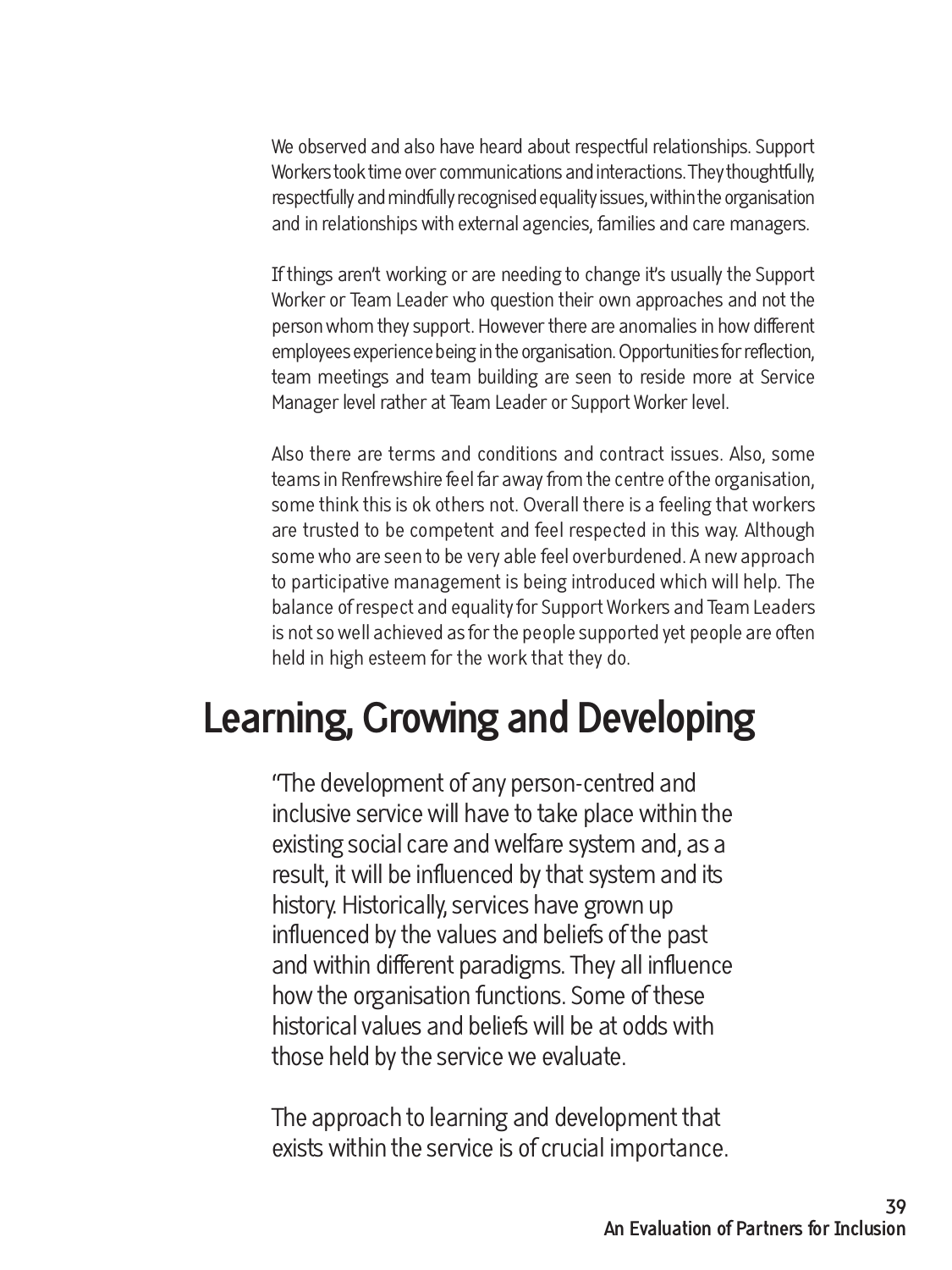Many practices, systems and procedures may make the person-centred or inclusive provision of services very difficult. Many barriers may exist in the social care and welfare system to the implementation of inclusive goals. So, in this part of the evaluation, we are concerned with how the service itself is learning and also what it does that helps individuals within the service to learn, grow, develop and change." From the Five Dimensions

# **Clarity of Vision**

#### **About the person supported**

Teams operate around a vision for the people they support. Family members, workers from other organisations and Support Workers have shared visions about what they are trying to do.



Vision is explored and developed through shared goal setting and then monitored how people react or change.

"I think that teams should be looking for opportunities for the ........ individual, after all they know them well...and the team have really fitted that bill."

a care manage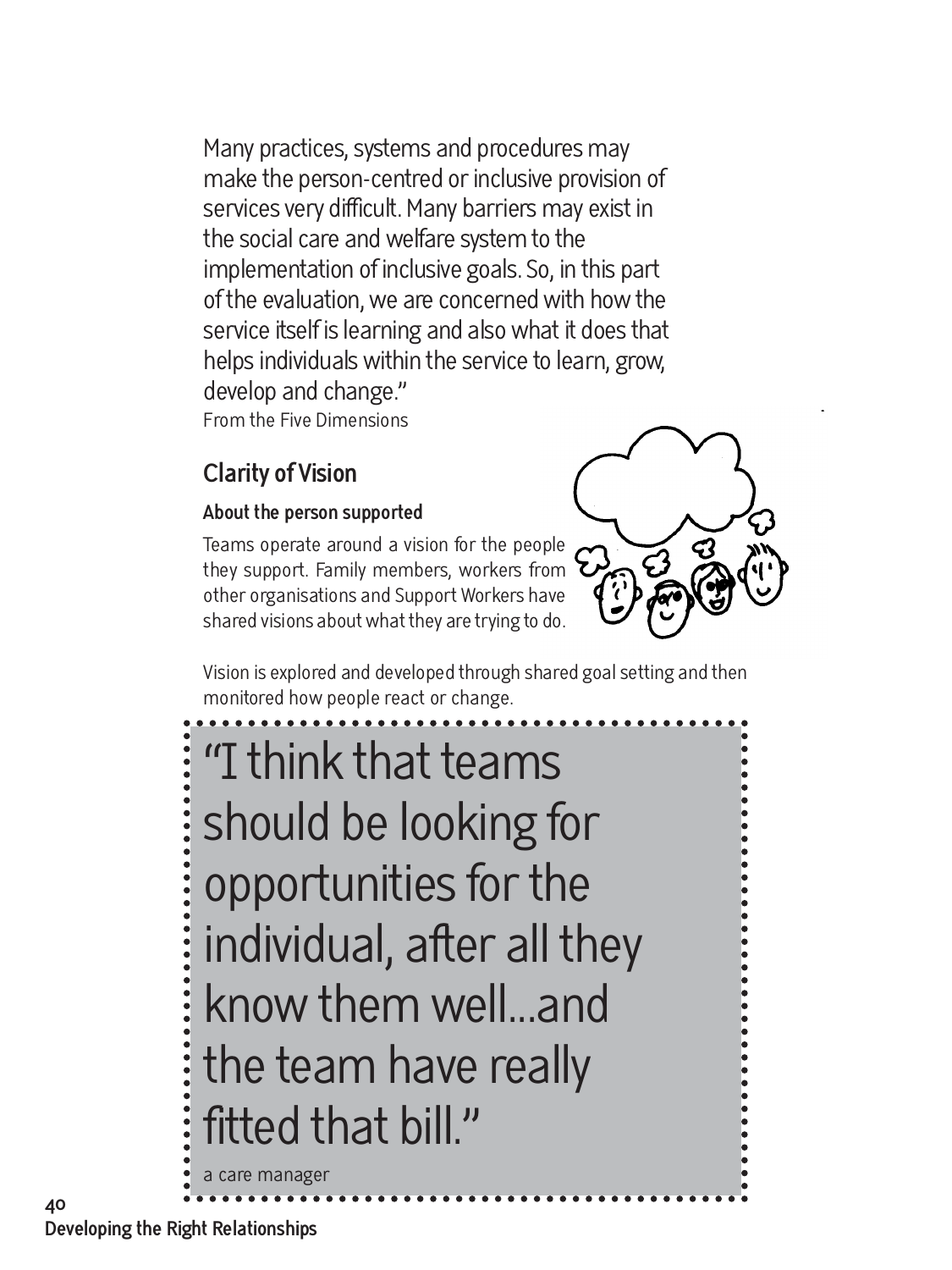

The "working policy" document is seen as a driving force. Support Workers are expected to influence the working policy (though some feel they don't do this to the degree they would like).

The vision is reviewed regularly in some teams but this varies. Team meetings are open to the person and their family and the vision is discussed at these events. Not all Support Workers get to contribute as much as they would like.

#### **About the teams**

Teams are less likely to have an articulated vision for how they are 'as a team' – or about how they are to behave or develop as a unit. Most teams didn't have a vision in fact. We heard Support Workers express hopes about team work for example but little evidence was found of teams working visionally about themselves.

#### **About the Organisation**

The organisation as a whole has a strong 'values-led' vision. The Director is referred to by others as 'visionary' or as 'oozing passion'. We notice a strong coherency between the vision expressed by senior managers one from another. i.e. they agree on the vision and what it is. The vision written in 'official documents' like mission statements and business plans was also similar to the vision people speak about in conversation. These clear messages delivered by managers might help explain how the vision is shared by others at different levels.



We want to remark about one aspect of the vision in that it is seen as essential to be values led in order to provide the best service and yet the "principles are not dogma". Here, principles are guidelines to help get the RIGHT BALANCE in supporting the person and that is also a goal.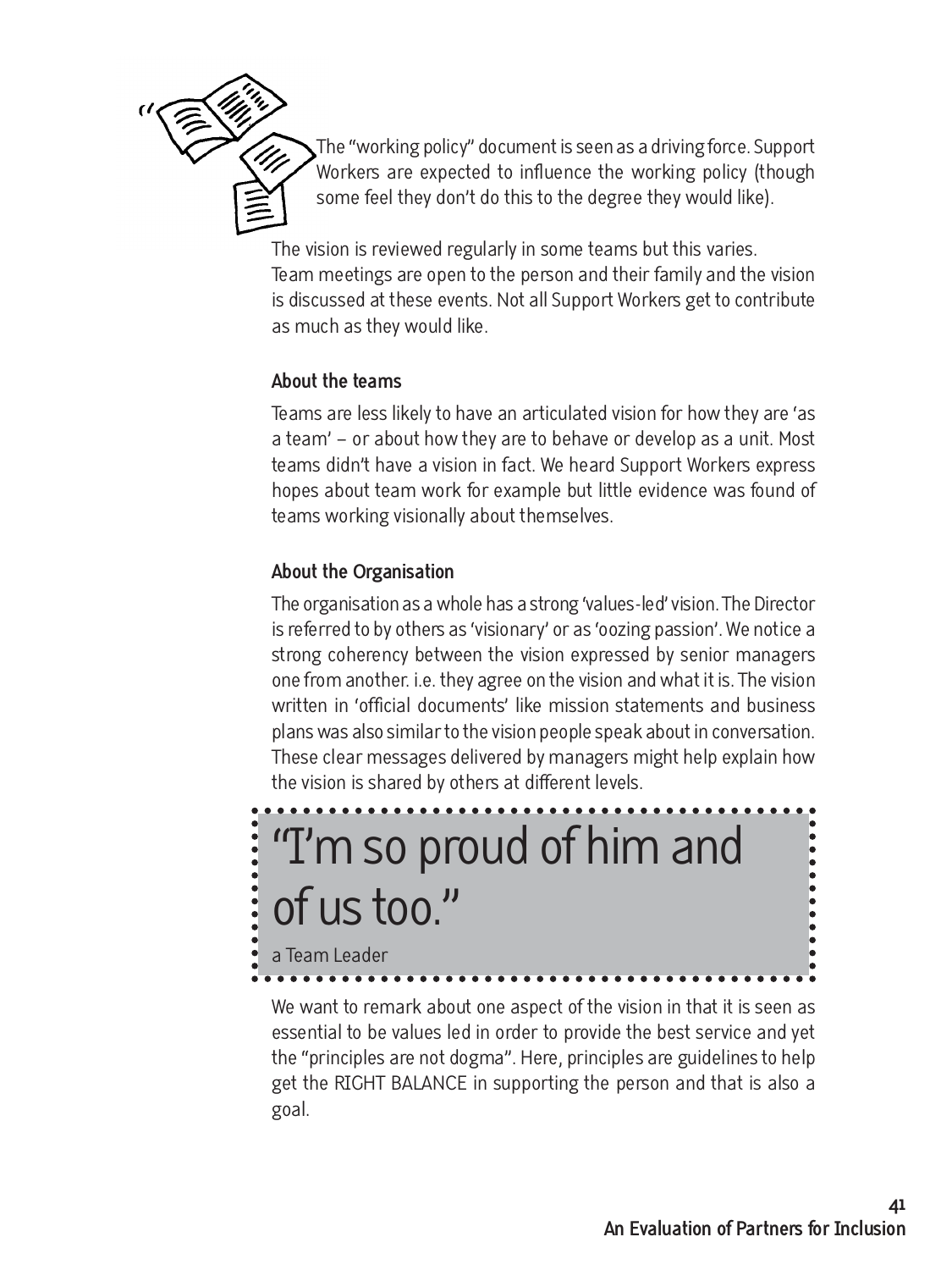# **The Space to Learn and Grow**



Here, we are exploring the space that people and workers have to learn and grow. In our research we discovered that there are a variety of forces working to create space for learning and growing and others that work against.

Many people are learning and growing because the team around them are thoughtfully exploring how to provide new experiences and skills at the right pace for them. Although some very useful learning processes are happening some people are not benefiting from specialised learning advice as yet.

"They are really . . . . . . . . . . . enthusiastic, lines of communication are always open and I always get good feedback." an external therapist

In the "allowed-willing-and-able" triangle analysis below we notice a range of forces that effect teams differently. So some teams have the benefit of the training programmes whilst also feeling willing and allowed to implement their learning and develop their work, while others might get the same information or learning but be less likely to implement. We didn't have time to explore this as much as we would have liked and suggest that further work here might be of use.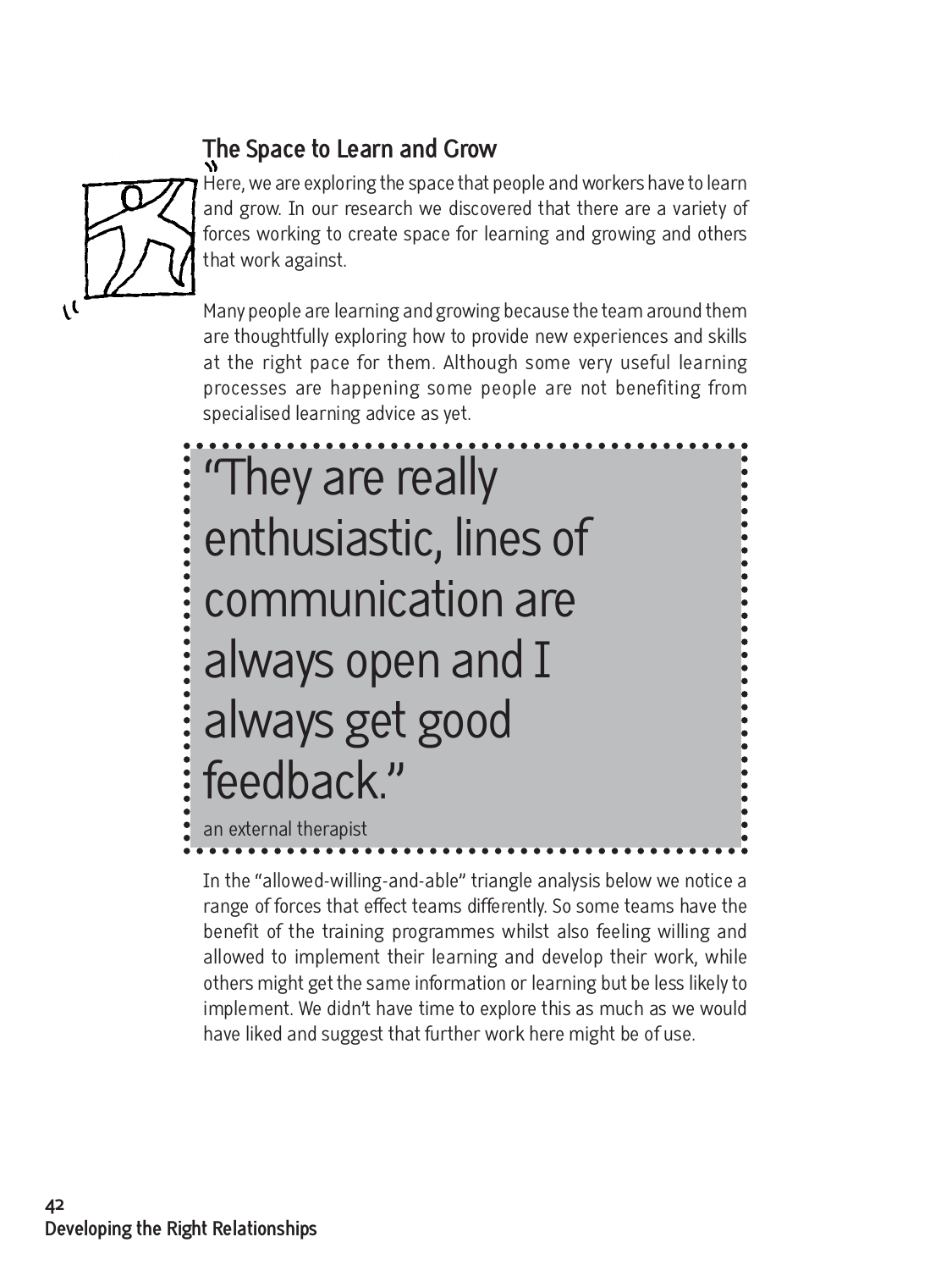#### Decreasing ALLOWED space

- When some teams feel overburdened or don't want to do things wrong
- People can be seen as less
- When the organisation expects/demands a lot causing reaction
- Some situation are very complex and people may feel tied in knots by values and dilemmas
- Team meetings irregular or cancelled
- Teams left understaffed while the 'right' worker is sought
- Lack of formal supervision
- Working policies not used as productively as they could
- Negotiation not well supported
- Teams feel unable to question the culture
- **Reactive**
- Communication (managers don't see people enough)
- Poor problem solving processes or experiences

**PMR** 

#### Increasing ALLOWED space

- Make it fun
- We don't want to be labelled (at induction)
- Drip feeding allowedness at the beginning
- When messages are given that it's OK to learn from mistakes
- When decision making closer to the person
- Respecting learning
- Debriefing and overcoming fears
- Staff input being valued
- Thinking about rescue
- How managers speak to people
- Helping negotiation
- Giving people the real background on people's lives
- Messages from other Team Leaders about what they are doing

#### Decreasing ABILITIES

- Worries about tight training budgets
- Staff not always confident to say what they need to learn or express where they need help

(NB. Increasing assertiveness training will help with above, also tensions between organisation needs and wishes and those developed in teams may be feel contradictory)

#### Increasing WILLINGNESS

- Messages saying "you can make a difference"
- Support from each other in teams
- Positive team mates and Service Managers
- Length of time person supported is known
- **Training that fits**
- Understanding the 'rewards'
- Financial gain
- Devotion to the people supported and knowing it's all right to do this or show this
- Peer support Team Leader to Team Leader

#### Decreasing WILLINGNESS

- No finance i.e. own salary
- Lack of support
- Lack of other staff
- Confusions disputes with families and their involvement
- Being asked to do something you don't think will work or you know the person supported might not enjoy
- Communication problems
- Being tired too many hours
- Other teams members are negative
- Relationships not working
- Lack of training, experiences or relationship with person supported

#### Increasing ABILITIES

able

**how much**

**space is here?**

Willing

- Assertiveness training wanted
- Having a training co-ordinator
- More conversations discussion on keeping everyone safe
- Training around
- Backlog of core training being reduced
- When decisions are made in groups
- Supportive colleagues
- Becoming more self-sufficient within organisation to in house training. More discussions more growth
- Exploring peoples skills and sharing them
- Getting better at recruitment
- Lynn Segal from USA influencing participative management - questionnaires etc..
- Whistle blowing policies
- New supervision and appraisal system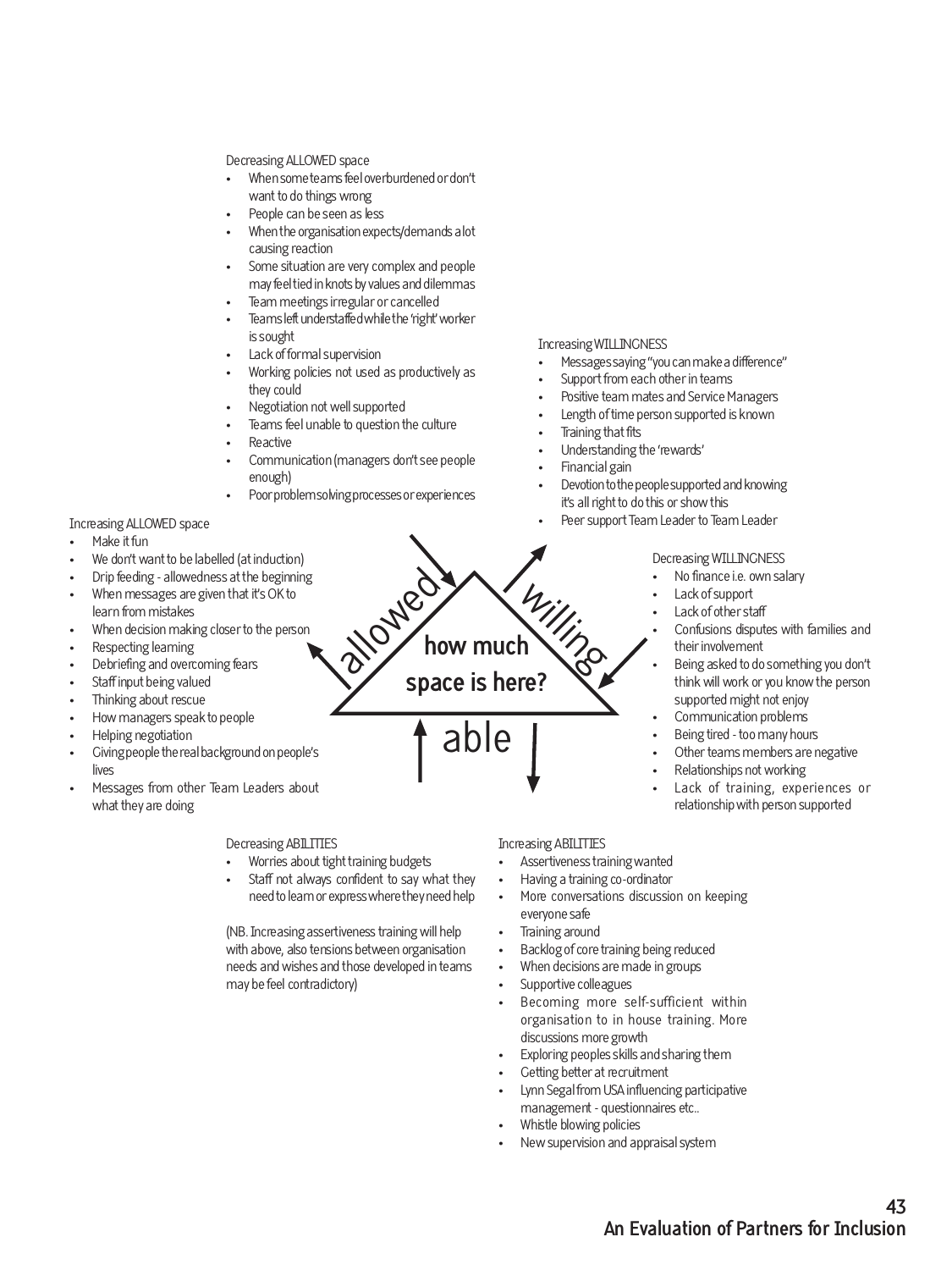# **Information Awareness**

We found an emphasis on learning and general openness to information. This is evident at different levels in the organisation where we found a willingness to look for information from different sources, e.g., evaluation questionnaires, team meeting agendas, working policy researches, world leaders and training courses and also through the ALTRUM network ( a group of organisations throughout the country who are learning about inclusion and supported living).

# "I've discovered my son knows a lot more than I thought he did."

a family member

The central management team meetings appear to be a healthy mix of project management task oriented time and shared learning and exploration. Some teams have mechanisms for  $\blacktriangledown$  sharing learning using discussions and also systematically exploring their record keeping for themes and solutions finding. We noticed a willingness to work with and seek the views of others like family members, other professional and care managers about what was working and what they thought of the work that was being done.

"[the other service] ...treated us like we knew nothing, as if we could only be a source of unrest for them - now it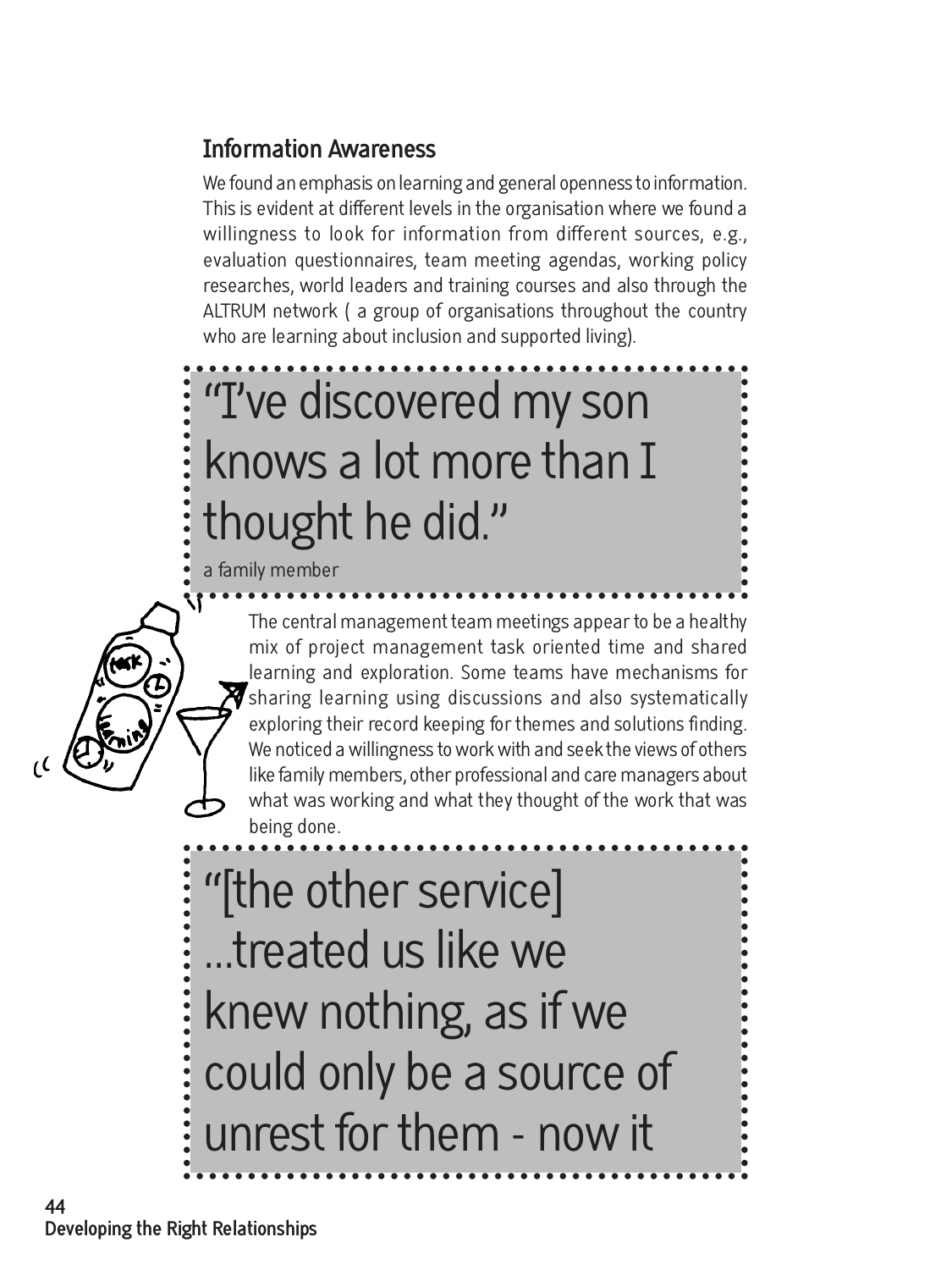# the star are talking the same language."

a family member

# **Formal Training**

Amongst the people, there are different focuses on formal training depending on the person. This individuality is good though we have no evidence of groups of people learning together or going on training.

# "Partners is good at training (specific and general)...when we requested...we got it."



a support wor

There are very good examples of a range of trainings being used with staff, we noticed the following types



**Induction** 

• Compulsory (e.g. health safety)

**Accredited** 

• Practice improvement

• Individualised around the person (e.g. a day on autism)

We recorded the following trainings as having happened recently – health and safety, hygiene, first aid, moving and handling, epilepsy, SVQ and Higher Education Certificate, C.A.L.M., Breakaway, Person-Centred Planning Facilitation, Sexuality, Management Trainings, Autism training.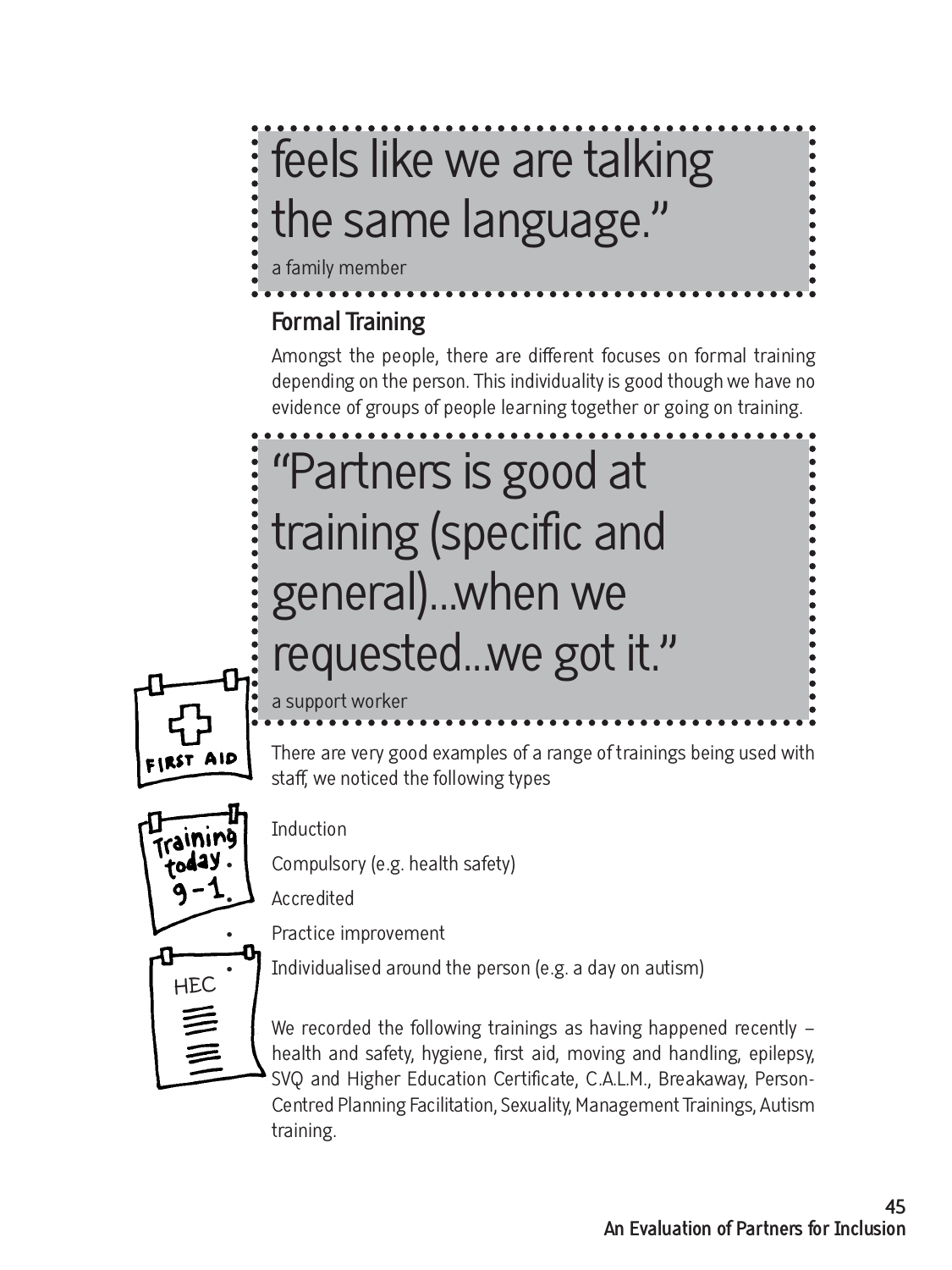Applying for training and "being a learner" is looked on favourably and many Support Workers know this. There is a developing programme to seek out learning needs and a sense that training is highly valued and encouraged. We were unable to discover if family members and or the people supported are also attending the same courses as staff.

# **Applying Learning**

There are several formal mechanisms for applying learning, e.g. a learning cycle analysis is being developed and at the organisational level a training for managers is in place. A few teams are applying their learning systematically, and reviewing the implementation of their learning in team meetings, with set agendas and record keeping but this is not universal.

Some Support Workers show a lot of excitement and enthusiasm about their learning and enjoy passing it on to their colleagues. A lot of useful learning is happening informally.

# **Reflection**

There are lots of examples of reflection throughout the organisation at different levels. There is a mixture of formal and informal reflection. The more formal reflections or meetings, away days and "peer supervisions" are happening higher up the organisation. Reflection is less likely to happen at the team level.

# **Communication**

As mentioned earlier there is some excellent practice supporting communication with the people served. There are opportunities to share this learning amongst teams and to use other methods. Opportunities to get more expert help are not pursued in all teams.



There are diverse decision-making and communication patterns in teams. Factors influencing this include the experience or length of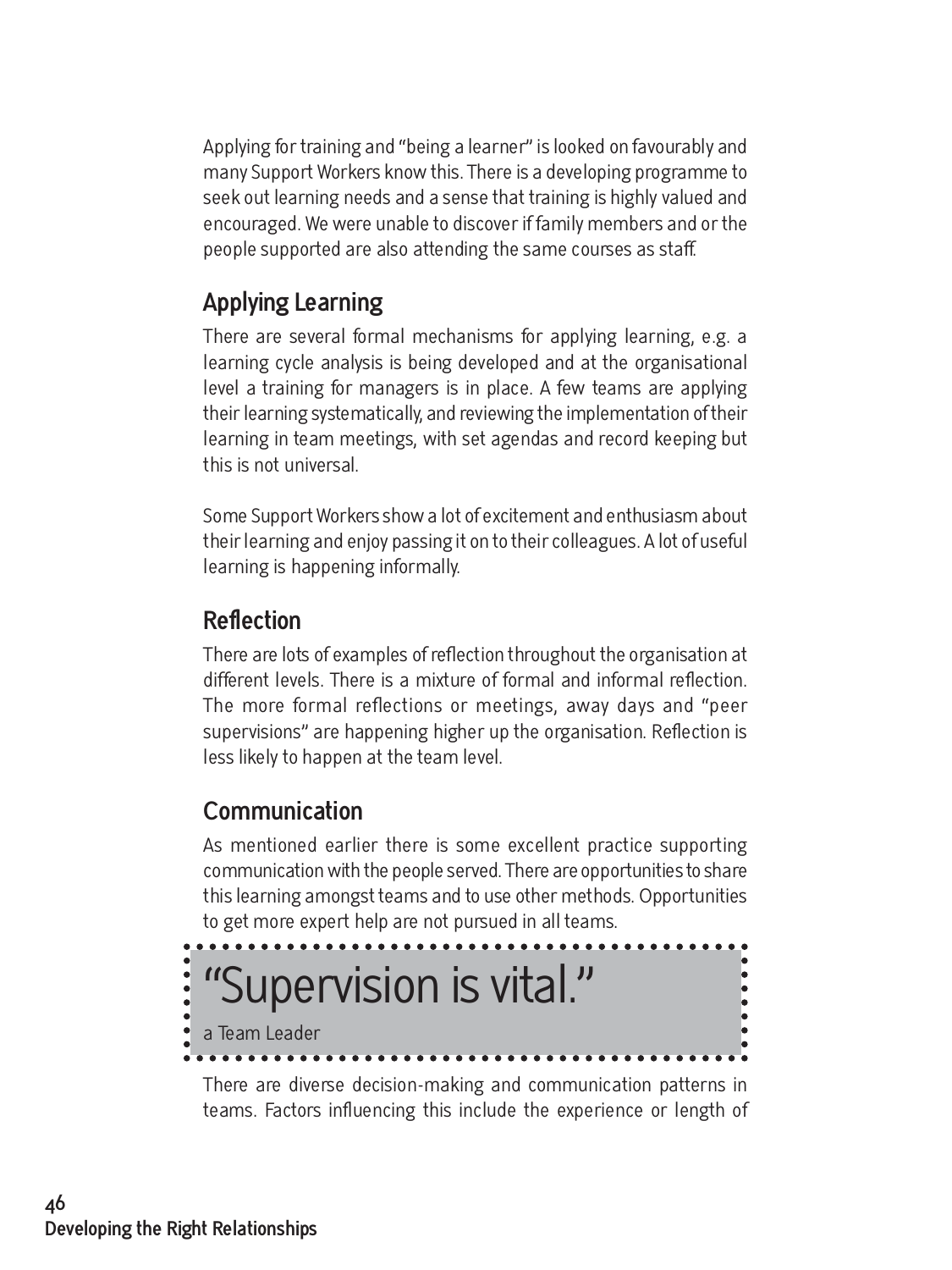service of the Team Leader, the working shift patterns, the number of people needing to be communicated with and the management styles in operation.

"...the reaction to an incident has gone well...I was told right away and kept up to date...it is important that the person's vulnerability was supported and they did this." a care manager

Some teams are communicating decision-making in the round almost all the time, while other are using approaches that keep the Team Leader as more central and as the main conduit for information sharing. We think that differences between teams are OK but there is limited awareness or exploration of how communication is operating as a system.

# "All behaviour is communication."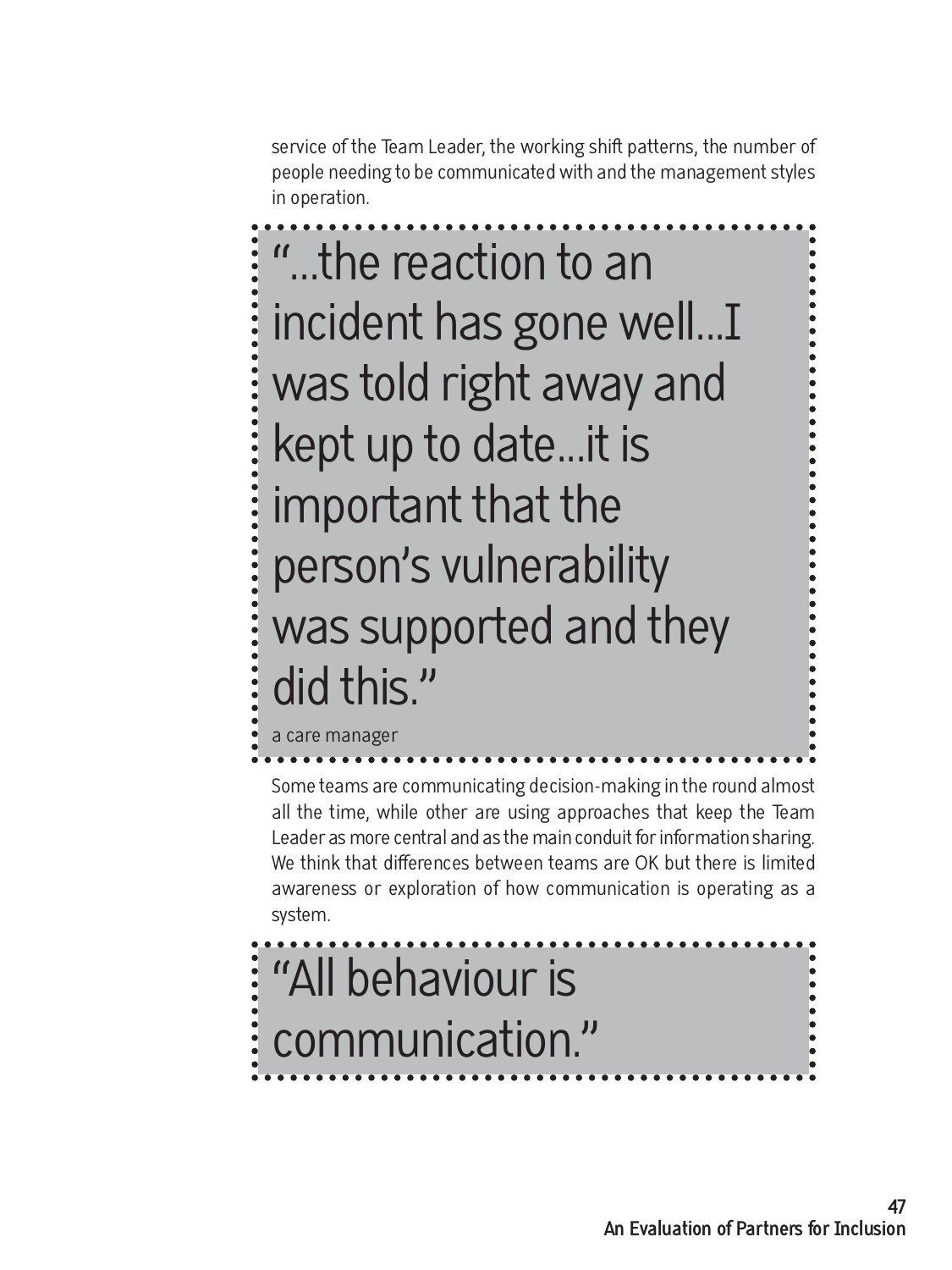# **Usefulness and Relevance**

"This section is concerned with how are things hanging together?

Everyone has needs. The needs we have vary over time, our priorities change, we reconsider what is important in our lives and perhaps (if we can) adjust our lifestyles accordingly.

How a service understands the needs of the people it serves will effect how it delivers that service, how it justifies its existence to itself, how it attracts funding, how it advertises its services and so on.

How it understands need will be partly influenced by the beliefs that are held by key individuals in that organisation at the present time, as well as those views held by others further back in time, even in the formative years of that service.

As services are part of the wider society in which we live, the beliefs that exist there, about need, disability, health and so on will have a conscious and an unconscious influence. This definition of need, influenced in the ways described above, will then define the service offered.

Therefore, the support that the service has to offer will be more or less relevant to the actual needs of the people it serves.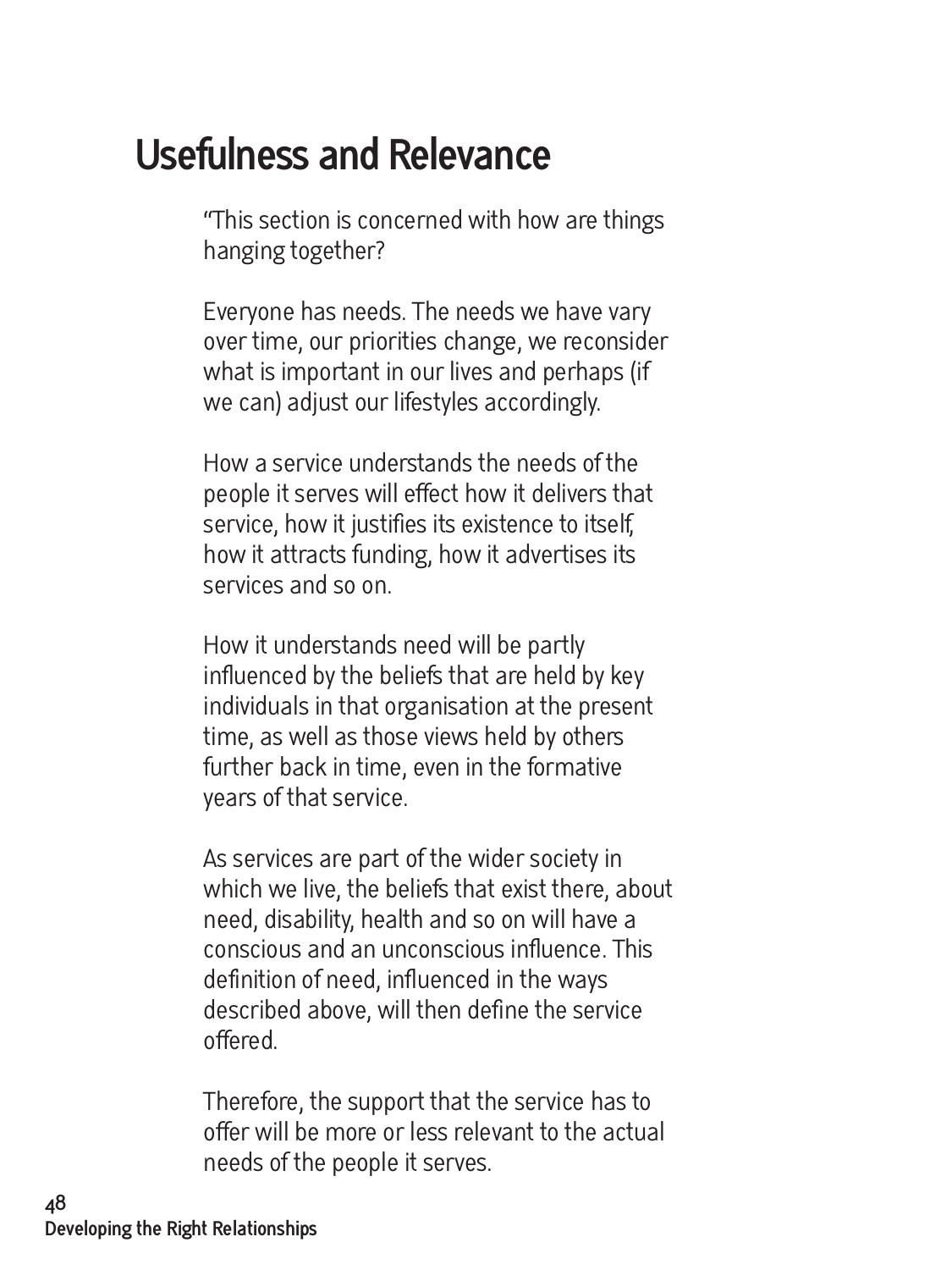Services will also vary in the flexibility they have to offer standardised, off the peg support and more individualised assistance. It's very easy for organisations to say they are being personcentred, yet very difficult to do. If the support is individualised well, it will be more useful to the people using it. It will be at the right time, for the right amount of time, in the right concentration.

The support people get will be more or less useful to them at any moment.

The way in which the support we get meets our needs has to take account of the fact that at some times we will need more support in some areas and less in other areas. The balance between being over or under-supported can be crucial to our well being. Too much support can lead to over protection, too little to neglect.

The support that people get will be more or less able to meet their needs over time depending on how and when it is delivered.

Human service organisations also have to make sense to the people who make up that organisation. This section also looks at how well it 'hangs together'. If it hangs together well then people in the organisation will experience less tension between what they are supposed to do (what their job description or managers tell them) and what people ask of them. If it hangs together well then the people who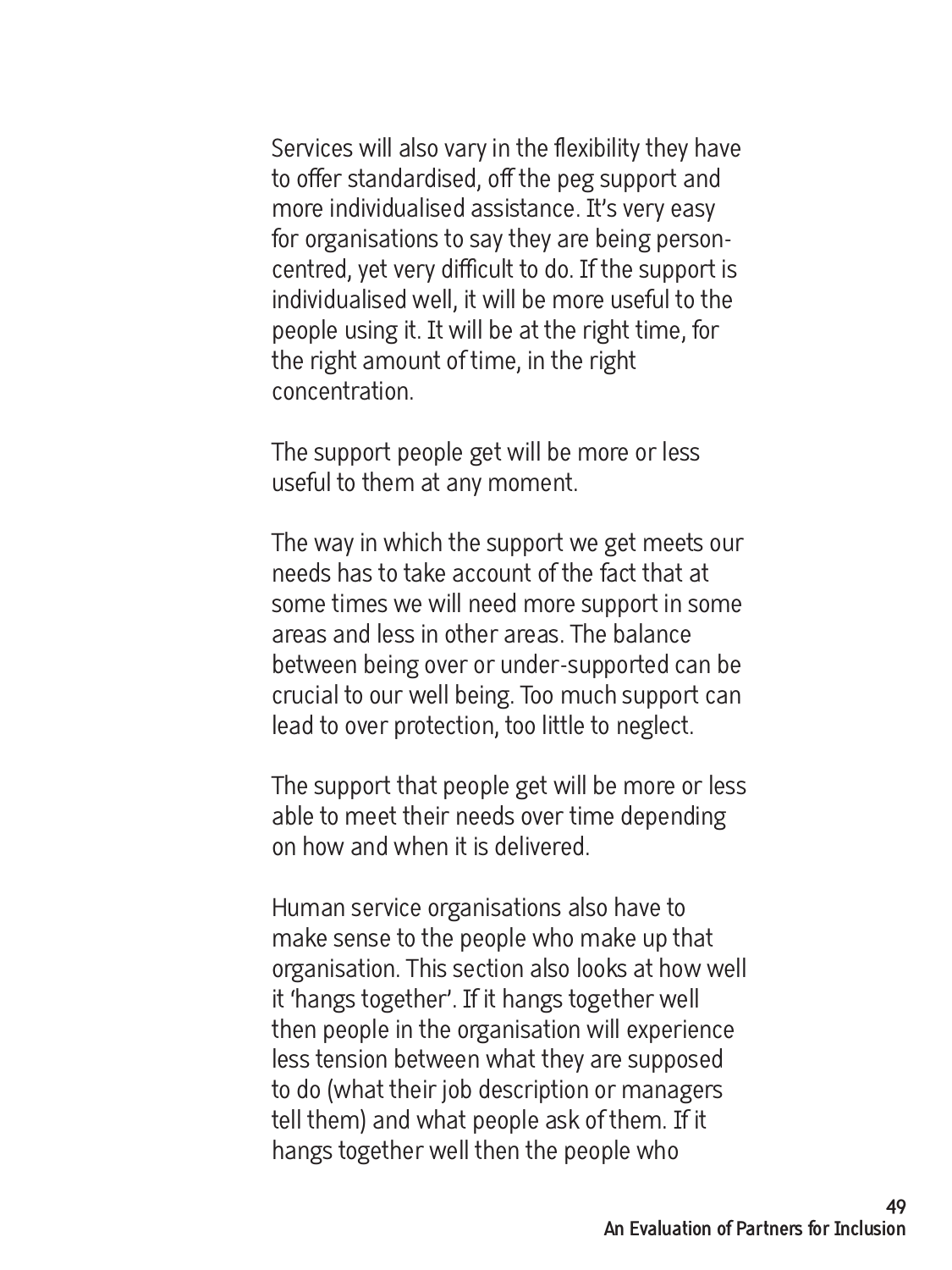receive service will feel a better 'fit', between what they need and what they actually get.

Services will make more or less sense; to the people using them and working in them, depending on how well what they actually do meets the real needs that people have. From the Five Dimensions

# **The Beliefs and Assumptions and Worldview**

In conversation and through our observations we noticed the following beliefs which are common in this organisation. (Not everyone would sign up with all of these but we think that most would.)

- Never be naive about the persons reputations yet staff must work hard to unpick them, being concerned and interested in 'people' is a reward in itself.
- People are worth the effort.
- Family can be given/has/can take power.
- We should be thoughtful and respectful about families relationships with people.
- Family's have the right to a good quality of life too.
- Relationships in family are important for us (e.g. one sibling strengthened her relationship with her mother).
- Belief in ethos of the organisation is right, yet the service provided must also be practical and flexible - creativity within the service is seen as essential.
- This organisation believes that people have 'rights' whoever they are.
- The organisation has a belief that they will keep on trying to get it right. Keep trying it until it works is an ethos.
- The people who make decisions should know the people therefore the organisation has decided to keep its size minimal and its future growth small.
- The organisation believes people have the right to be in the community and place a high value on inclusion.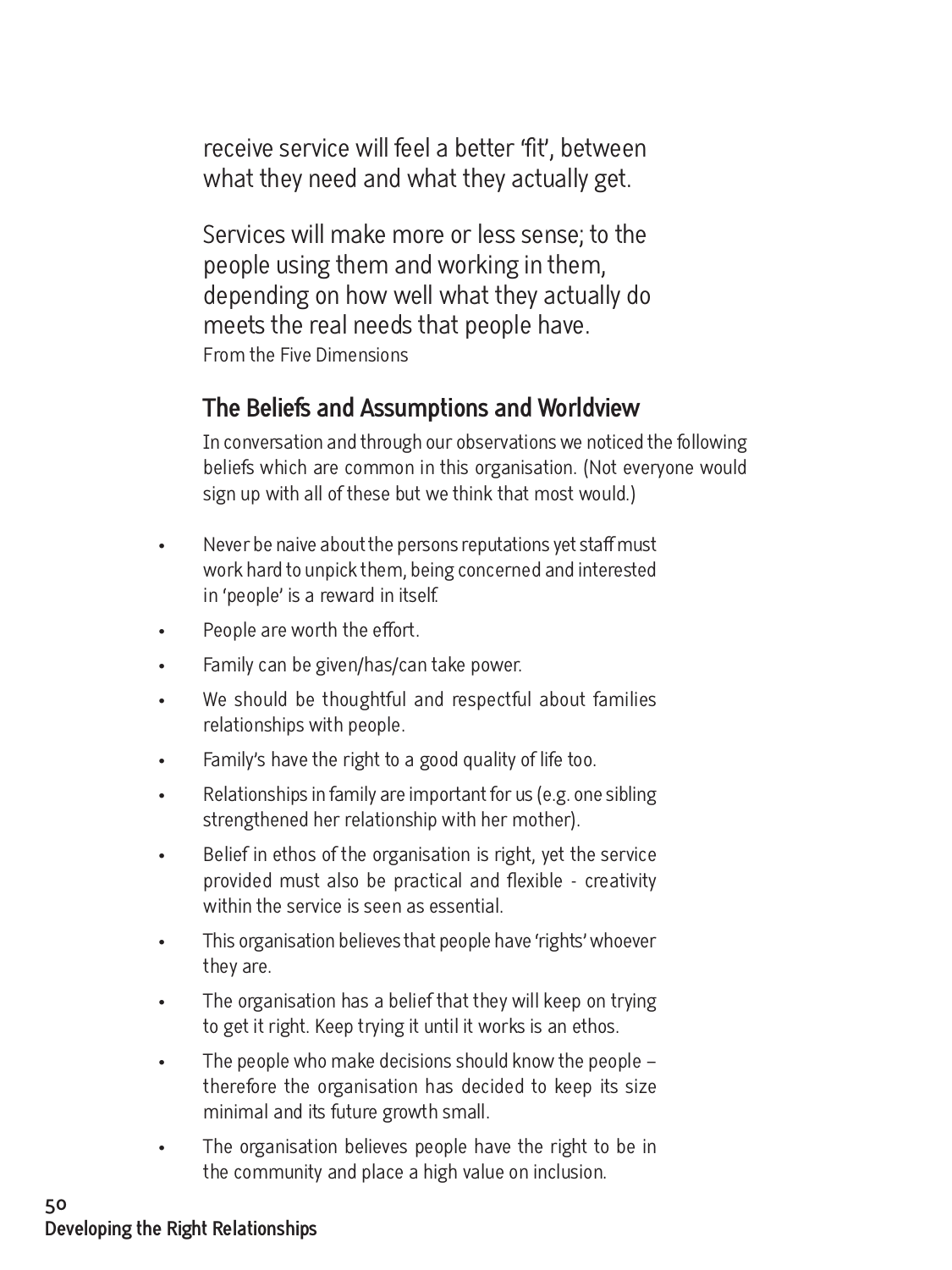- The organisation will allow risk taking as far as the person supported needs to go.
- Working self out of a job is the final aim, recognising the means to an end is also not the end in it's self- "life is worth living."
- Honesty while learning from mistakes is essential.
- Find the right support, that's best for the person!
- Being able to say a spoon is a spoon.
- Partners for Inclusion "will do what it takes to stick in there with people".

# **The Needs People Are Understood To Have**

We noticed a wide range of needs that relate to people's personal histories and vision.

- To be valued family members.
- To have more people in their lives.
- Assistance with communication.
- Control over space.
- To progress at the person's space.
- To be seen as who you are.
- To be valued as an individual and spoken well off.
- Safety overcoming fears or worries.
- Loved and cared for.
- To have own routine
- To go out and about.
- To socialise.
- Have confidence.
- Independence.
- Financial and material wealth.
- Have a trusting, safe, known relationship with own staff.
- To be healthy and have well-being.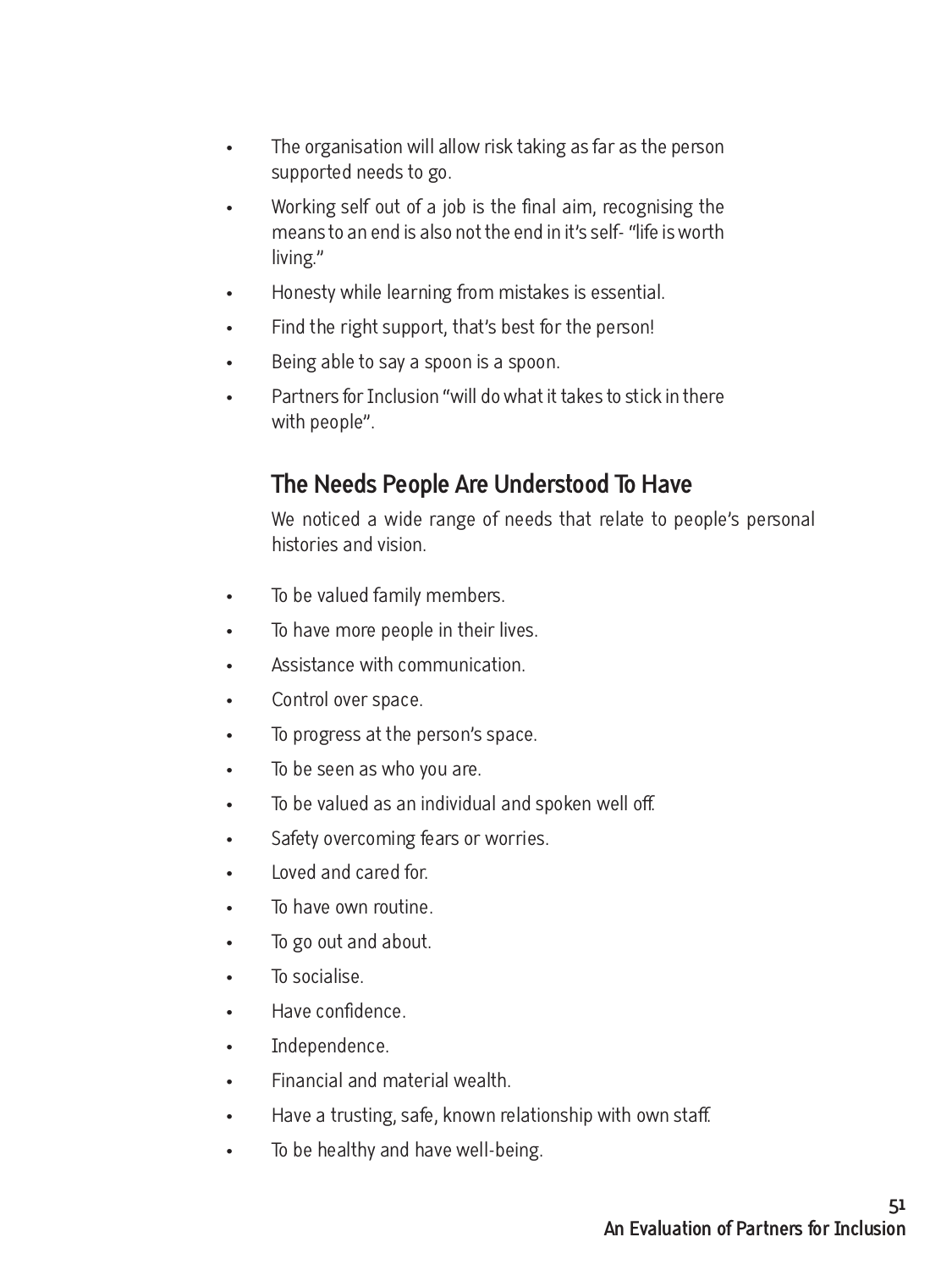- To be stuck with e.g., no readmittance to hospital.
- To be productive, making a contribution and employment.
- To be understood.

# **Aims and Purpose of the Service**

If the service did not exist we expect that many of the people supported would be placed back into institutions. One core aim of this service is to support people to live a meaningful life within their locally based communities.

 $I$ r  $I$ rr  $I$ r  $I$ r $I$ rr

Principles are not about dogma and being person-centred is about truly examining a person's life and helping to provide the right support.



The service aims to develop honest relationships where it can and to be honest where sometimes they have got it wrong.

Part of the organisation's purpose is to work with the person around how to know how much power or responsibility they can take.

The service aims to find the right balance between supporting the person and enabling, autonomy while using the person-centred approach.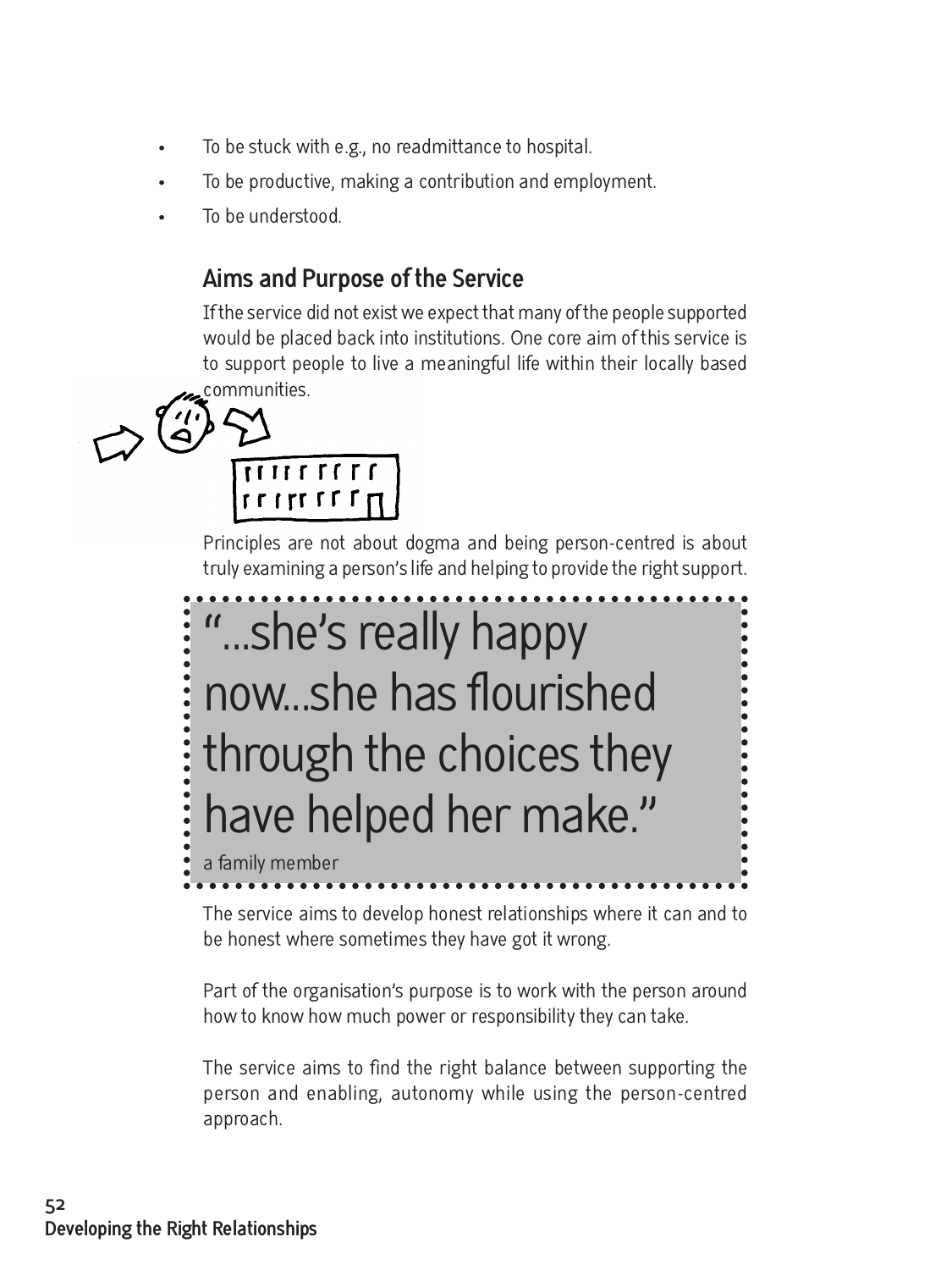How everyone we met understands the purpose is completely coherent with the beliefs and the purpose "people" are understood to have. This means that the service 'makes sense' to people.

# **The Service Design and Structure**

Partners for Inclusion is a service that is unique in design and structure.

It is designed to provide a supportive team that works in partnership around the person and is locally based in their community and it does this by matching people well, having a local Team Leader and having a wide view of what the team is - welcoming in various other assistance from families or external professionals and valuing different contributions.



Team Leaders are supervised by Service Managers. Service Managers are responsible for the overall development of specific services as well as contributors to the central management of the organisation.

The central team involving the Director and Depute can be seen as a core group who can influence service designs and also 'trouble-shoot' as well as offer overall guidance and shape the organisation's day to day work.

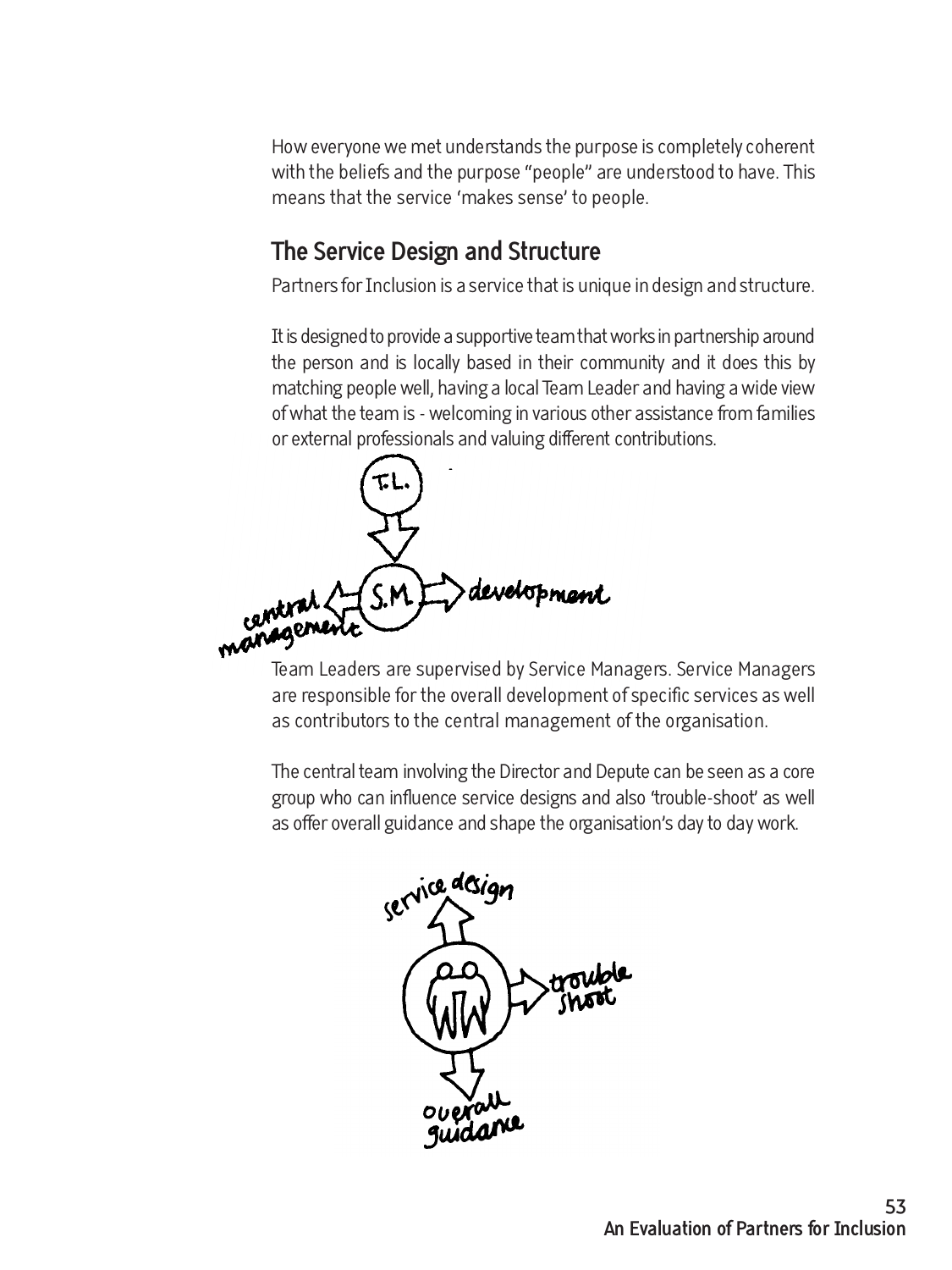Overall the structure makes sense in terms of the beliefs of the organisation, the types of needs identified and the organisation's aims. We discovered some issues that might be structurally related and which suggest further exploration of the structure after our evaluation but have no firm conclusions here yet.

The use of specialist supports or advice may be influenced by the tight team structure.

Communication amongst teams is variable and different systems are used, perhaps not enough peer learning processes at Team Leader level.

There is not enough space given to share information jointly with Service Managers, Team Leader and the team (maybe this is a consequence for the organisation having been very much in a development growth phase).

Checks and balances within the service design structure may rely only or too much on the Team Leader's relationship with the Service Manager - trust is to be valued but other monitoring does not go amiss.

A flattened hierarchy leads to a wider structure to work with and classically leads to role overlap and delegation - this is happening in the present structure.

People have to understand the structure and how different and unusual it is - otherwise expectations won't fit with what is happening on the ground.

Thanks again to everyone who contributed

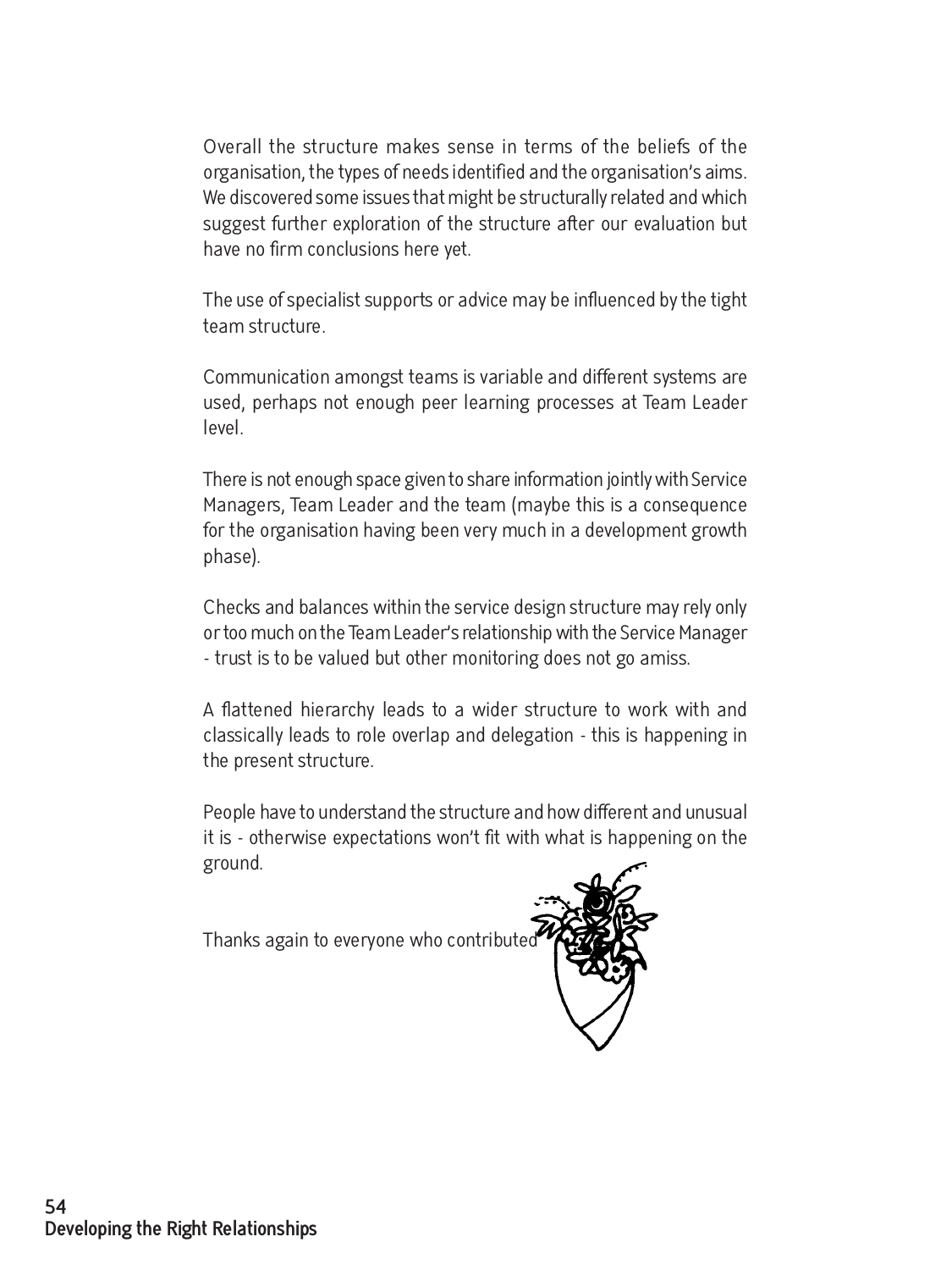# **Short Glossary**

## **Person-centred Planning**

"Person-centred planning begins when people decide to listen carefully and in ways that can strengthen the voice of people who have been or are at risk of being silenced." John O'Brien

Fast becoming a mainstream jargon phrase, person-centred planning started out as an active way to enable the increasing control of people who use services and their families in processes of change. As more and more services adopt the language of person-centredness and utilise these tools then the danger increases that they become a rhetoric not a reality. See, Black 2000 "Person Centred Planning - Why isn't it happening as much as we would like". (http://www.paradigm-uk.org/ articlesjrf.html)

"Person-centred planning is not something you do to anyone but something that is experienced together with others. Planning in a personcentred way can be very useful for you, me, our neighbours, people with and without disability, people feeling healthy, people feeling ill, people at the beginning of their life and people at the end of their life. It can be useful for anyone, providing there is a good reason for doing it. Planning is useful for anyone if you feel stuck, powerless, unfulfilled, bored, curious about the future, worried about the future or just trying to make sense of your life. " Diversity Matters

The main person-centred planning tools in use in Scotland are: Essential Lifestyle Planning, originally developed by Michael Smull and Suzie Burke Harrison. This approach concentrates on identifying what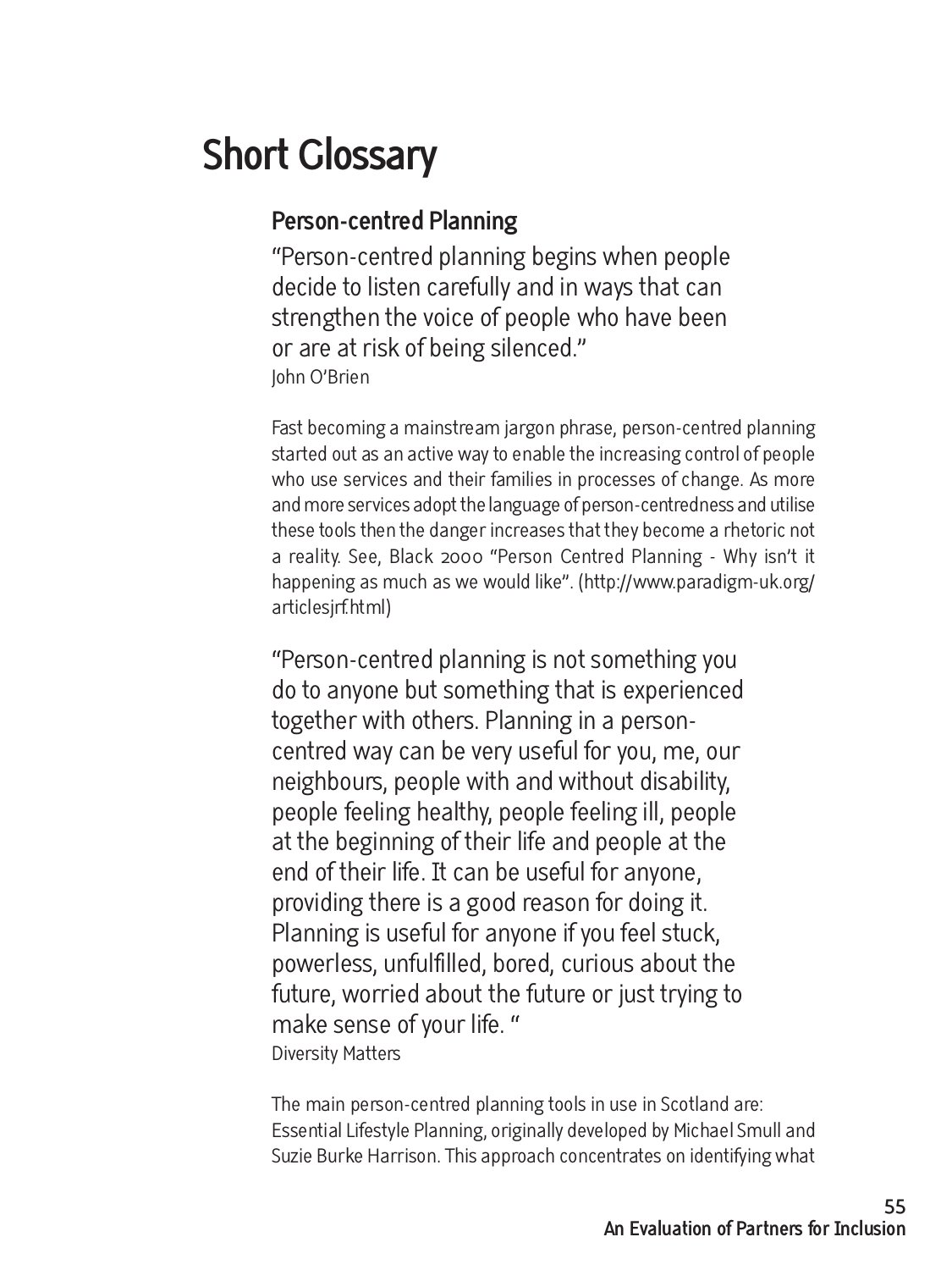is important to the person and what is important for a person whilst also considering what it is that keeps them healthy and safe. It is particularly useful where there are:

- Conflict or power issues around what is seen as 'best' for a person.
- Challenges for the service in meeting the particular needs of the person or family who may also have a reputation.
- Situations of transition, (hence its use by many organisations involved in resettlement work), or for children entering mainstream school or older people who are requiring more support.

For more information see www.elpnet.net

PATH and MAP were both developed by Jack Pearpoint, Marsha Forest and John O'Brien and are future oriented planning tools. They create images of a desirable future but also work on practical, down to earth steps to make that future more likely for the person.

The MAPs process is commonly used:

- In circle building organisations to help create a sense of solidarity and commitment around a person who may be at risk of exclusion or isolation.
- To help the inclusion of children into mainstream schools.
- In many situations, where the person or family want to explore their future but also take account of the past and see the shape of their life and explore themes.

The PATH process is used where there is

- A sense of a particular direction the person wants to take; like move house, change service, find work or vocation, explore learning.
- Path is particularly useful for working out concrete steps to aspirational goals.

See www.inclusion.com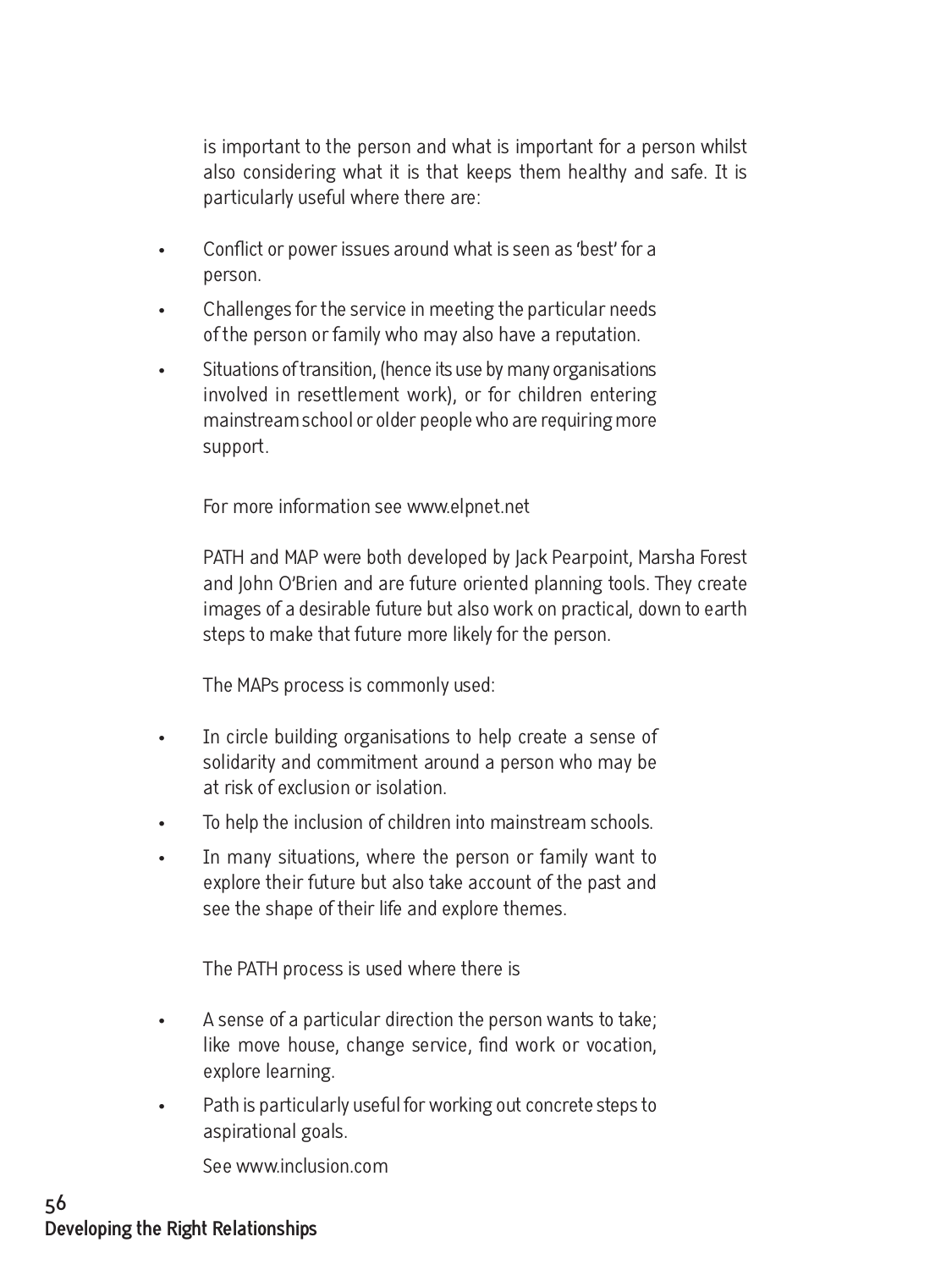# **Service Brokerage**

Service Brokerage developed in Canada in the 1970s by parents of children with learning difficulties. Service brokerage tackles the system's problems, and challenges long held assumptions about the boundaries of professional practice in social services. The concept comprises two distinct yet interdependent components, which aim at restoring decision-making power to the consumer:

- Individualized funding allocated to the person on the basis of specific needs, and service requirements.
- An autonomous, community-based service brokerage agency, acting as a 'fixed point of response' which can, at the individual's discretion, serve as a critical link between the individual, funding body, service system, professionals and wider community.

"The brokerage model also recognizes the important supports, such as friendship and advocacy, which family and friends can provide in each individual's life." Brian Salisbury 1989

Also see www.allenshea.com/support

# **Supported Living**

The description 'supported living' is often used as an alternative to "community supports" or "community care". Here though, we use it to describe a philosophy of support that is fundamentally different to traditional services like a group home model. Further information can be found by consulting the work of John O'Brien or Pete Ritchie and others at SHS Trust, Edinburgh.

The key feature of supported living is the fact that the type of service provided is based on the individual's strengths, needs, and preferences, not on a preconceived model of service. Key characteristics of supported living include:

- Person-centred approaches.
- Zero rejection.
- Everyone is ready.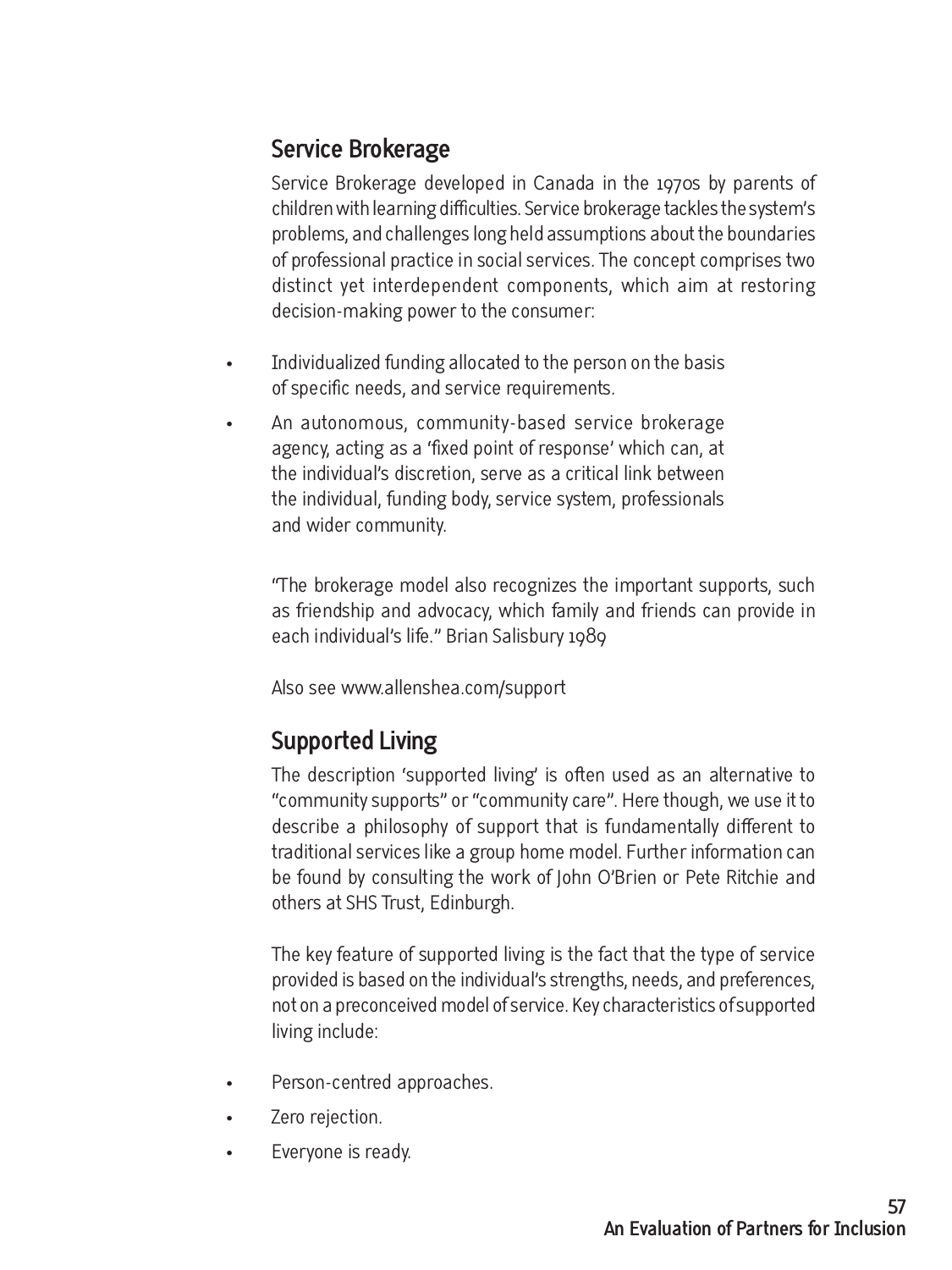- Focus on natural supports and technologies.
- Separation of housing and support (in meaningful ways that allow for increased choices).

See Jay Klien - Principles of supported living. http://www.allenshea.com/principles.html and http://www.paradigm-uk.org/articlessupportedliving.html

# **Social Role Valorization**

Social Role Valorization (SRV) is the name given to a concept for transacting human relationships and human service, formulated in 1983 by Wolf Wolfensberger, PhD, as the successor to his earlier formulation of the principle of normalization (Lemay, 1995; Wolfensberger, 1972). His most recent (1995) definition of SRV is: "The application of what science can tell us about the enablement, establishment, enhancement, maintenance, and/or defence of valued social roles for people." (Wolfensberger, 1995a)

The major goal of SRV is to create or support socially valued roles for people in their society, because if a person holds valued social roles, that person is highly likely to receive from society those good things in life that are available to that society, and that can be conveyed by it, or at least the opportunities for obtaining these. In other words, all sorts of good things that other people are able to convey are almost automatically apt to be accorded to a person who holds societally valued roles, at least within the resources and norms of his/her society.

There exists a high degree of consensus about what the good things in life are. To mention only a few major examples, they include home and family; friendship; being accorded dignity, respect, acceptance; a sense of belonging; an education, and the development and exercise of one's capacities; a voice in the affairs of one's community and society; opportunities to participate; a decent material standard of living; an at least normative place to live; and opportunities for work and selfsupport."

Jo Osburn

see http://www.socialrolevalorization.com/resource/resource.html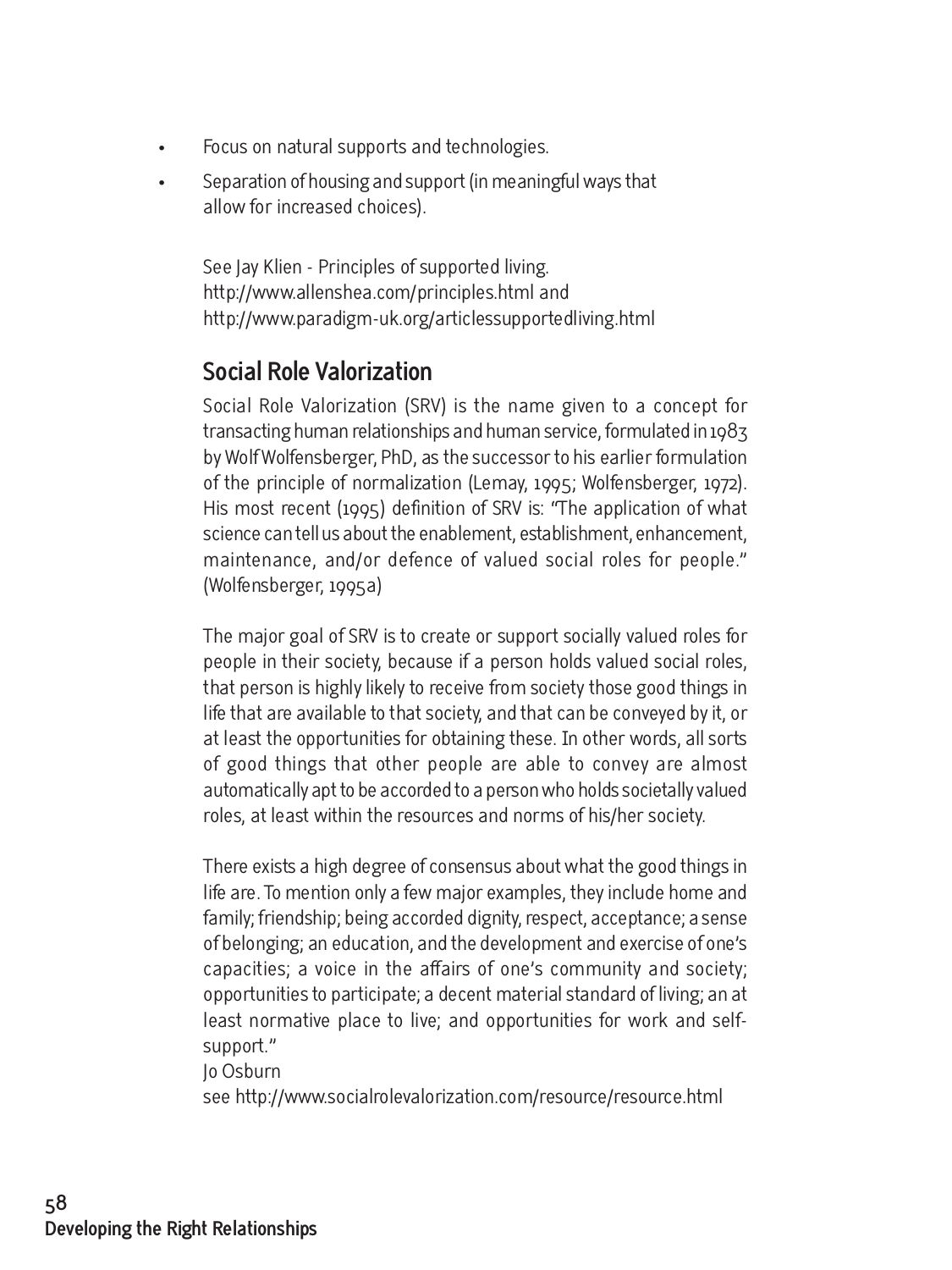## **Wounds**

Wolfensberger points out that devalued individuals, groups, and classes are far more likely than other members of society to be treated badly, and to be subjected to a systematic - and possibly life-long - pattern of such negative experiences as the following. How services acknowledge and work with these is a crucial factor in the efficacy and potency of the support given.

- 1. Being perceived and interpreted as "deviant," due to their negatively-valued differentness. The latter could consist of physical or functional impairments, low competence, a particular ethnic identity, certain behaviours or associations, skin colour, and many others.
- 2. Being rejected by community, society, and even family and services.
- 3. Being cast into negative social roles, some of which can be severely negative, such as "subhuman," "menace," and "burden on society."
- 4. Being put and kept at a social or physical distance, the latter most commonly by segregation.
- 5. Having negative images (including language) attached to them.
- 6. Being the object of abuse, violence, and brutalization, and even being made dead.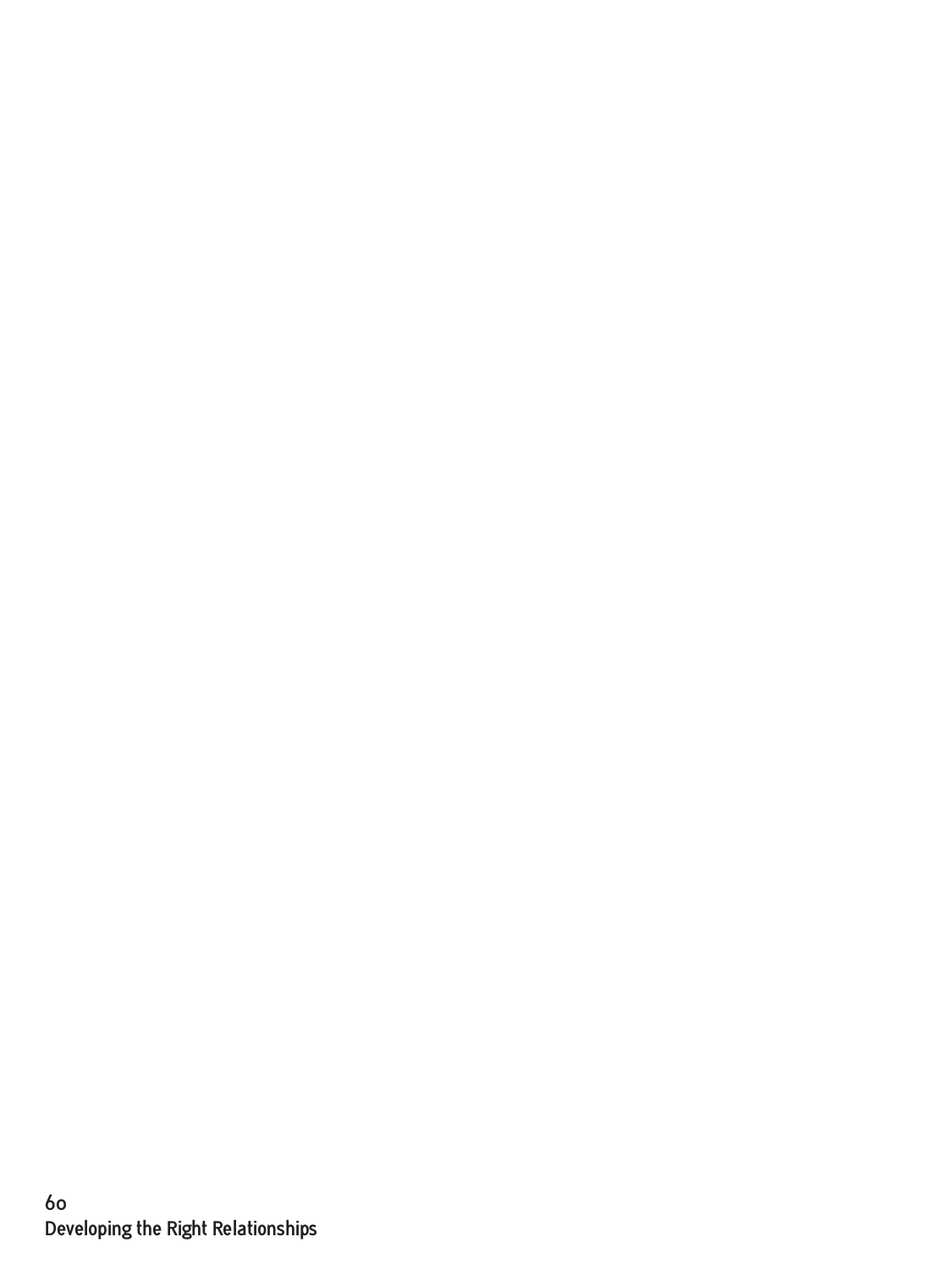# **Bibliography**

Black P. and Smith A., (2003) The Five Dimensions of Person-Centredness, Diversity Matters, Edinburgh

Some of the ideas that have influences us can be encountered and learnt about in the following books and articles. Authors referenced in the text of this report are in bold.

# **About Person-Centred Planning**

O'Brien J. ed., (1997) The Little Book of Person-Centred Planning, Inclusion Press, Toronto

O'Brien J., (2000) The Origins of Person-Centred Planning: A community of practice perspective, http://soeweb.syr.edu/thechp/rsapub.htm Falvey M., Pearpoint J., Forest M. and Rosenberg R. (2001) All My Life's a Circle, Inclusion Press, Toronto

Kendrick M., (2000) When People Matter More Than Systems, http:// www.socialrolevalorization.com/resource/MK\_Articles/content.html Mount M., (2000) Person-Centred Planning: Finding Directions for Change using Personal Future Planning, Graphic Futures, New York Smull Michael W., (1995) Revisiting Choice - Part 1 and 2, AAMR's News and Notes, http://www.allenshea.com/choice.html

Smull Michael W., (2000) After the Plan, http://www.allenshea.com/ afterplan.html

Smull Michael W., (1998) A plan is not an outcome (First printed in Impact Feature Issue on Person-Centred Planning with Youth and Adults, 1998) http://www.allenshea.com/plannotoutcome.html

# **About Exclusion, Stigma and Devaluation**

Foucault M., ( 1967) Madness and Civilization: Insanity in the age of reason, University Press, Cambridge

Goffman E., (1962) Asylums, Penguin Books

Wolfensberger W., (1975) The nature and origin of our institutional models, Syracuse, NY

Wolfensberger W., (1991) A brief introduction to social role valorisation as a high-order concept for structuring human services, Syracuse, NY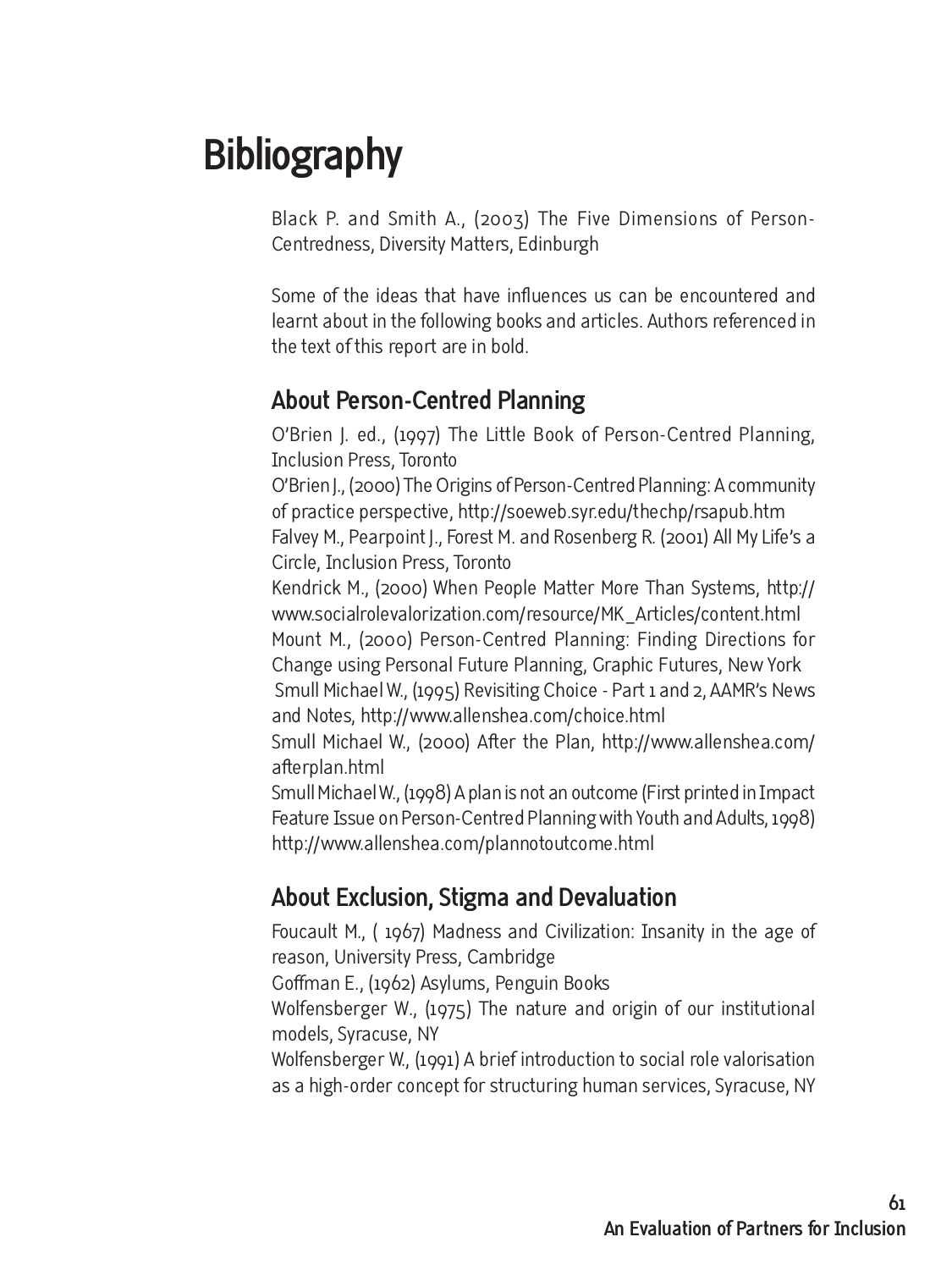# **About Inclusion, Relationship and New Models**

O'Brien J. and Lyle O'Brien C., (1996) Members of Each Other, Inclusion Press, Toronto O'Brien J., Jacob G., Lyle O'Brien C., (1998) Celebrating the Ordinary: The Emergence of Options in Community Living as a Thoughtful Organisation, Inclusion Press International, Toronto McKnight J., (1995) The Careless Society: Community and its Counterfeits, Inclusion Press International, Toronto Pearpoint J., (1993) From Behind the Piano; Building Judith Snow's Circle of Friends, Inclusion Press International, Toronto Schwartz David B., (1997) Who cares?: Rediscovering community, Westview Press, Oxford Wolfensberger W. and Thomas S., (1982) PASS 3

# **About Power**

Lovett H., (1996) Learning to Listen: Positive Approaches and People with Difficult Behaviour, Brookes, Baltimore

Hingsburger D., (1997) Behaviour Self, Diverse City Press, Quebec

Hingsburger D., (1998) Do Be Do, Diverse City Press, Quebec

Mindell A., (1995) Sitting in the Fire, Hamilton Rhodes, New York Kendrick M., (2000) Some Initial Thoughts On Establishing "Right Relationship" Between Staff, Professionals, Service Organisations and the People They Assist, http://www.socialrolevalorization.com/resource/ MK\_Articles/content.html

Kendrick M., (2001) "The Limits And Vulnerabilities Of Individualized Support Arrangements", http://www.socialrolevalorization.com/ resource/MK\_Articles/content.html

# **Worldviews**

Bateson G., (2000) Steps to an Ecology of Mind, University of Chicago Press

Checkland P. and Scholes J., (1990) "Soft systems methodology in action" Buchanan David A. and Huczynski Andrzej A., (1996) Organisational Behaviour; An Introductory Text, Part One The individual in the organisation and Part Two The group in the organisation, Prentice/Hall **International** 

Capra F., (1997) The Web of Life, Harper Collins

Gardner H., (1993) Frames of Mind: the theory of Multiple Intelligences, Basic Books, New York